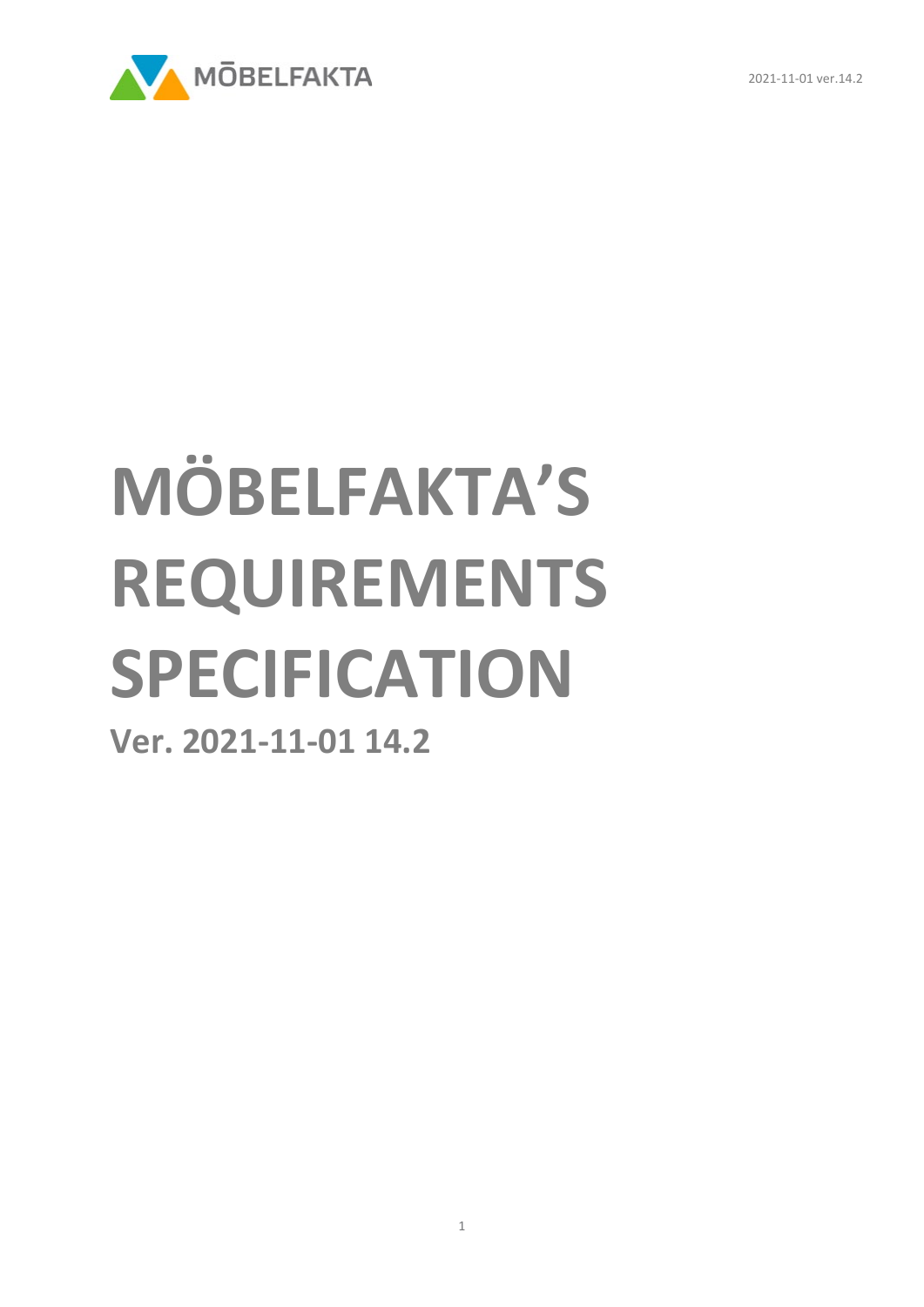

# <span id="page-1-0"></span>**CONTENTS**

| 1              |  |                                                                                 |  |
|----------------|--|---------------------------------------------------------------------------------|--|
|                |  |                                                                                 |  |
|                |  |                                                                                 |  |
|                |  |                                                                                 |  |
|                |  |                                                                                 |  |
|                |  |                                                                                 |  |
|                |  |                                                                                 |  |
|                |  |                                                                                 |  |
|                |  |                                                                                 |  |
|                |  |                                                                                 |  |
|                |  |                                                                                 |  |
|                |  |                                                                                 |  |
|                |  |                                                                                 |  |
|                |  |                                                                                 |  |
|                |  |                                                                                 |  |
|                |  |                                                                                 |  |
|                |  |                                                                                 |  |
|                |  |                                                                                 |  |
|                |  |                                                                                 |  |
|                |  |                                                                                 |  |
|                |  |                                                                                 |  |
|                |  |                                                                                 |  |
| $\overline{2}$ |  |                                                                                 |  |
|                |  |                                                                                 |  |
|                |  |                                                                                 |  |
|                |  |                                                                                 |  |
|                |  |                                                                                 |  |
|                |  |                                                                                 |  |
|                |  |                                                                                 |  |
|                |  |                                                                                 |  |
|                |  |                                                                                 |  |
|                |  |                                                                                 |  |
|                |  |                                                                                 |  |
|                |  |                                                                                 |  |
|                |  |                                                                                 |  |
|                |  |                                                                                 |  |
|                |  |                                                                                 |  |
|                |  |                                                                                 |  |
|                |  |                                                                                 |  |
| 3              |  | RESPONSIBLE SUPPLY CHAINS - SOCIAL, ENVIRONMENTAL, AND ETHICAL RESPONSIBILITY44 |  |
|                |  |                                                                                 |  |
|                |  |                                                                                 |  |
|                |  |                                                                                 |  |
|                |  |                                                                                 |  |
|                |  |                                                                                 |  |
|                |  |                                                                                 |  |
|                |  |                                                                                 |  |
|                |  |                                                                                 |  |
|                |  |                                                                                 |  |
|                |  |                                                                                 |  |
|                |  |                                                                                 |  |
|                |  |                                                                                 |  |
|                |  |                                                                                 |  |
|                |  |                                                                                 |  |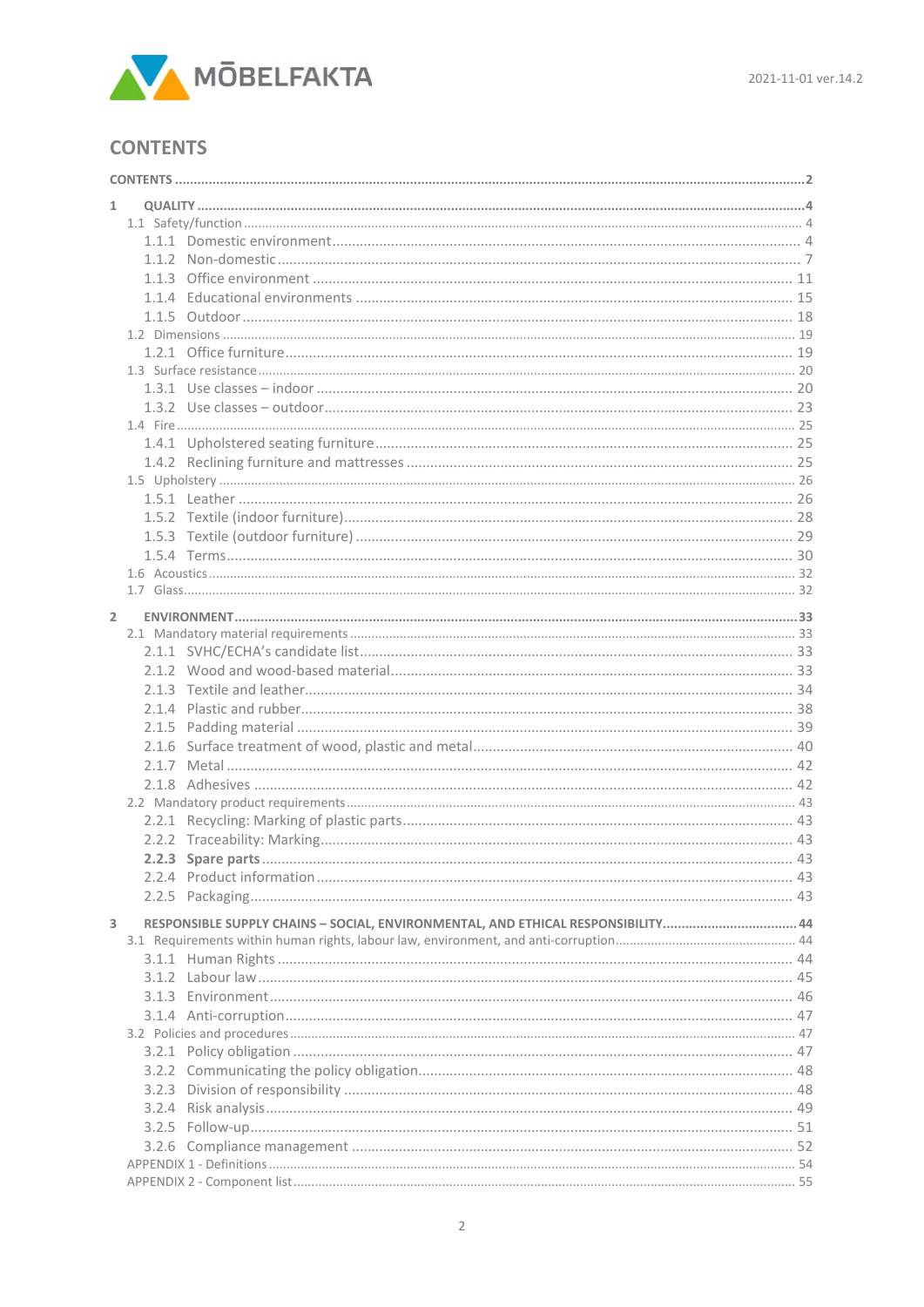

<span id="page-2-0"></span>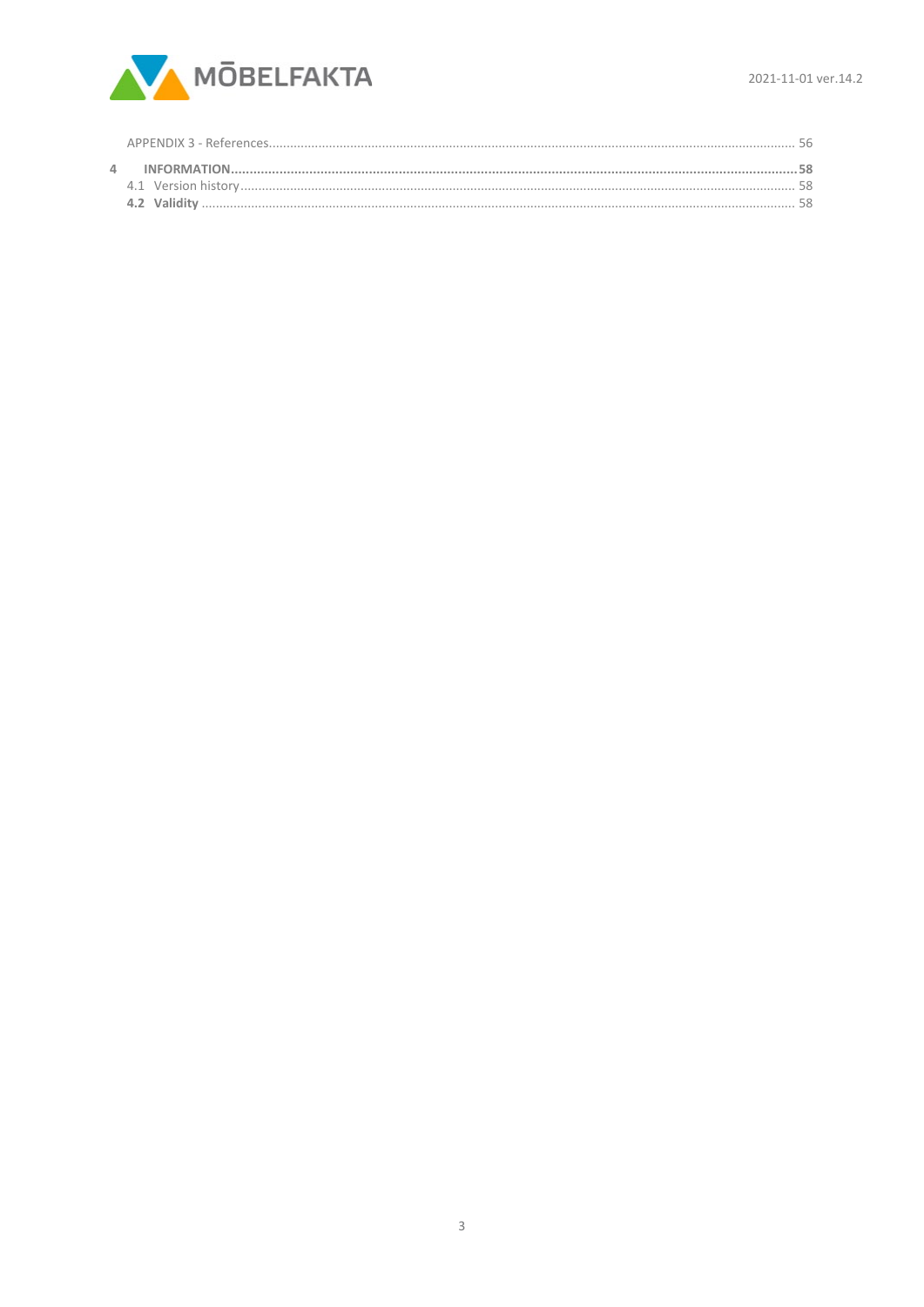

# **1 QUALITY**

# <span id="page-3-0"></span>**1.1 Safety/function**

Safety/function is the collective term for the properties in the basic standards designated safety, strength and durability. Safety/function covers, and is separated into, the different environmental categories that an item of furniture is intended for and is tested for according to the relevant standard.

A valid test report/certificate from an accredited institute/laboratory/enterprise must be available to verify the safety/function requirements. A valid test report/certificate means that the item of furniture/component is tested according to applicable standards including normative annex and has not changed in significant respects since it was tested. It is possible to test according to preliminary standards during the revision process. This is only applicable where those preliminary standards are in the approval phase where no technical changes are allowed. Where applicable, there is a transition period for the current standard which in those cases are specified in the requirement.

## <span id="page-3-1"></span>**1.1.1 Domestic environment**

#### 1.1.1.1 Seating furniture

The following standard sets the requirements for an item of seating furniture for adults, intended for use in a domestic environment. The requirements apply to all types of seating for domestic use.

| EN 12520:2016 | Domestic furniture - Seating furniture - Strength, durability and safety requirements. |
|---------------|----------------------------------------------------------------------------------------|
|---------------|----------------------------------------------------------------------------------------|

## **Tables**

The following standard sets the requirements for a table for adults, intended for use in a domestic environment. The requirements apply to all types of tables for domestic use.

- Glass as a material is included in section 1.7.

EN 12521:2016 Domestic furniture – Tables – Strength, durability and safety requirements.

## **Storage units/kitchen/bathroom**

The following standard sets the requirements for a storage unit intended for domestic use. Fittings for kitchens and bathrooms included. The requirements apply to all types of storage furniture including worktops for domestic use. The units may be either freestanding or attached to the wall/building.

- Kitchen drawers and doors should be tested at 80,000 cycles according to EN 16121:2013 table 5 level 2 and other storage furniture at 20,000 cycles.
- Glass as a material is included in section 1.7.

| EN 14749:2016 | Furniture for domestic and kitchen use – Storage units and work tops – Safety requirements and<br>test methods. |
|---------------|-----------------------------------------------------------------------------------------------------------------|
|---------------|-----------------------------------------------------------------------------------------------------------------|

Alternatively:

| $\mathsf{EN}\,16121:2013 +$<br>' Non-domestic furniture - Storage furniture - Strength, durability and safety requirements.<br>A1:2018 Level 1 |
|------------------------------------------------------------------------------------------------------------------------------------------------|
|------------------------------------------------------------------------------------------------------------------------------------------------|

For other **freestanding storage furniture** such as magazine racks, coat hangers, etc. additional requirements as specified below apply: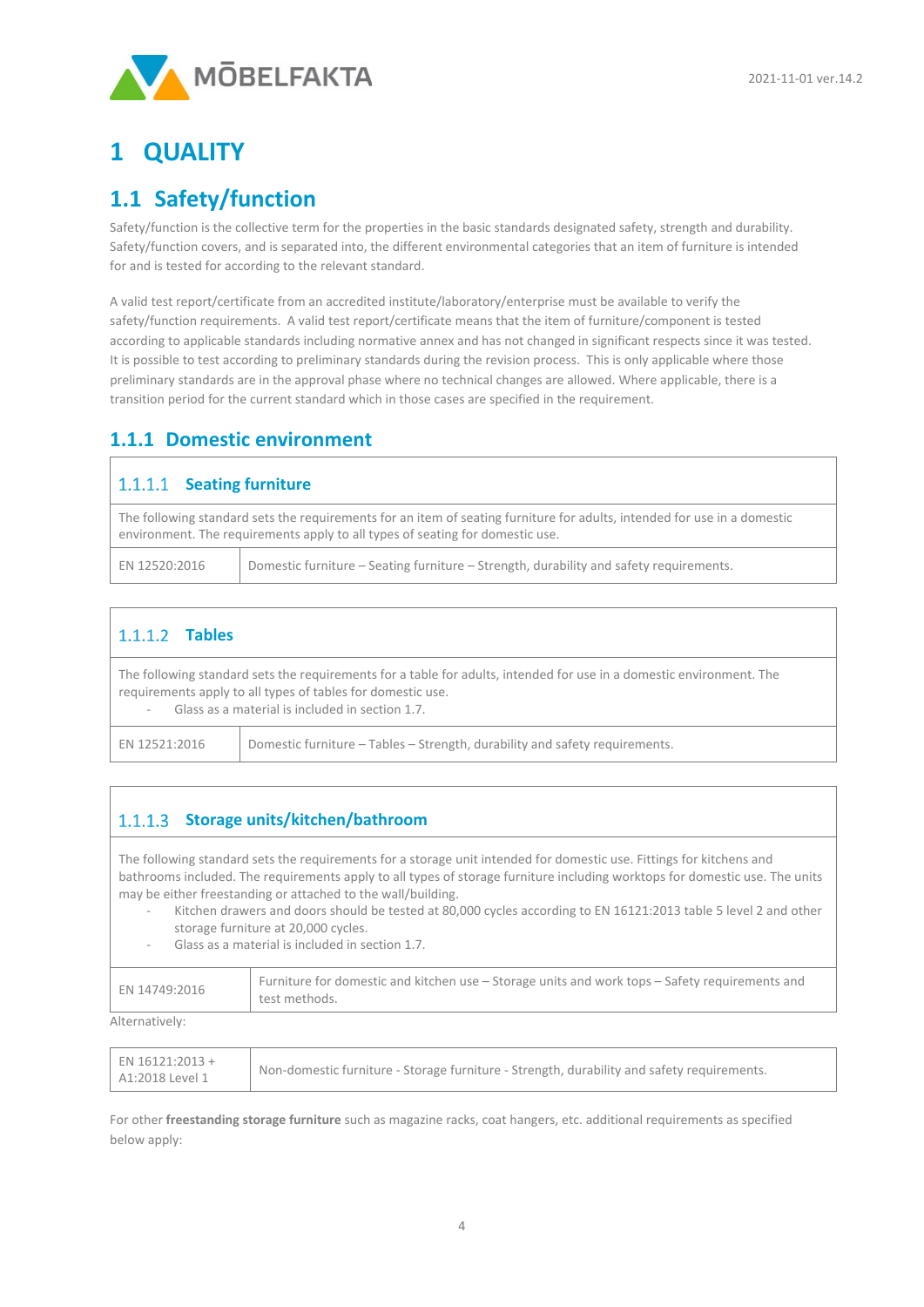

EN 1023-2:2000*\** **Office furniture - Screens - [Part 2: Mechanical safety requirements](http://www.sis.se/hem-och-hush%C3%A5ll-underh%C3%A5llning-sport/m%C3%B6bler/ss-en-1023-2)**

*\*refers only to l stability only stability according to EN 1023-3:2000, 6.1*

## **Reclining furniture/mattresses**

The following standard sets the requirements for reclining furniture or mattresses for adults, intended for domestic use

The requirements apply to the following types of reclining furniture and mattresses:

- Complete beds including relevant parts such as bedstead, bed base, mattress and overlay mattress.
- Bedstead with or without bed base.
- Bedstead with or without frame ends.
- Bed base.
- Mattress, including overlay mattress when applicable.

| EN 1725:1998* | Domestic furniture – Beds and mattresses – Safety requirements and test methods.                                |
|---------------|-----------------------------------------------------------------------------------------------------------------|
| EN 1957:2012  | Domestic furniture - Beds and mattresses - Test methods for the determination of functional<br>characteristics. |
| EN 1022:2018  | Domestic furniture - Seating - Determination of stability                                                       |

*\*Supplementary requirement is 20,000 cycles according to EN 1725:1998 item 7.3 and 25,000 cycles according to item 7.5.* 

## **Bunk beds/high beds**

The following standard sets the requirements on bunk beds/high beds for domestic use. The requirements include bunk beds and high beds with a width of ≤1,200 mm. The distance, from the floor to the upper surface of the bed base, shall be ≥ 800 mm. The main purpose of these requirements is to prevent accidents to children.

Other products that may be included in a bunk bed or a high bed, e.g. tables or storage units, are not included in the specification.

| EN 747-1:2012 + | Domestic furniture – Bunk beds and high beds – Part 1: Safety, strength and durability |
|-----------------|----------------------------------------------------------------------------------------|
| A1:2015         | requirements.                                                                          |

## **Children's high chairs**

The following standard sets the requirements on children's high chairs for domestic use. The requirements include two different categories; active and passive high chairs. Active chairs are chairs where the child is strapped into the chair and passive chairs are where the child is not strapped in. The type of chair must be specified.

The requirements for high chairs are based upon the chair being used by children aged 6-36 months

| EN 14988: 2017 | Children's high chairs - Part 1: Safety requirements |
|----------------|------------------------------------------------------|
|                |                                                      |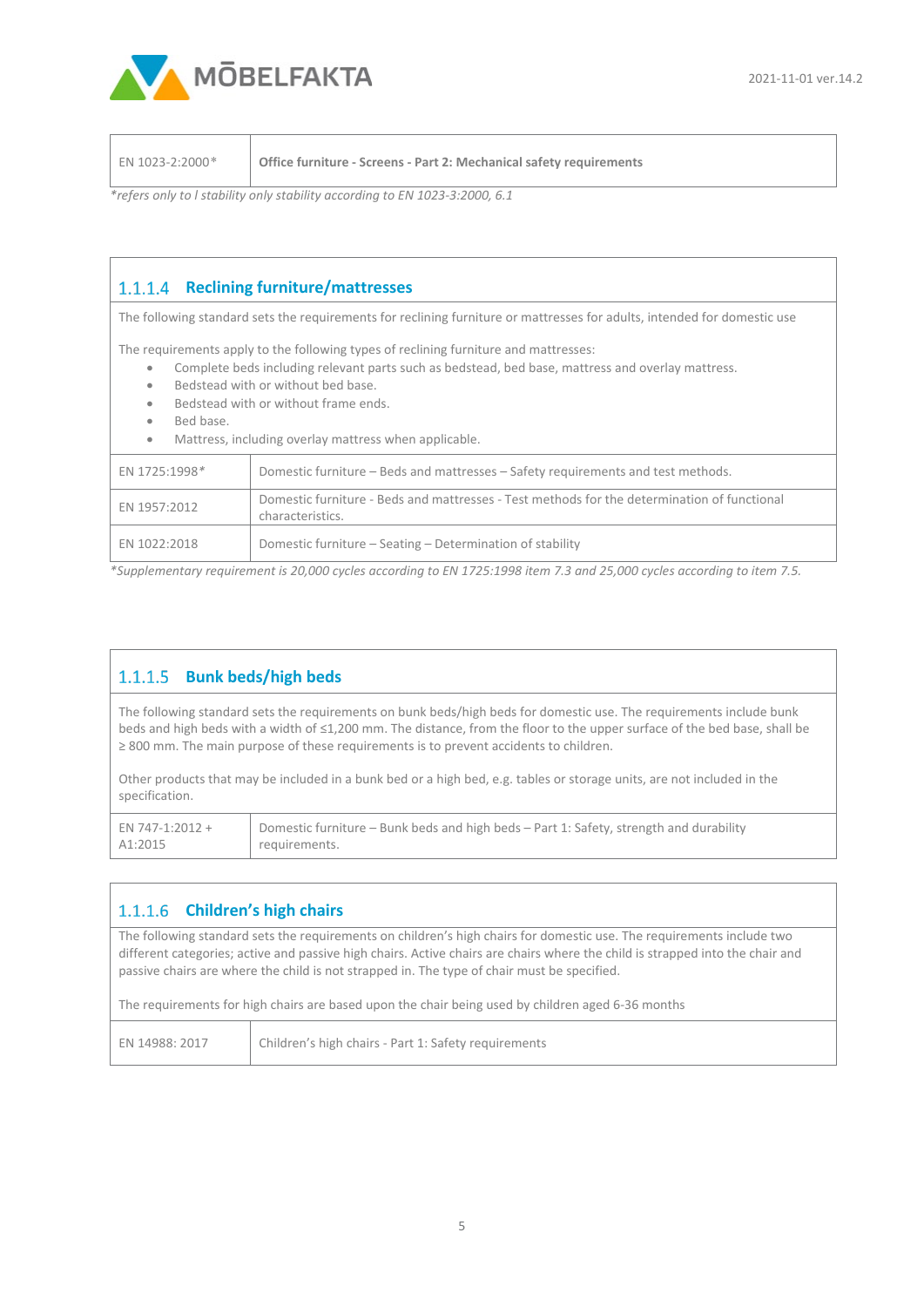

## 1.1.1.7 Seating for children

The following standard sets the requirements for seating for children in domestic use. The requirement is based on that the furniture is used by children that is able to sit and walk by themselves up to 14 years.

The requirements is divided into 3 seating sizes based on age and body height

Seating size 1: 1-3 years

Seating size 2: 4-7 years

Seating size 3: 8-14 years

It applies to the seating function only. If the seating has additional functions or can be converted into other products, other relevant European Standards may apply.

The standard is developed under a mandate from the EU-Commission, M/527 (Children seats).

Standarden är utarbetad under mandat från EU kommissionen M/527 (Childrens seats) and it is inteded to be published in the OJEC.

| EN 17191:2021 | Seating for children – Safety requirements and test methods |
|---------------|-------------------------------------------------------------|
|---------------|-------------------------------------------------------------|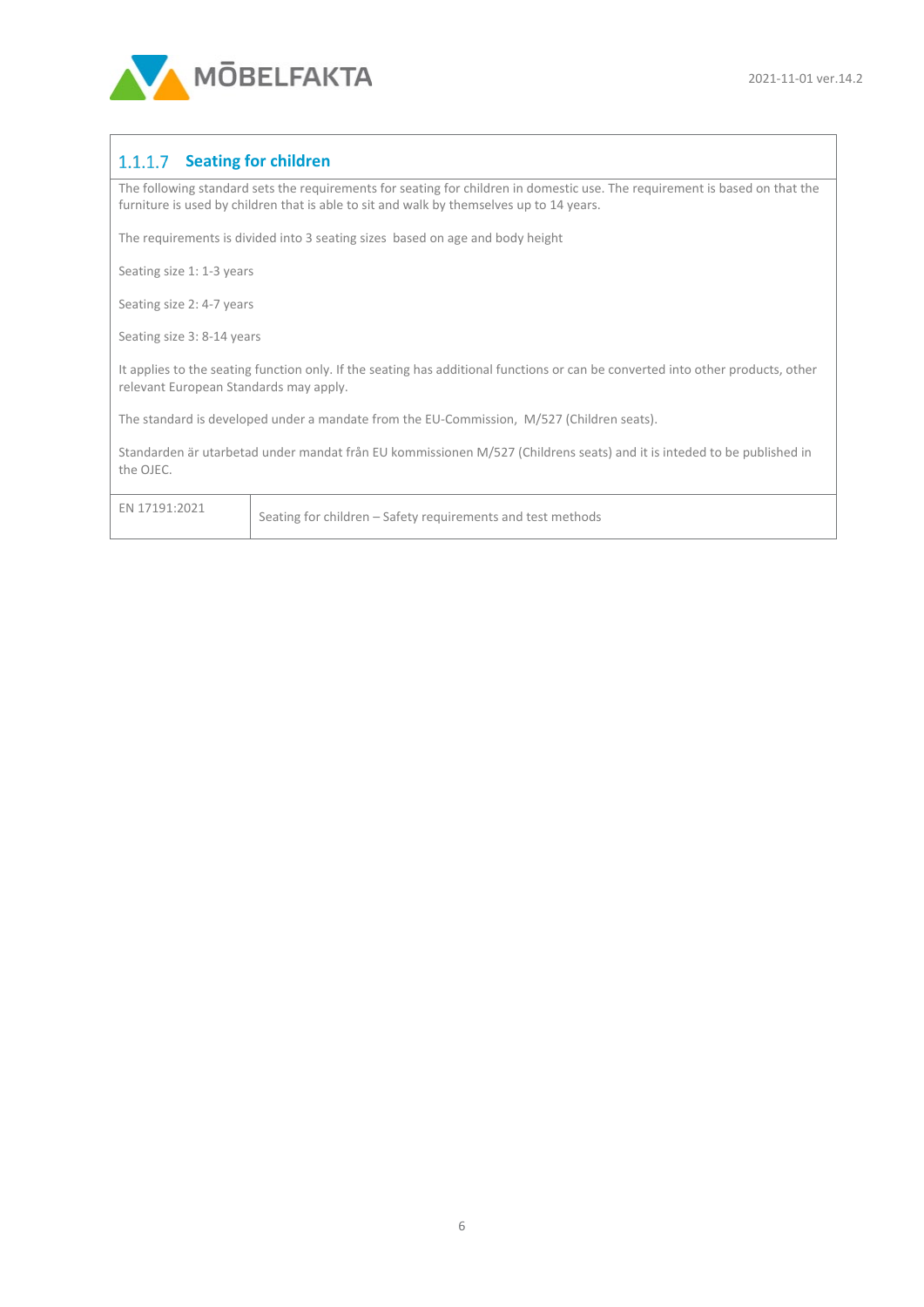

# <span id="page-6-0"></span>**1.1.2 Non-domestic**

#### 1.1.2.1 Seating furniture

The following standard sets the requirements on seating furniture for adults intended for use in a non-domestic environment. The requirements apply to all types of seating for non-domestic use:

- Chair/armchair
- Stool
- Easy chair/sofa including corner and section combinations
- Bench

EN 16139:2013\* Non-domestic furniture - Seating furniture - [Strength, durability and safety requirements.](http://www.sis.se/hem-och-hush%C3%A5ll-underh%C3%A5llning-sport/m%C3%B6bler/ss-en-161392013)

*\*Furniture tested in accordance with EN 16139:2013 should be tested to at least level 1.*

#### **Load listing at higher user loads**

With higher user weights, loads can be listed according to ISO 21015:2007 which means that the number of test loads in EN 16139: 2013 Table 1 should be listed using a factor which is directly proportional to the increase in load compared with the normal user weight of 110 kg. With user weights exceeding 110 kg the factors in Table 1 in EN 16139:2013 below should be listed: 1, 2, 4, 6, 8, 9, 10, 12, and 13. With user weights up to 160 kg factors/loads should be listed using a multiple of 1.4 and with user weights up to 200 kg by 1.8. Factor 14 in Table 1 in EN 16139:2013 should be selected according to level 2 with user weights exceeding 110 kg.

## **Tables**

The following standard sets the requirements on a table for adults intended for use in a non-domestic environment. The requirements include all types of table for non-domestic use:

- Dining table
- Desk/work table, other non-office tables
- Coffee table
- Sideboard

Glass as a material is included in section 1.7.

EN 15372:2016\*

EN 15572.2016<br>Level 2 Non-domestic furniture - Tables - Strength, durability and safety requirements.

## 1.1.2.3 Storage furniture

The following standards set the requirements on a storage unit intended for use in a domestic environment. The requirements apply to all types of storage furniture for use in a domestic environment:

- Cupboard/cabinet/corner cupboard
- Chest of drawers/draw unit
- Bookshelf
- Bureau

Fittings:

- Base cabinet
- Wall cabinet
- High cabinet
- Worktops
- Coat hangers
- Magazine racks

The units may be either freestanding or attached to the wall/building.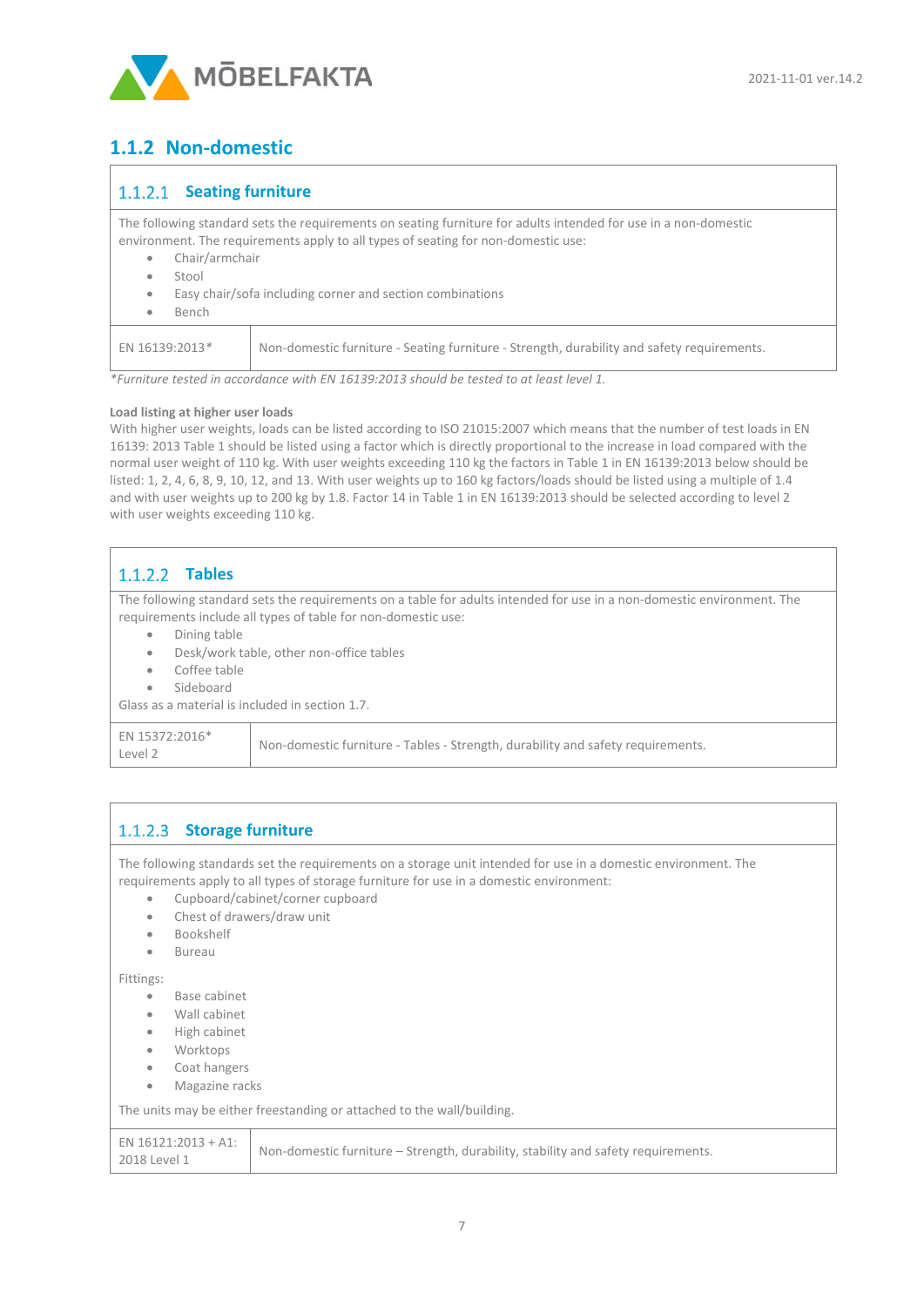

For other **freestanding storage furniture** such as magazine racks, coat hangers, etc. additional requirements as specified below apply:

| EN 1023-2:2000* | Office furniture - Screens - Part 2: Mechanical safety requirements |
|-----------------|---------------------------------------------------------------------|
|-----------------|---------------------------------------------------------------------|

*\*refers only to l stability only stability according to EN 1023-3:2000, 6.1*

## **Kitchens & Bathrooms** The following standard sets the requirements for kitchens & bathrooms intended for use in a non-domestic environment The requirements apply to all types of storage furniture for kitchen & bathroom incl. worktops: • Worktops • Bench cupboard • High cabinet • Wall cabinet All cabinets including fittings. Kitchen drawers and doors should be tested at 80,000 cycles according to EN 16121:2013 table 5 level 2. EN 14749:2016*\** Domestic and kitchen storage units and work tops - Safety requirements and test methods.

Alternatively:

#### **1.1.2.5 Reclining furniture/mattresses**

The following standard sets the requirements for reclining furniture or a mattress for adults for use in a non-domestic environment. These requirements are based on the European standard for domestic use, EN 1725:1998 including some tightening. The requirements apply to the following types of reclining furniture and mattresses:

- Complete beds including relevant parts such as bedstead, bed base, mattress and overlay mattress.
- Bedstead with or without bed base.
- Bedstead with or without frame ends.
- Bed base.
- Mattress, including overlay mattress when applicable.

| EN 1725:1998*            | Domestic furniture – Beds and mattresses – Safety requirements and test methods.                               |
|--------------------------|----------------------------------------------------------------------------------------------------------------|
| EN 1957:2012             | Domestic furniture - Beds and mattresses - Test methods for the determination of functional<br>characteristics |
| EN 1022: EN<br>1022:2018 | Domestic furniture - Seating - Determination of stability                                                      |

*\* Supplementary requirement is 20,000 cycles according to EN 1725:1998 item 7.3 and 25,000 cycles according to item 7.5.*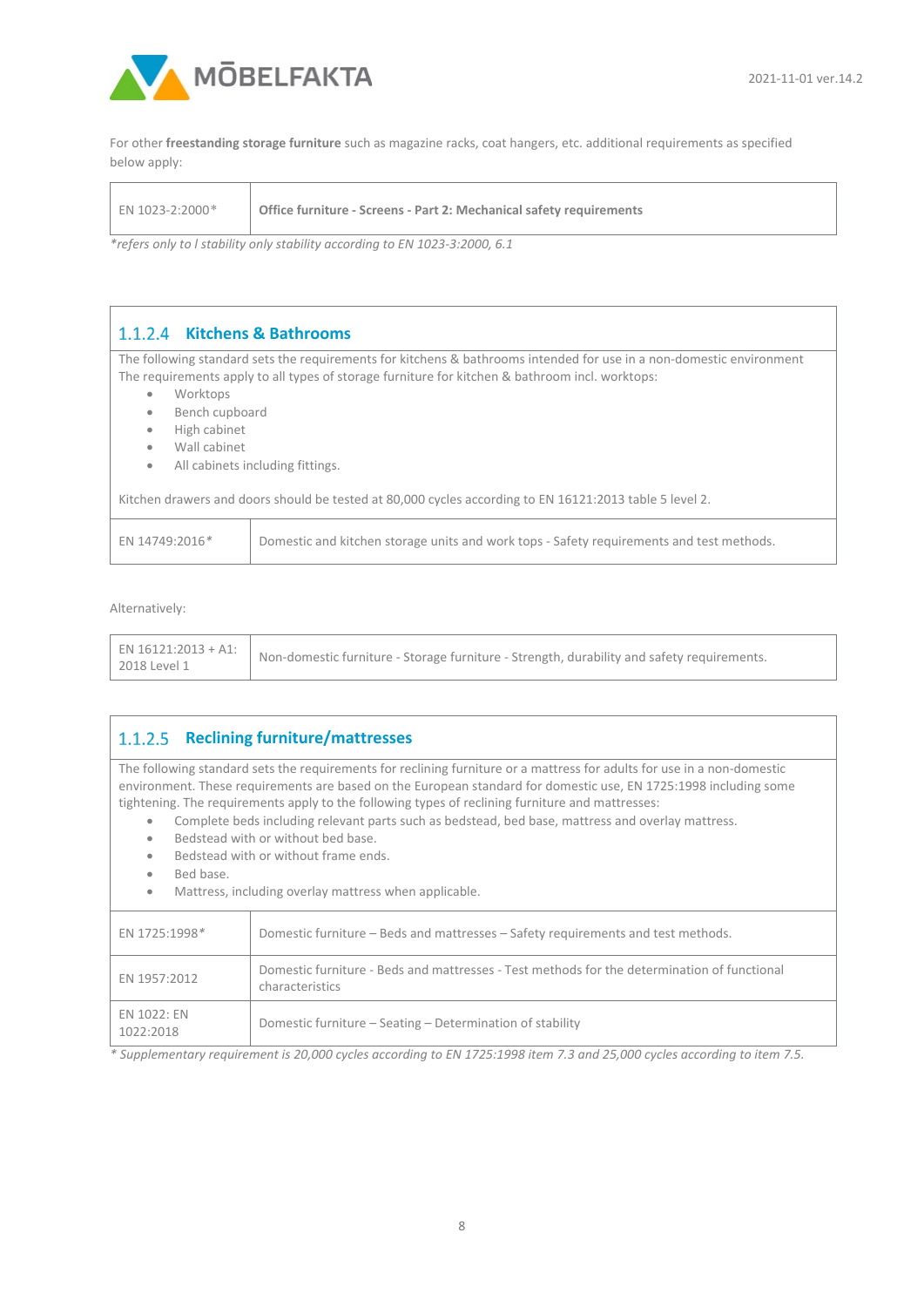

## **Bunk beds/high beds**

The following standard sets the requirements for bunk beds/high beds intended for use in a non-domestic environment.

The distance, from the floor to the upper surface of the bed base, shall be ≥800 mm. The main purpose of the requirements is to prevent accidents to children.

Other products that may be included in a bunk bed or a high bed, e.g. tables or storage units, are not included in the specification.

| EN 747-1:2012 + | Domestic furniture – Bunk beds and high beds – Part 1: Safety, strength and durability |
|-----------------|----------------------------------------------------------------------------------------|
| A1:2015         | requirements.                                                                          |

## **Children's high chairs**

The following standard sets the requirements on children's high chairs in non-domestic environments. The requirements include two different categories; active and passive high chairs. Active chairs are chairs where the child is strapped into the chair and passive chairs are where the child is not strapped in. The category of chair must be specified.

The requirements for high chairs are based upon the chair being used by children aged 6-36 months.

|  | EN 14988-A1:2017   Children's high chairs - Part 1: Safety requirements |
|--|-------------------------------------------------------------------------|
|--|-------------------------------------------------------------------------|

#### 1.1.2.8 **Seating for children**

The following standard sets the requirements for seating for children in non-domestic use. The requirement is based on that the furniture is used by children that is able to sit and walk by themselves up to 14 years.

The requirements is divided into 3 seating sizes based on age and body height

Seating size 1: 1-3 years

Seating size 2: 4-7 years

Seating size 3: 8-14 years

It applies to the seating function only. If the seating has additional functions or can be converted into other products, other relevant European Standards may apply.

The standard is developed under a mandate from the EU-Commission, M/527 (Children seats).

Standarden är utarbetad under mandat från EU kommissionen M/527 (Childrens seats) and it is inteded to be published in the OJEC.

| Е | $\mathbf{y}$ | 11 | . -<br>n. |  |
|---|--------------|----|-----------|--|
|   |              |    |           |  |

Seating for children – Safety requirements and test methods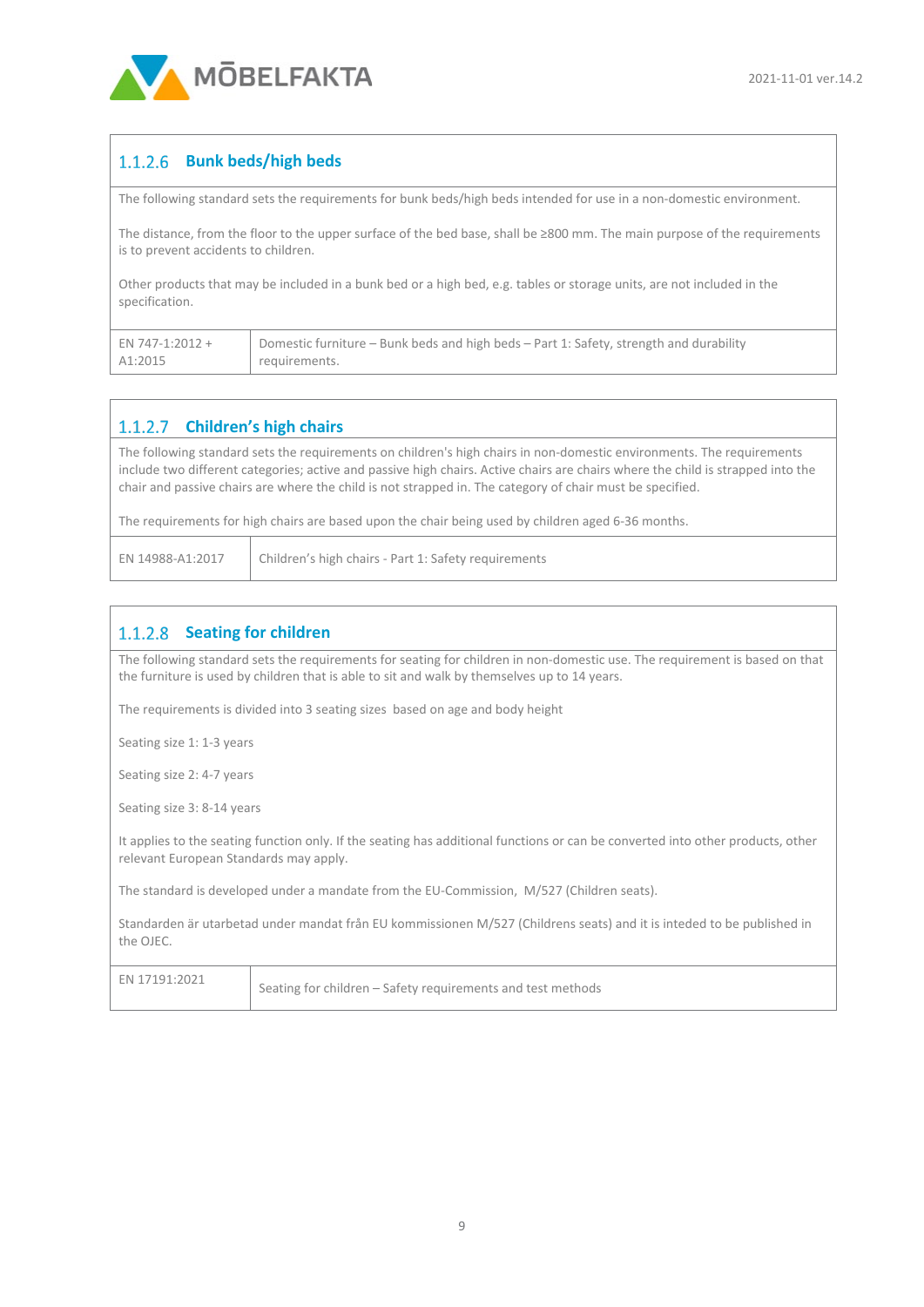

#### 1.1.2.9 **Screens**

The following standard sets the requirements for partitions for non-domestic environments. The requirements cover stand-alone partitions. Declaring the equivalent sound-absorbing area and screen damping according to section 1.6 Acoustics is optional.

EN 1023-2:2000 Office furniture - Screens – Part 2: Mechanical safety requirements

## 1.1.2.10 Sound absorbents

The following requirements apply for measuring and calculating a sound absorbent's acoustic performance. Products that are declared in **Acoustic Facts** fulfil the requirements listed in the specification. Acoustic performance data reported according to this specification can be used for calculating and dimensioning a room's acoustic performance.

In "Guide för ljudabsorbenter" ("Guide for sound absorbents") a[t www.mobelfakta.se](http://www.mobelfakta.se/) there are recommended minimum values for sound absorption capacity. Procuring organisations such as Kammarkollegiet (The Legal, Financial and Administrative Services Agency) use these recommended levels in their procurements.

#### Sound absorbing area

The below-specified standards for measuring and calculating acoustic performance the sound absorbing area of the sound absorbent shall be reported in the form of a diagram. Complete documentation on performed measurements and calculations in accordance with the standards above shall be kept available.

The requirements cover individual sound absorbents and larger composite surfaces (> 10m<sup>2</sup>) with several sound absorbents.

| EN ISO 354:2003                                                                                                                                            | Measurement of sound absorption in a reverberation room.                                                                                                                       |  |
|------------------------------------------------------------------------------------------------------------------------------------------------------------|--------------------------------------------------------------------------------------------------------------------------------------------------------------------------------|--|
|                                                                                                                                                            | Individual items are evaluated in accordance with the Swedish standard:                                                                                                        |  |
| ISO 20189:2018                                                                                                                                             | Acoustics -- Screens, furniture and single objects intended for interior use -- Rating of sound<br>absorption and sound reduction of elements based on laboratory measurements |  |
| Larger surfaces (>10m <sup>2</sup> ) made up of several sound absorbents should be evaluated in accordance with the Swedish and<br>international standard: |                                                                                                                                                                                |  |
| SS-EN ISO<br>11654:1997                                                                                                                                    | Acoustics - Sound absorbents for use in buildings - Rating of sound absorption                                                                                                 |  |

#### **Writing boards**

The following standard sets the requirements for writing boards and is applicable for safety in normal use, the surface properties, durability of construction and ergonomics.

The requirements cover wall-mounted and stand-alone writing boards of the type writing boards and chalk boards, for educational institutions, offices, conference and board rooms.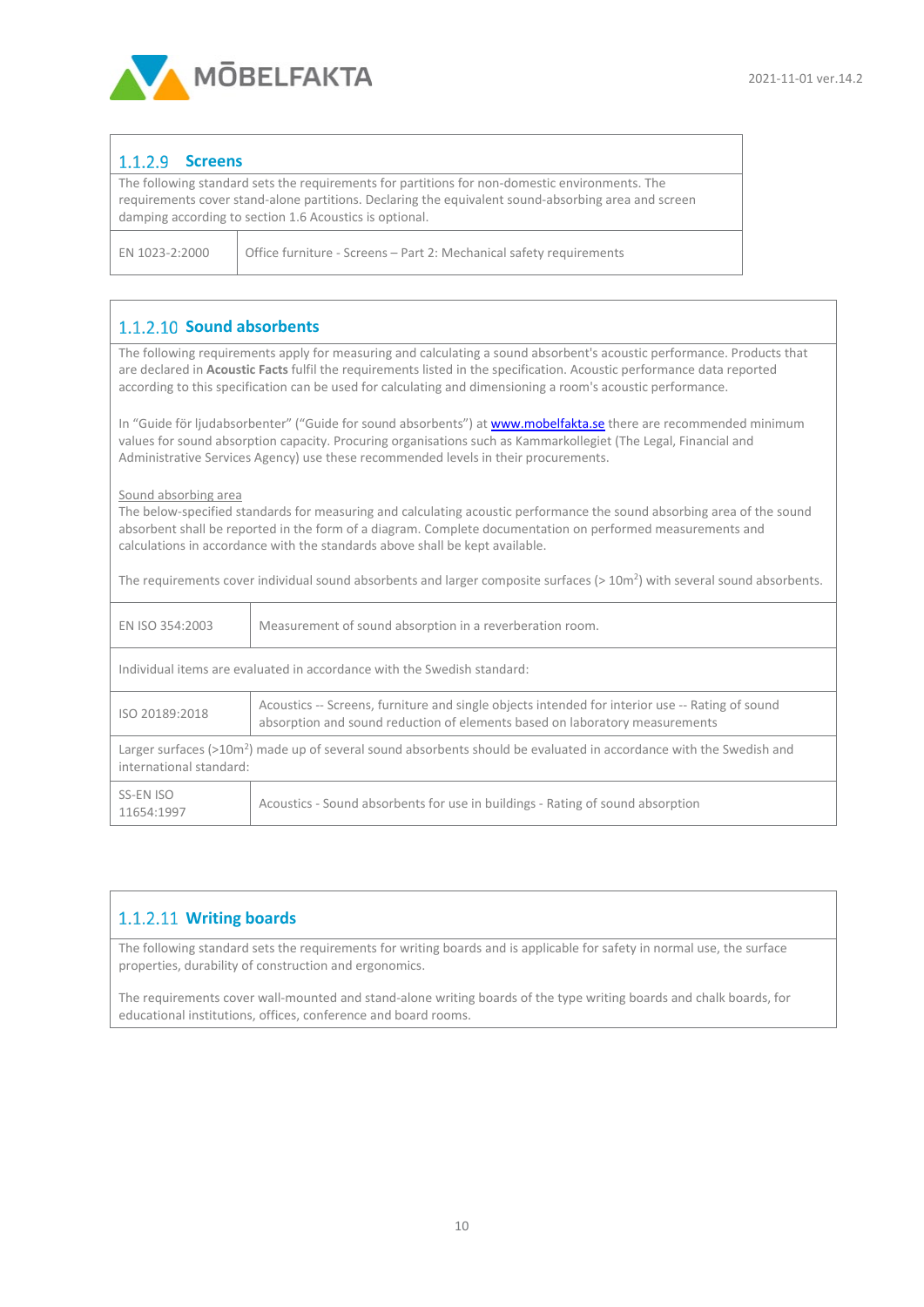

| EN 14434:2010 | Writing boards for educational institutions - Ergonomic, technical and safety requirements and their<br>test methods<br>When testing whiteboards in accordance with EN 14434:2010 the whiteboards should meet the<br>standard requirements and minimum level 2 should achieved in terms of:<br>- 7.2.3 Ability to write and erase<br>- 7.3.2 Scratching<br>- 7.4.2 Staining<br>- 7.5.2 Colour degradation |
|---------------|-----------------------------------------------------------------------------------------------------------------------------------------------------------------------------------------------------------------------------------------------------------------------------------------------------------------------------------------------------------------------------------------------------------|
|               | When testing whiteboards in accordance with EN 14434:2010 the whiteboards should meet the<br>standard requirements and minimum level 2 should achieved in terms of<br>- 8.3.3 Ability to write<br>- 8.4.2 Scratching<br>- 8.5.2 Staining<br>- 8.6.2 Colour degradation                                                                                                                                    |

# <span id="page-10-0"></span>**1.1.3 Office environment**

#### **Office work chairs**

This specification sets the requirements for work chairs intended for use in office environments according to the European standards EN 1335-2 and -3. EN 1335-1 is specified in item 1.2. Dimensions

The requirements include work chairs for office environments according to the following definition: An item of seating furniture for a single person with backrest and with or without armrest. The chair includes a revolving seat and adjustable height.

The chairs are divided into three types – **Ax, A, B and C.**

The type is determined by the adjustment possibilities given by dimensions according to EN 1335-1:2020 (see also 1.2 Dimensions) and EN 1335-4. The requirements are based on being used eight hours a day by a person weighing 110 kg. When declaring a work chair, the chair's category must be specified as below.

Type A: Seat – revolving, more adjustable height, adjustable seating-depth compared to Type A and adjustable leaning.

Type A: Seat – revolving, adjustable height, adjustable seating-depth and adjustable leaning. Type B: Seat – revolving, adjustable height, fixed/adjustable seating-depth and fixed/adjustable leaning. Type C: Seat – revolving, adjustable height, fixed/ adjustable seating-depth, fixed/ adjustable leaning. Backrest – fixed height.

EN 1335-2:2018 Office furniture – office work chair – Part 2: Safety requirements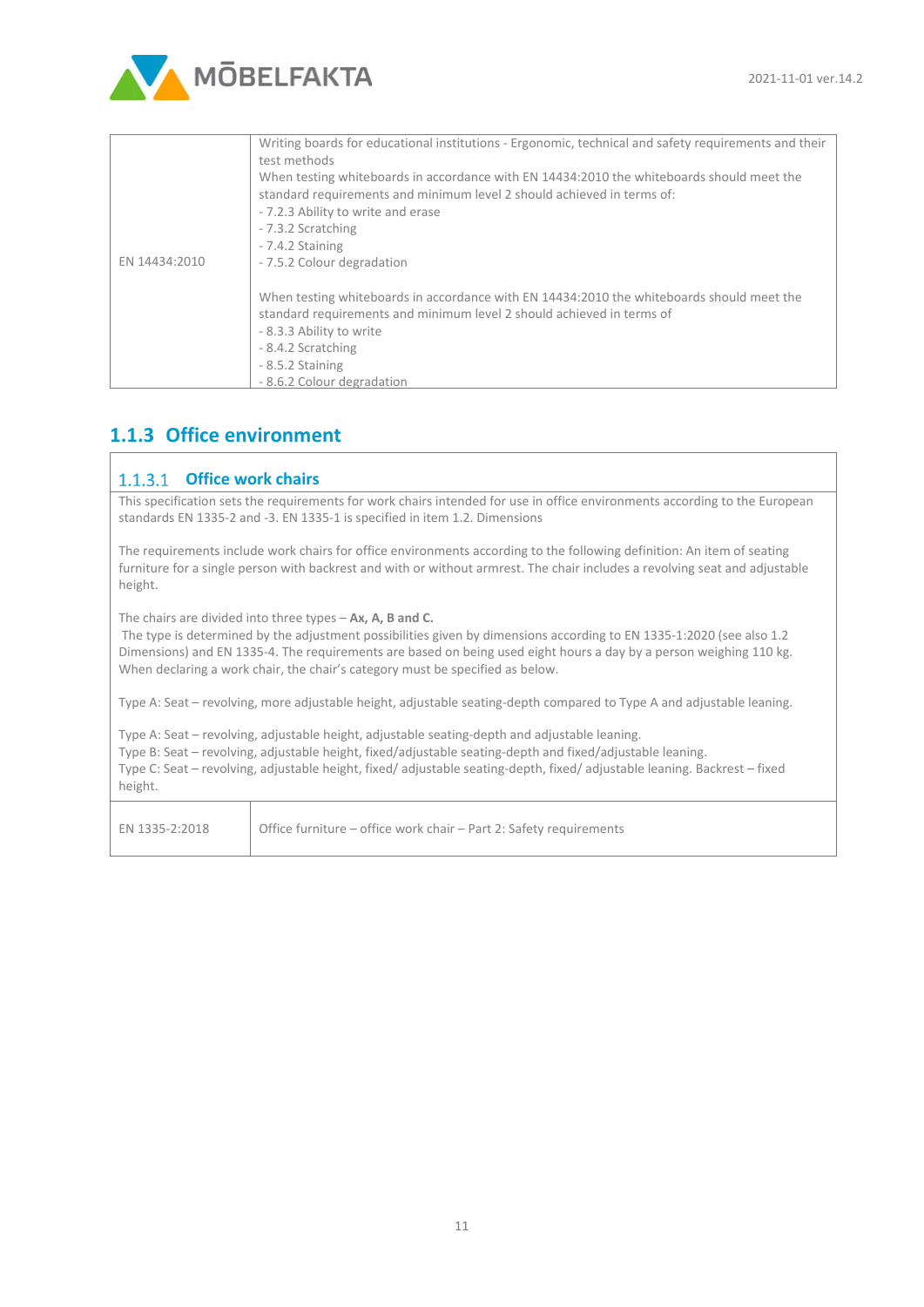

## **Work tables**

This specification sets the requirements for a work table and writing table intended for use in an office environment according to the European standard EN 527-2. EN 527-1 is specified in the item 1.2. Dimensions. For tables equipped with an electric motor for adjusting table height, CE marking is a requirement.

When declaring office work tables, you should also specify the type of table referred to in the declaration, table for **sitting, standing or sit/stand**. You must also specify the degree of adjustability according to one of four categories **A, B, C and D** which are specified in EN 527-1:2011.

Type A: Fully adjustable Type B: Height selectable Type C: Fixed height Type D: Limited adjustability or selectability

- Include work tables and writing tables according to the following definition
	- Tables intended for office work performed by a person.
	- Storage units, which are included and coupled/fixed to the table shall be tested in applicable parts according to the applicable standards for storage furniture for offices.

|--|

*\* Tests performed according to EN 527-2:2016 are accepted until 2022-12-31.*

| 1.1.3.3 Storage furniture                                                                                      |                                                                    |  |
|----------------------------------------------------------------------------------------------------------------|--------------------------------------------------------------------|--|
| The following standards set the requirements on an item of storage furniture for use in an office environment. |                                                                    |  |
| EN 14073-2:2004                                                                                                | Office furniture – Storage furniture – Part 2: Safety requirements |  |
|                                                                                                                |                                                                    |  |

Alternatively:

For other **freestanding storage furniture** such as coat hangers or magazine racks, additional requirements as specified below apply

| EN 1023-2:2000*         | Office furniture - Screens - Part 2: Mechanical safety requirements |
|-------------------------|---------------------------------------------------------------------|
| *Lateral stability only |                                                                     |

*\*Lateral stability only*

| <b>Screens</b><br>1.1.3.4                                                                                                                                                                                                                                                     |                                                                     |  |
|-------------------------------------------------------------------------------------------------------------------------------------------------------------------------------------------------------------------------------------------------------------------------------|---------------------------------------------------------------------|--|
| The following standards establish the requirements that partitions for office environments should meet. The requirements<br>cover stand-alone partitions. Declaring the equivalent sound-absorbing area and screen damping according to section 1.6<br>Acoustics is optional. |                                                                     |  |
| EN 1023-2:2000                                                                                                                                                                                                                                                                | Office furniture - Screens - Part 2: Mechanical safety requirements |  |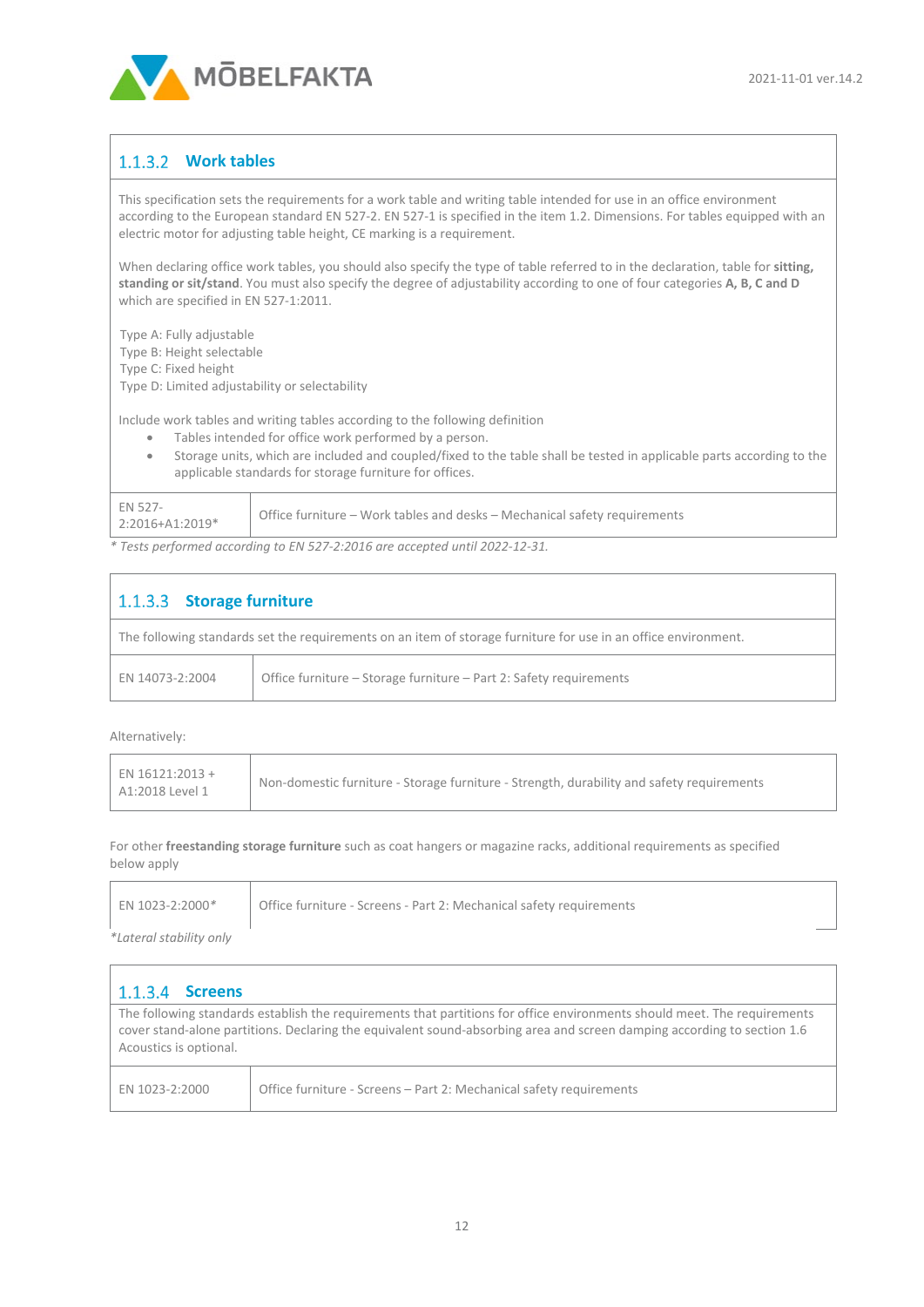

#### **Table mounted screens**

The following standards set the requirements for screens intended for use in office environments. The requirements cover screens mounted on table tops for offices. It is also optional to declare equivalent sound-absorption area and screen damping according to section 1.6 Acoustics.

| $^{\prime}$ EN 1023-2:2000* | Office furniture – Partitions – Part 2: Mechanical safety requirements |
|-----------------------------|------------------------------------------------------------------------|
| EN 14073-2:2004**           | Office furniture – Storage furniture – Part 2: Safety requirements     |

*\*Load-bearing screen with loads according to EN 1023-2 and 2 times the manufacturer's maximum recommended weight. \*\* Horizontal force 80 N 100 mm from top edge of screen according to EN 14073-2, after testing should be adjustable to original position, damage criteria: breakage, deformation, stability. Vertical force 200 N function and 300 N safety (10 x 10 seconds), 100 mm from edge of screen, damage criteria: no breakage. General exception for lightweight screens where mgh ≤65 Nm, m= mass (kg), g= gravitational acceleration (m/s2), height above floor to the screen's centre of gravity (m).*

#### **Sound absorbents**

The following requirements apply for measuring and calculating a sound absorbent's acoustic performance. Products that are declared in **Acoustic Facts** fulfil the requirements listed in the specification. Acoustic performance data reported according to this specification can be used for calculating and dimensioning a room's acoustic performance.

In "Guide för ljudabsorbenter" ("Guide for sound absorbents") at **www.mobelfakta.se** there are recommended minimum values for sound absorption capacity. Procuring organisations such as Kammarkollegiet (The Legal, Financial and Administrative Services Agency) use these recommended levels in their procurements.

Sound absorbing area

The below-specified standards for measuring and calculating acoustic performance the sound absorbing area of the sound absorbent shall be reported in the form of a diagram. Complete documentation on performed measurements and calculations in accordance with the standards above shall be kept available.

The requirements cover individual sound absorbents and larger composite surfaces ( $> 10$ m<sup>2</sup>) with several sound absorbents.

| EN ISO 354:2003                                                                                                                          | Measurement of sound absorption in a reverberation room.                                                                                                                       |
|------------------------------------------------------------------------------------------------------------------------------------------|--------------------------------------------------------------------------------------------------------------------------------------------------------------------------------|
| Individual items are evaluated in accordance with the Swedish standard:                                                                  |                                                                                                                                                                                |
| ISO 20189:2018                                                                                                                           | Acoustics -- Screens, furniture and single objects intended for interior use -- Rating of sound<br>absorption and sound reduction of elements based on laboratory measurements |
| Larger surfaces ( $>10m$ ) made up of multiple objects should be evaluated in accordance with the Swedish and international<br>standard: |                                                                                                                                                                                |
| SS-EN ISO<br>11654:1997                                                                                                                  | Acoustics - Sound absorbents for use in buildings - Rating of sound absorption                                                                                                 |

## **Writing boards**

The following standard establishes the requirements for writing boards and is applicable for safety in normal use, the surface properties, durability of construction and ergonomics.

The requirements cover wall-mounted and stand-alone writing boards of the type writing boards and chalk boards, for educational institutions, offices, conference and board rooms.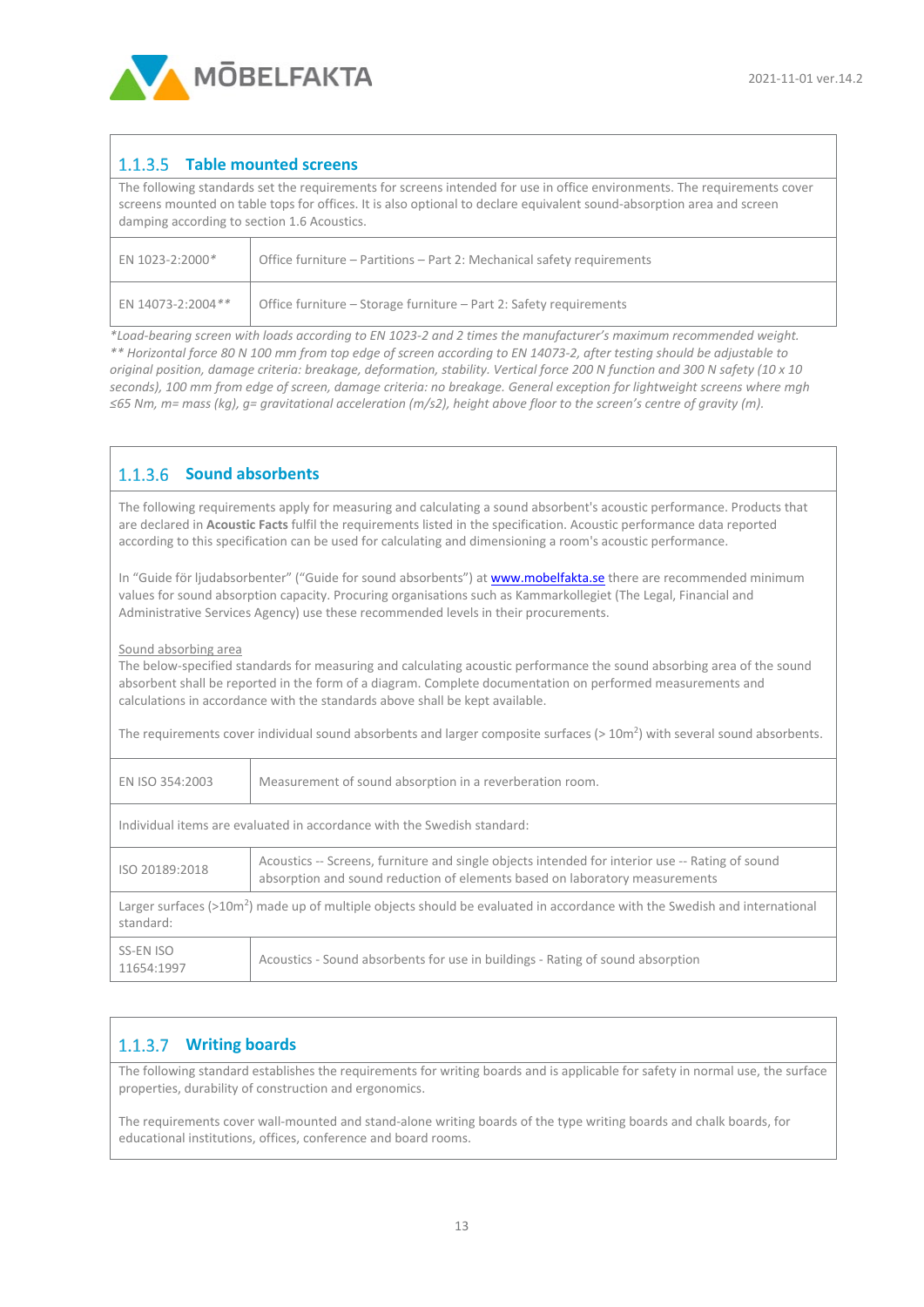

|              | Writing boards for educational institutions - Ergonomic, technical and safety requirements and their<br>test methods<br>When testing whiteboards in accordance with EN 14434:2010 the whiteboards should meet the<br>standard requirements and minimum level 2 should achieved in terms of |
|--------------|--------------------------------------------------------------------------------------------------------------------------------------------------------------------------------------------------------------------------------------------------------------------------------------------|
|              | - 7.2.3 Ability to write and erase<br>- 7.3.2 Scratching                                                                                                                                                                                                                                   |
| EN 1434:2010 | - 7.4.2 Staining<br>- 7.5.2 Colour degradation                                                                                                                                                                                                                                             |
|              | When testing chalk board in accordance with EN 14434:2010 the writing boards should meet the<br>standard requirements and minimum level 2 should achieved in terms of<br>- 8.3.3 Ability to write<br>- 8.4.2 Scratching<br>- 8.5.2 Staining                                                |
|              |                                                                                                                                                                                                                                                                                            |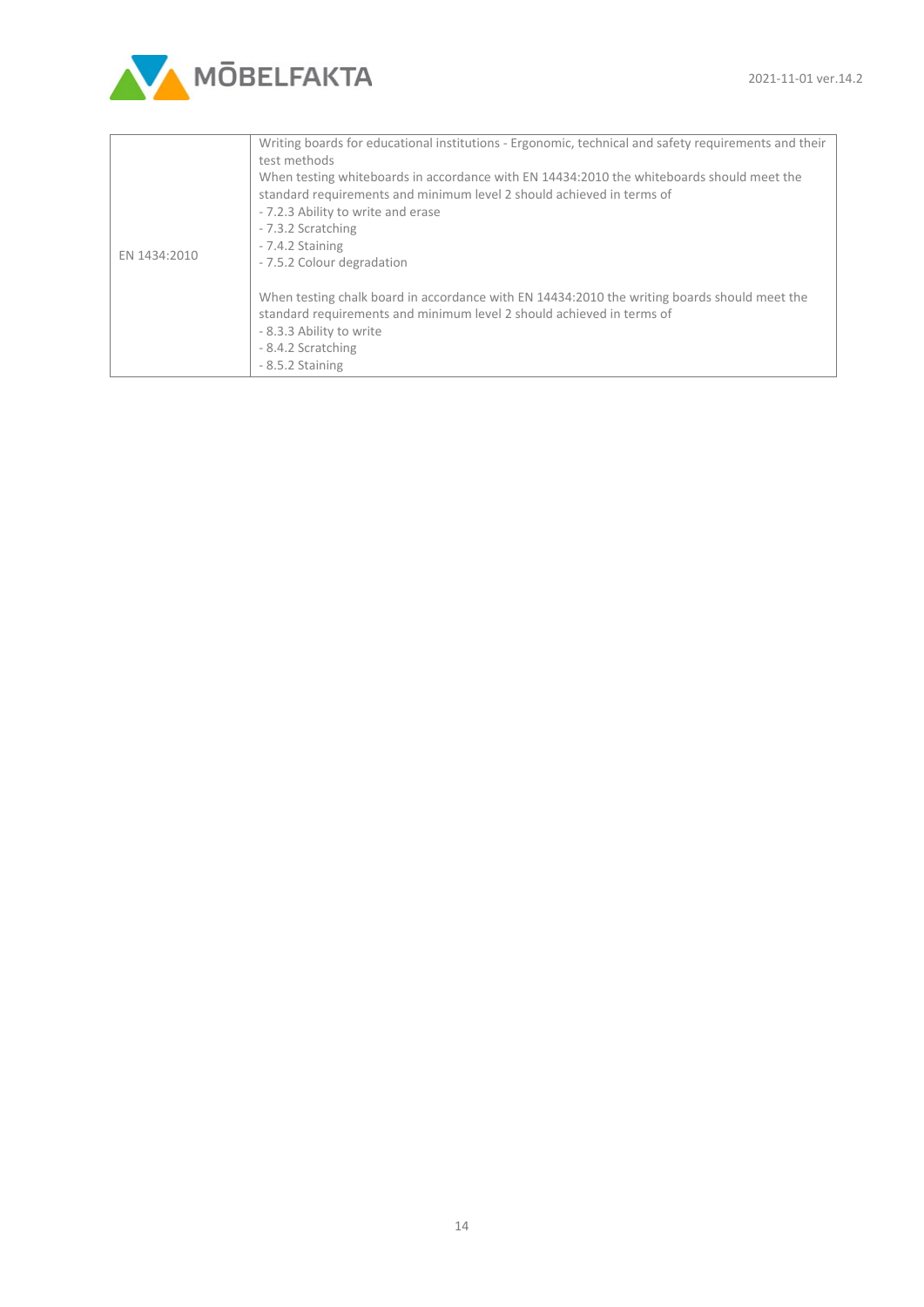

## <span id="page-14-0"></span>**1.1.4 Educational environments**

School environment refers to the educational environment such as classrooms including preschool

For other types of furniture – not in classrooms – following applies:

Workplaces: 1.1.3 Office environment

Others: 1.1.2 Non-domestic

#### 1.1.4.1 Seating furniture The following standards set the requirements for chairs/seating furniture intended for use in school environments. • Student chairs in classrooms EN 1729-2:2012+  $41.2016*$ Furniture - Chairs and tables for educational institutions - Part 2: Safety requirements and test methods.

## 1.1.4.2 Seating for children

The following standard sets the requirements for seating for children in domestic use. The requirement is based on that the furniture is used by children that is able to sit and walk by themselves up to 14 years.

The requirements is divided into 3 seating sizes based on age and body height

Seating size 1: 1-3 years

Seating size 2: 4-7 years

Seating size 3: 8-14 years

It applies to the seating function only. If the seating has additional functions or can be converted into other products, other relevant European Standards may apply.

The standard is developed under a mandate from the EU-Commission, M/527 (Children seats).

Standarden är utarbetad under mandat från EU kommissionen M/527 (Childrens seats) and it is inteded to be published in the OJEC.

#### **Tables**

Here are the requirements that a student table in a classroom must meet. For other tables in classrooms, see public environment and offices.

Glass as a material is covered according to section 1.7.

| EN 1729-2:2012+ | Furniture - Chairs and tables for educational institutions - Part 2: Safety requirements and test |
|-----------------|---------------------------------------------------------------------------------------------------|
| A1:2016*        | methods.                                                                                          |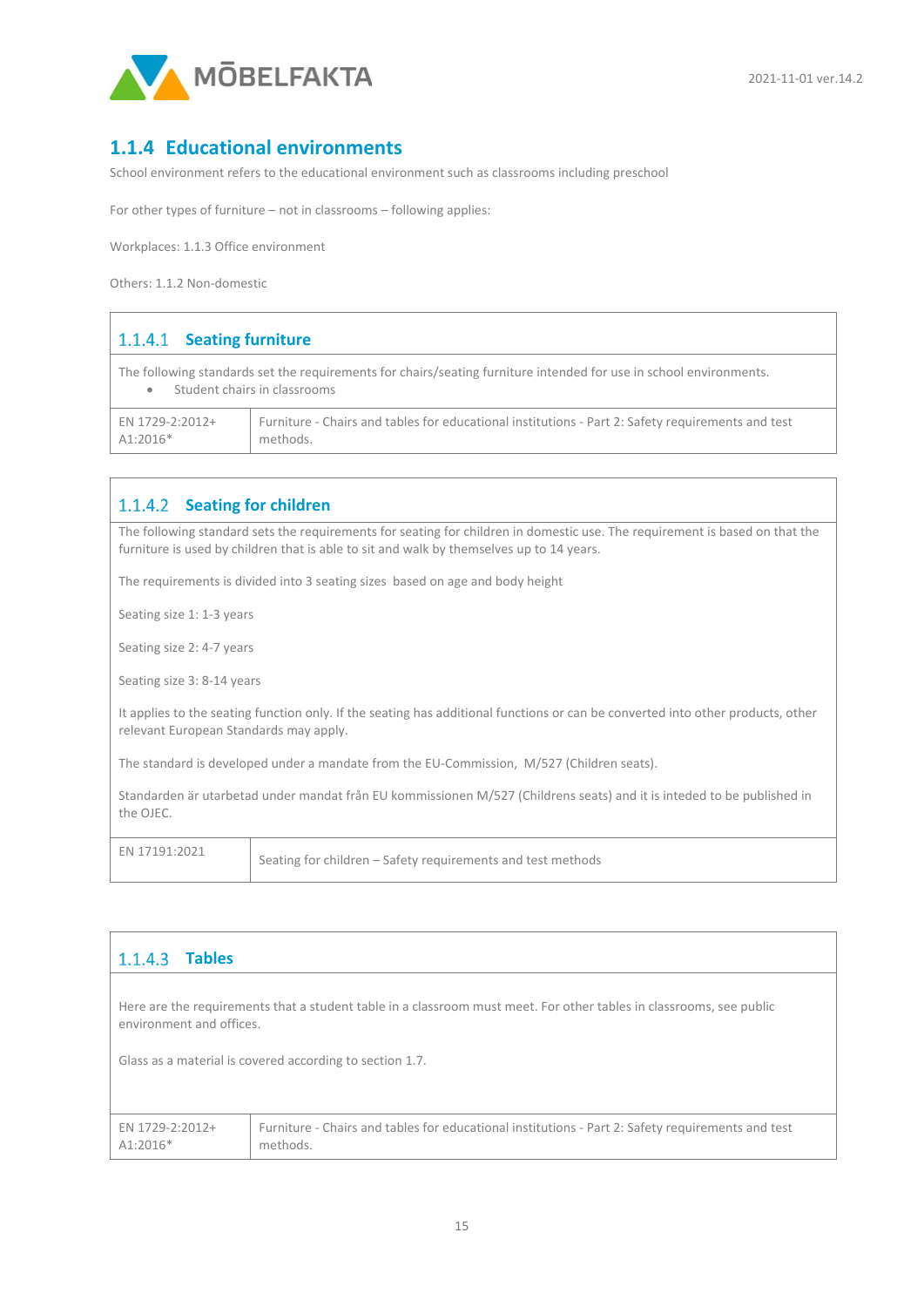

#### $1.1.4.4$ **Storage**

The following standard sets the requirements for storage furniture intended for use in education/school environments The requirements apply to all types of storage furniture:

- Cupboard/cabinet/corner cupboard
- Chest of drawers/draw unit
- Bookshelf
- Bureau

Fittings:

- Base cabinet
- Wall cabinet
- High cabinet
- Worktops
- Coat hangers
- Magazine racks

The furniture may be either freestanding or attached to the wall/building.

| SS-EN 16121:2013**<br>Non-domestic furniture - Storage furniture - Strength, durability and safety requirements.<br>+ A1: 2018 Level 1 |
|----------------------------------------------------------------------------------------------------------------------------------------|
|----------------------------------------------------------------------------------------------------------------------------------------|

For other **freestanding storage furniture** such as magazine racks, coat hangers, etc. additional requirements as specified below apply:

| EN 1023-2:2000* | Office furniture - Screens - Part 2: Mechanical safety requirements |
|-----------------|---------------------------------------------------------------------|
|                 |                                                                     |

*\*refers only to l stability only stability according to EN 1023-3:2000, 6.1*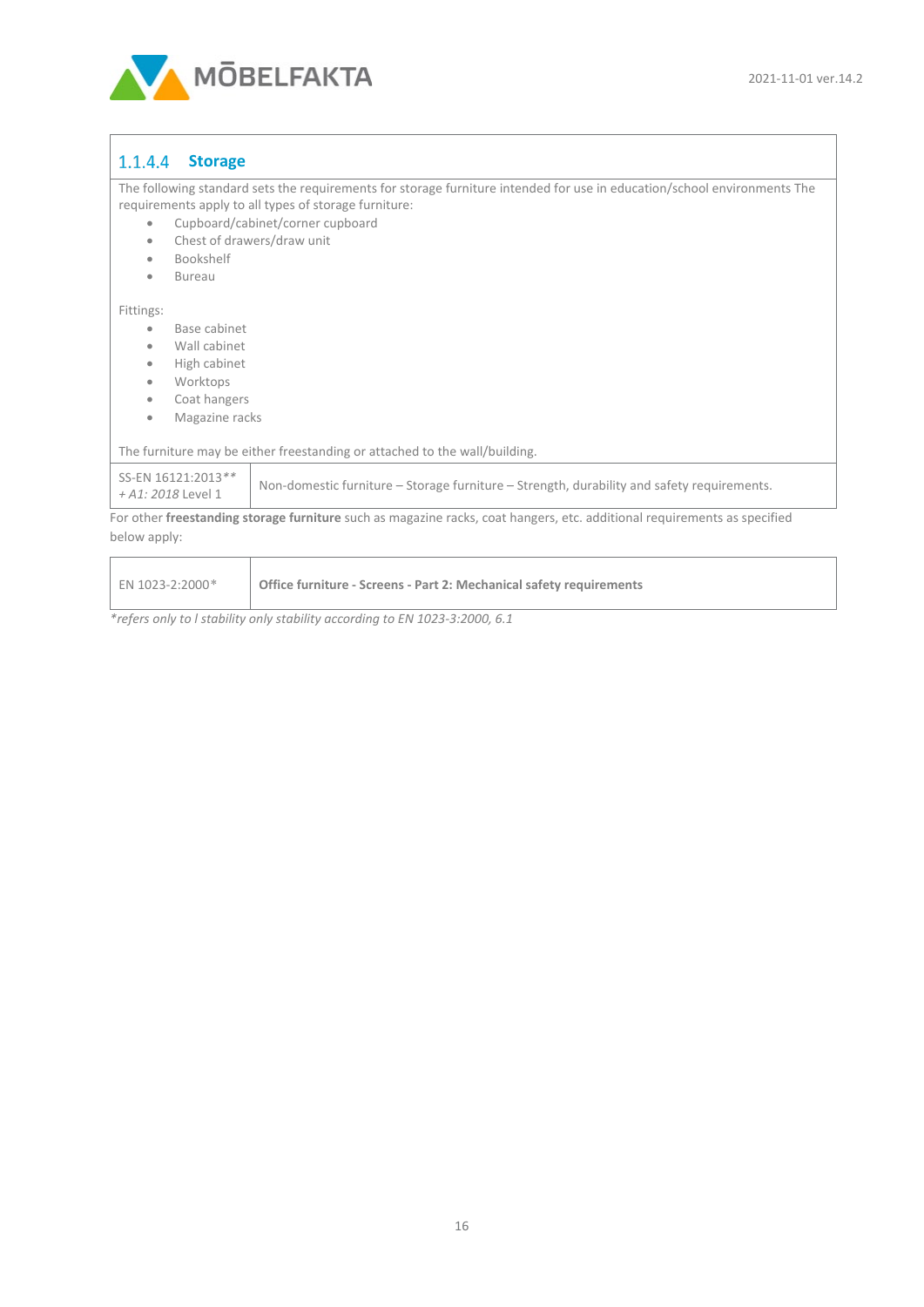

## **Children's high chairs**

The following standards establish the requirements on children's high chairs in school environments. The requirements for high chairs include two different categories; active and passive high chairs. Active chairs are chairs where the child is strapped into the chair and passive chairs are where the child is not strapped in. The category of chair must be specified.

The requirements for high chairs are based upon the chair being used by children aged 6-36 months.

| Children's high chairs - Part 1: Safety requirements<br>EN 14988: 2017 |
|------------------------------------------------------------------------|
|------------------------------------------------------------------------|

| $1.1.4.6$ Partitions                                                                                                                                                                                                                                                                |                                                                     |
|-------------------------------------------------------------------------------------------------------------------------------------------------------------------------------------------------------------------------------------------------------------------------------------|---------------------------------------------------------------------|
| The following standards establish the requirements that a partition for educational institutions should meet. The<br>requirements cover stand-alone partitions. Declaring the equivalent sound-absorbing area and screen damping according to<br>section 1.6 Acoustics is optional. |                                                                     |
| EN 1023-2:2000                                                                                                                                                                                                                                                                      | Office furniture - Screens - Part 2: Mechanical safety requirements |

## 1.1.4.7 Sound absorbents

The following requirements apply for measuring and calculating a sound absorbent's acoustic performance. Products that are declared in **Acoustic Facts** fulfil the requirements listed in the specification. Acoustic performance data reported according to this specification can be used for calculating and dimensioning a room's acoustic performance.

In "Guide för ljudabsorbenter" ("Guide for sound absorbents") a[t www.mobelfakta.se](http://www.mobelfakta.se/) there are recommended minimum values for sound absorption capacity. Procuring organisations such as Kammarkollegiet (The Legal, Financial and Administrative Services Agency) use these recommended levels in their procurements.

Sound absorbing area

The below-specified standards for measuring and calculating acoustic performance the sound absorbing area of the sound absorbent shall be reported in the form of a diagram. Complete documentation on performed measurements and calculations in accordance with the standards above shall be kept available.

The requirements cover individual sound absorbents and larger composite surfaces ( $> 10$ m<sup>2</sup>) with several sound absorbents.

| EN ISO 354:2003                                                                                                                          | Measurement of sound absorption in a reverberation room.                                                                                                                       |
|------------------------------------------------------------------------------------------------------------------------------------------|--------------------------------------------------------------------------------------------------------------------------------------------------------------------------------|
| Individual items are evaluated in accordance with the Swedish standard:                                                                  |                                                                                                                                                                                |
| ISO 20189:2018                                                                                                                           | Acoustics -- Screens, furniture and single objects intended for interior use -- Rating of sound<br>absorption and sound reduction of elements based on laboratory measurements |
| Larger surfaces ( $>10m$ ) made up of multiple objects should be evaluated in accordance with the Swedish and international<br>standard: |                                                                                                                                                                                |
| SS-EN ISO<br>11654:1997                                                                                                                  | Acoustics - Sound absorbents for use in buildings - Rating of sound absorption                                                                                                 |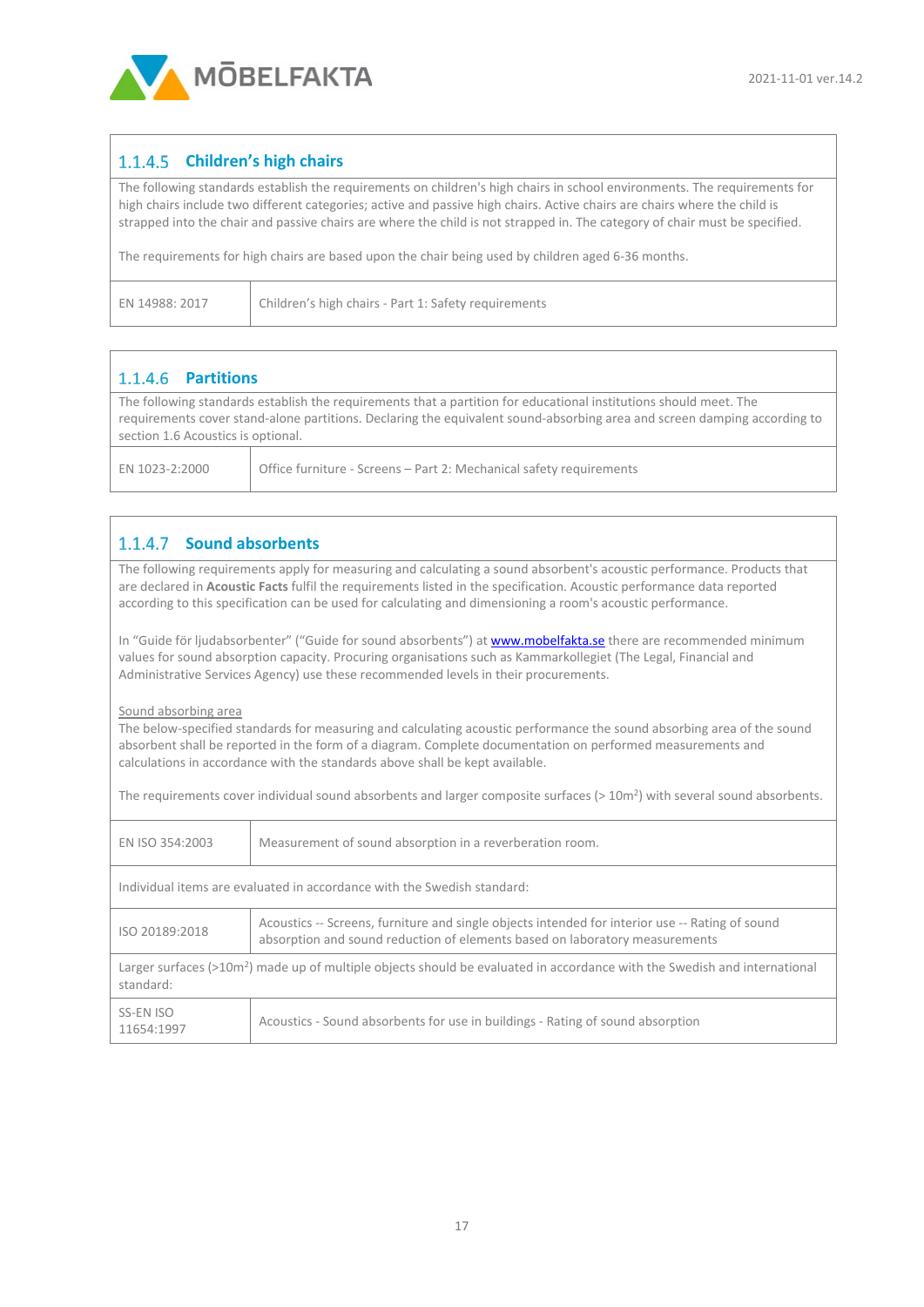

## **Writing boards**

The following standard establishes the requirements for writing boards and is applicable for safety in normal use, the surface properties, durability of construction and ergonomics.

The requirements cover wall-mounted and stand-alone writing boards of the type writing boards and chalk boards, for educational institutions, offices, conference and board rooms.

|               | Writing boards for educational institutions - Ergonomic, technical and safety requirements and their<br>test methods<br>When testing whiteboards in accordance with EN 14434:2010 the writing boards should meet the<br>standard requirements and minimum level 2 should achieved in terms of<br>- 7.2.3 Ability to write and erase<br>- 7.3.2 Scratching<br>- 7.4.2 Staining |
|---------------|-------------------------------------------------------------------------------------------------------------------------------------------------------------------------------------------------------------------------------------------------------------------------------------------------------------------------------------------------------------------------------|
| EN 14434:2010 | - 7.5.2 Colour degradation                                                                                                                                                                                                                                                                                                                                                    |
|               | When testing chalk boards in accordance with EN 14434:2010 the writing boards should meet the<br>standard requirements and minimum level 2 should achieved in terms of<br>- 8.3.3 Ability to write<br>- 8.4.2 Scratching<br>- 8.5.2 Staining                                                                                                                                  |

## <span id="page-17-0"></span>**1.1.5 Outdoor**

#### 1.1.5.1 Seating furniture

The following standards set the requirements for seating for adults mainly intended for use in outdoor environments. The requirements include all types of outdoor seating intended for camping, domestic and non-domestic environments.

Seating furniture loungers, sun-beds, etc. shall fulfil the requirements according to section 3. Requirements and test sequence for stability and function are in standard EN 581-2.

| EN 581-1:2017 +<br>EN 581-2:2015 | Outdoor furniture – Seating and tables for camping, domestic and contract use – Part 1: General<br>safety requirements. |
|----------------------------------|-------------------------------------------------------------------------------------------------------------------------|
|                                  | Part 1: General safety requirements                                                                                     |

## **Tables**

The following standards set the requirements for a table for adults intended for use in outdoor environments. The requirements include all types of tables for outdoor use in camping, domestic and non-domestic environment. EN 581-1:2017 + EN 581-3:2017 Outdoor furniture – Seating and tables for camping, domestic and non-domestic use. Part 1: General safety requirements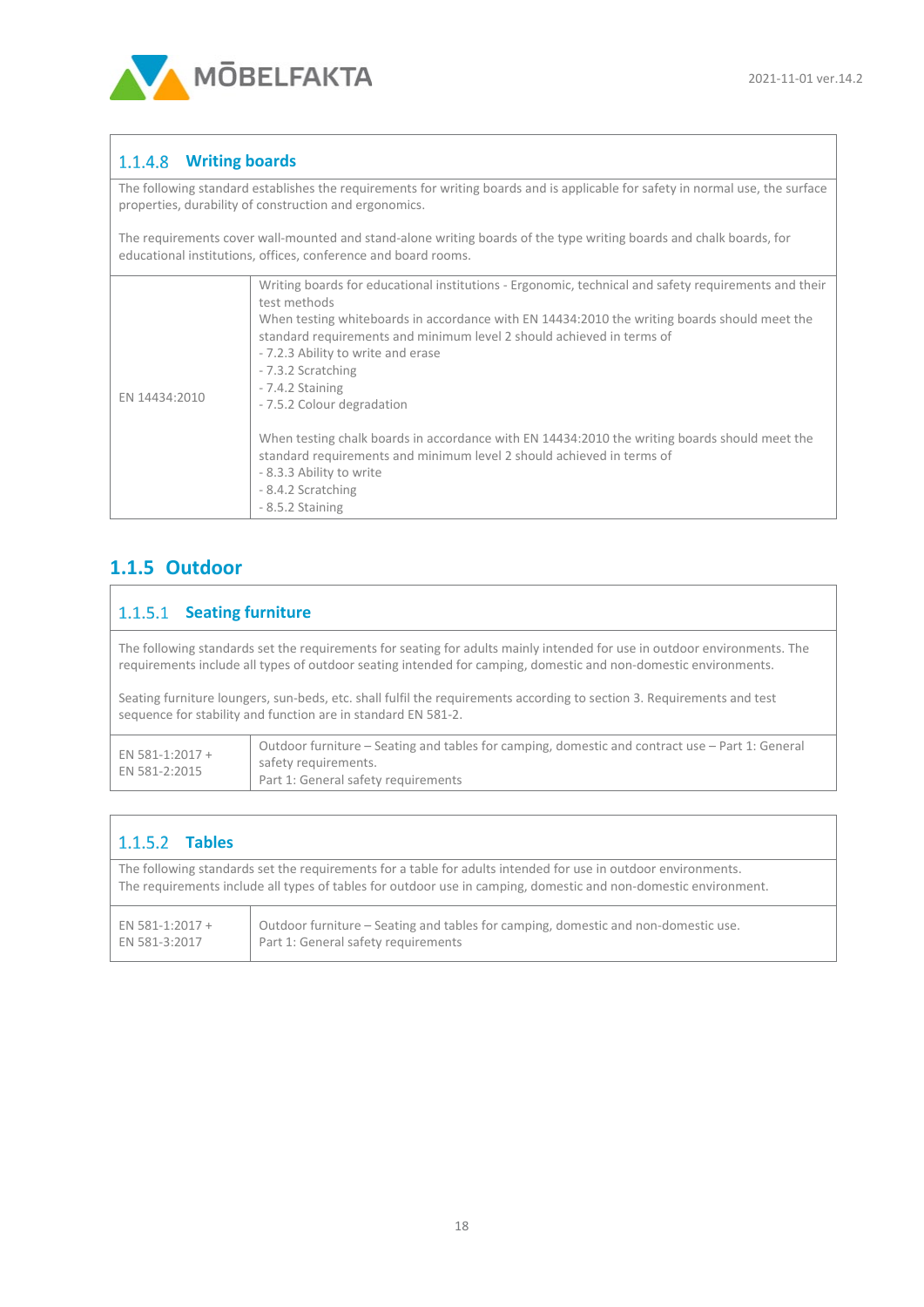

# <span id="page-18-0"></span>**1.2 Dimensions**

Dimensions can be attributed to two groups of standards; safety/function and ergonomics. The standards related to safety are found in item 1.1 Safety/function. They are relevant when testing furniture of the respective type of furniture.

## <span id="page-18-1"></span>**1.2.1 Office furniture**

The following standards set the requirements for the types of furniture that have separate standards with requirements for ergonomics. That is work chairs, work tables and screens, all in the office environment use class.

## **Office work chairs**

The following standards set the requirements for work chairs intended for use in office environments with respect to dimensions.

Work chairs for offices can be divided into three categories – **Ax, A, B and C.**

The categorisation is determined by the chair's adjustment possibilities that are determined in the dimensional requirements in EN 1335-1:2020 and CEN/TR 1335-4. The requirements are based on being used eight hours a day by a person weighing 110 kg. When declaring a work chair, the chair's category must be specified as below.

Type A: Seat – revolving, more adjustable height and adjustable seating-depth compared to Type A and adjustable leaning.

Type A: Seat – revolving, adjustable height, adjustable seating-depth and adjustable leaning. Type B: Seat – revolving, adjustable height, fixed/ adjustable seating-depth, fixed/ adjustable leaning. Type C: Seat – revolving, adjustable height, fixed/ adjustable seating-depth, fixed/ adjustable leaning. Backrest – fixed height.

EN 1335-1:2000 Office furniture – Office work chair – Part 1: Determination of dimensions.

*\* Tests performed according to EN 1335-1:2000 are accepted until 2023-12-31.*

#### **Office work tables**

The following standards set the requirements for work tables for use in an office environment with respect to dimensions.

When declaring office work tables, you should also specify the type of table referred to in the declaration, table for **sitting, standing or sit/stand**. You must also specify the degree of adjustability according to one of four categories **A, B, C and D** which are specified in EN 527-1:2011.

Type A: Fully adjustable Type B: Height selectable Type C: Fixed height Type D: Limited adjustability or selectability EN 527-1:2011  $\bigcup$  Office furniture – Work tables and desks – Part 1: Dimensions.

| $1.2.1.3$ Office screens                                                                                                                                                                                                                                                               |                                                  |
|----------------------------------------------------------------------------------------------------------------------------------------------------------------------------------------------------------------------------------------------------------------------------------------|--------------------------------------------------|
| The following standards set the requirements for screens for use in office environments with respect to dimensions. The<br>requirements cover stand-alone screens. Declaring the equivalent sound-absorbing area and screen damping according to<br>section 1.6 Acoustics is optional. |                                                  |
| SS-EN 1023-1:1996                                                                                                                                                                                                                                                                      | Office furniture – Screens – Part 1: Dimensions. |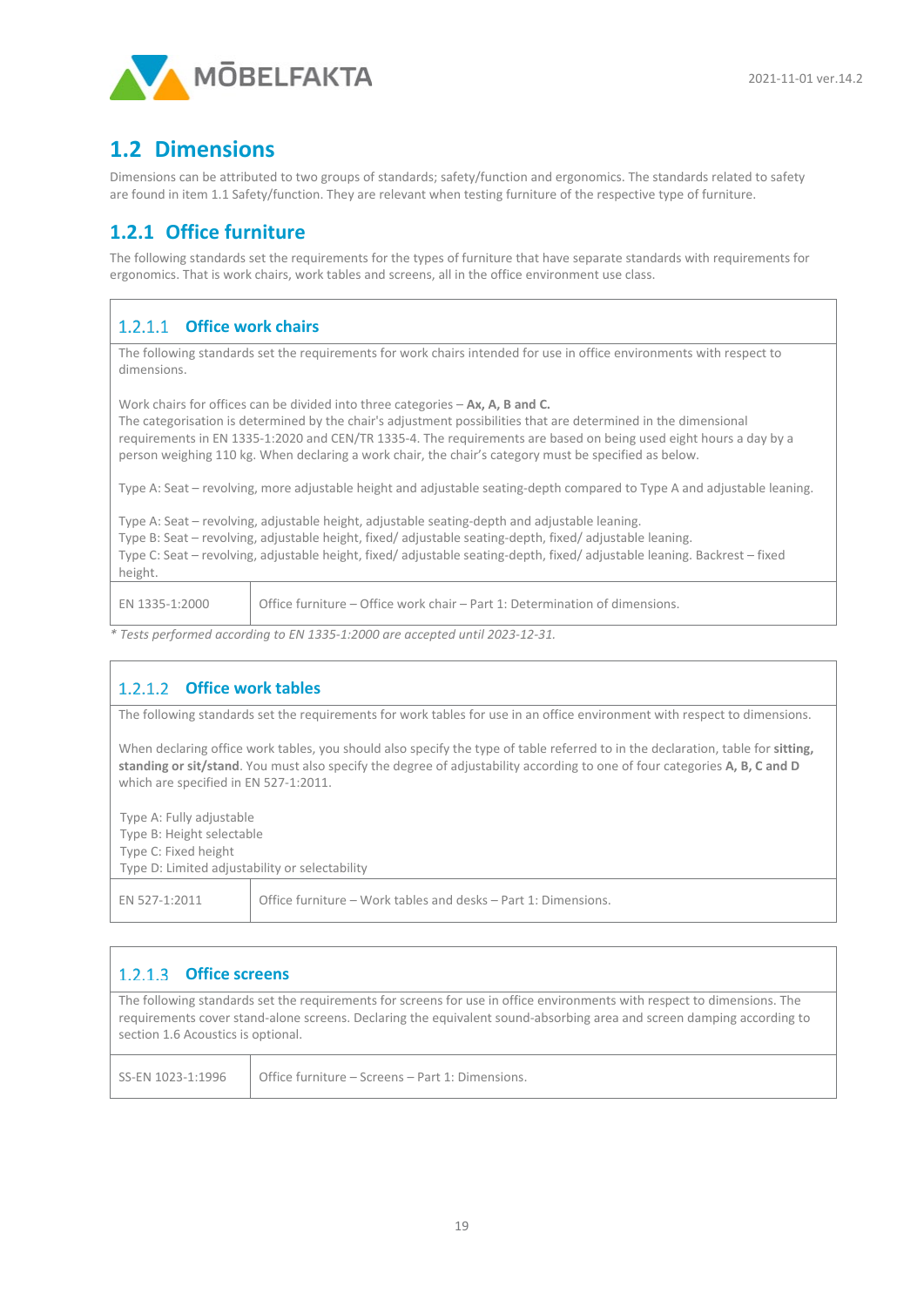

# <span id="page-19-0"></span>**1.3 Surface resistance**

Requirements for the surfaces of furniture apply to all varnished surfaces and to foiled or laminated hard surfaces. The requirements do not apply to surfaces treated with oil, wax or equivalent. Care and treatment recommendations should be provided with the furniture. Chromed and untreated surfaces are exempt. The requirements apply to all use classes.

## <span id="page-19-1"></span>**1.3.1 Use classes – indoor**

The following specification sets the requirements for the resistance of surfaces on furniture intended for use in indoor environments.

|  | <b>Application</b> |  |  |
|--|--------------------|--|--|
|  |                    |  |  |

| <b>Use class</b>              | <b>Furniture surface</b>                                                |                                                                                                                                                     | <b>Requirements</b>       |
|-------------------------------|-------------------------------------------------------------------------|-----------------------------------------------------------------------------------------------------------------------------------------------------|---------------------------|
| Domestic                      | Seating furniture<br>Tables<br>Reclining furniture Storage<br>furniture | Undercarriage - legs and frames<br>Undercarriage - legs and frames<br>Undercarriage - legs and frames<br>Interior surfaces incl. drawer<br>bottoms. | Requirement<br>category 1 |
|                               | Seating furniture Reclining<br>furniture Storage furniture              | Seats, backrests and arm rests Other<br>surfaces excl. bases External surfaces                                                                      | Requirement<br>category 2 |
|                               | Tables                                                                  | Table tops                                                                                                                                          | Requirement<br>category 4 |
|                               | Seating furniture Tables<br>Reclining furniture Storage<br>furniture    | Undercarriage - legs and frames<br>Undercarriage - legs and frames<br>Undercarriage - legs and frames<br>Interior surfaces incl. drawer<br>bottoms. | Requirement<br>category 1 |
| Non-domestic/offices          | Seating furniture Reclining<br>furniture Storage furniture              | Seats, backrests and arm rests Other<br>surfaces excl. undercarriages<br>External surfaces                                                          | Requirement<br>category 2 |
|                               | Table tops                                                              | For table tops such as conference,<br>waiting room and library. Refers to<br>the top. For e.g. restaurant, café and<br>training halls see below.    | Requirement<br>category 4 |
|                               | Table tops                                                              | Designed for restaurants, cafés, study<br>environments, etc. Refers to the top.                                                                     | Requirement<br>category 5 |
|                               |                                                                         | Interior surfaces and drawer bottoms,<br>excluding shelves and bottoms                                                                              | Requirement<br>category 1 |
| Kitchen and bathroom fittings |                                                                         | Exterior surfaces, shelves and<br>bottoms                                                                                                           | Requirement<br>category 3 |
|                               | Worktop                                                                 |                                                                                                                                                     | Requirement<br>category 6 |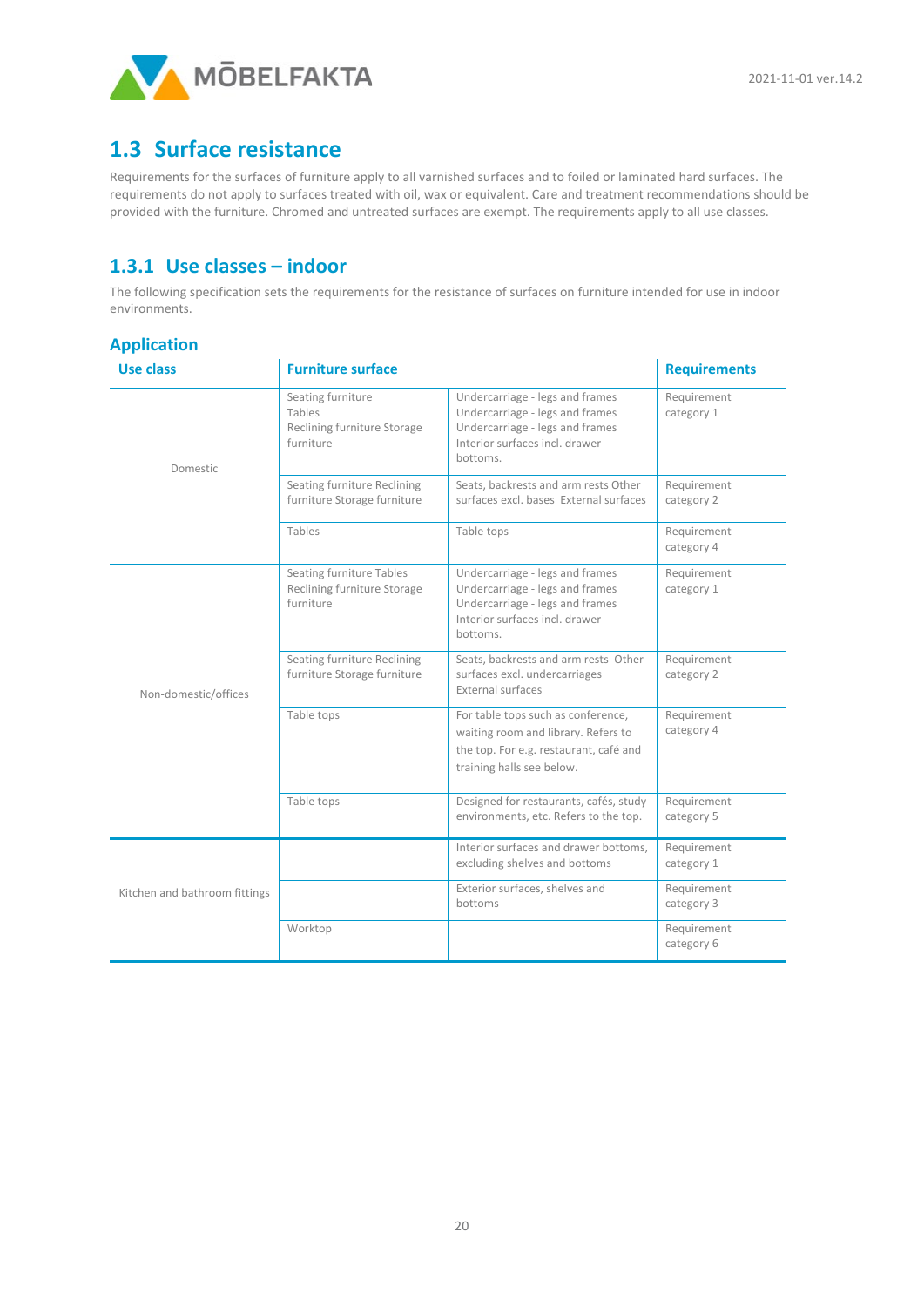

|                                                                         |                                 | <b>Requirement category</b> |                             |                                 |                               |                               |                               |
|-------------------------------------------------------------------------|---------------------------------|-----------------------------|-----------------------------|---------------------------------|-------------------------------|-------------------------------|-------------------------------|
|                                                                         |                                 | $\mathbf{1}$                | $\overline{2}$              | $\overline{\mathbf{3}}$         | 4                             | 5                             | 6                             |
| <b>Testing</b>                                                          | <b>References</b>               |                             |                             |                                 |                               |                               |                               |
| Water 1)                                                                | EN<br>12720:2009+A1:2013        | 6 hours<br>a)               | 16 hours                    | 16 hours                        | 24 hours                      | 24 hours                      | 24 hours                      |
| Fat 1)                                                                  | <b>EN</b><br>12720:2009+A1:2013 | 24<br>hours <sup>b)</sup>   | 24 hours                    | 24 hours                        | 24 hours                      | 24 hours                      | 24 hours                      |
| Fat + scratching 1)                                                     | SS 83 91 22: 2017               | $\bar{a}$                   | $\mathcal{L}_{\mathcal{A}}$ | $\bar{a}$                       | $24 hours + 3$<br>$\mathbb N$ | $24$ hours + 5<br>$\mathbb N$ | $24$ hours + 5<br>$\mathbb N$ |
| Scratching                                                              | SIS 83 91 17 2) <sup>C)</sup>   | $\frac{1}{2}$               | 3 N                         | 3 N                             | 3 N                           | 5 N                           | 5 N                           |
|                                                                         | alt. EN 151863)                 |                             | 1,5 N                       | 1,5 N                           | 1,5 N                         | 3 N                           | 3 N                           |
| Alcohol 1)                                                              | <b>EN</b><br>12720:2009+A1:2013 |                             | $\bar{a}$                   | $\overline{\phantom{a}}$        | 1 hour                        | 1 hour                        | 1 hour                        |
| Coffee 1)                                                               | <b>EN</b><br>12720:2009+A1:2013 |                             | 1 hour <sup>d)</sup>        | 1 hour                          | 1 hour                        | 1 hour                        | 1 hour                        |
| Dry heat 1)                                                             | <b>EN</b><br>12722:2009+A1:2013 |                             | $\bar{a}$                   | $\overline{\phantom{a}}$        | 70° C                         | 70°C                          | $180^{\circ}$ C               |
| Wet heat 1)                                                             | EN<br>12721:2009+A1:2013        |                             | $\bar{a}$                   | $\overline{\phantom{a}}$        | $\overline{\phantom{a}}$      |                               | 85°C                          |
| Heat to edges 1)                                                        | NS 8061: 1983                   | $\sim$                      | $\overline{\phantom{a}}$    | $\overline{\phantom{a}}$        | $\sim$                        | $\sim$                        | 85°C                          |
| Assessment of edges 1)                                                  | SS 83 91 20:2017                | $\overline{\phantom{a}}$    | $\bar{a}$                   | 6 hour e)                       | $\overline{\phantom{a}}$      | $\overline{\phantom{a}}$      | 1 hour                        |
| Perspiration-acid and<br>neutral 1) according to<br>EN ISO 105-E04:2013 | <b>EN</b><br>12720:2009+A1:2013 | $\sim$                      | 1 hour f)                   | $\overline{\phantom{a}}$        | $\bar{a}$                     | $\sim$                        | $\mathcal{L}$                 |
| Impact on surface and<br>edge 1)                                        | SS 83 91 23                     | $\bar{a}$                   | $\mathcal{L}$               | $25 \text{ mm}^{\text{e}}$      | $\overline{\phantom{a}}$      | $\sim$                        | 25 mm                         |
| Steam to edge - doors 1)                                                | SS 83 91 25:2021                | $\overline{\phantom{a}}$    | $\overline{\phantom{a}}$    | $55^{\circ}$ (±5) <sup>g)</sup> | $\overline{\phantom{a}}$      | $\overline{\phantom{a}}$      | $\bar{\phantom{a}}$           |
| Steam to edge -<br>worktop 1)                                           | SS 83 91 24:2021                | $\sim$                      | $\overline{\phantom{a}}$    | $\overline{\phantom{a}}$        | $\bar{a}$                     | $\bar{z}$                     | $55^{\circ} (\pm 5)$          |

## **Requirement category**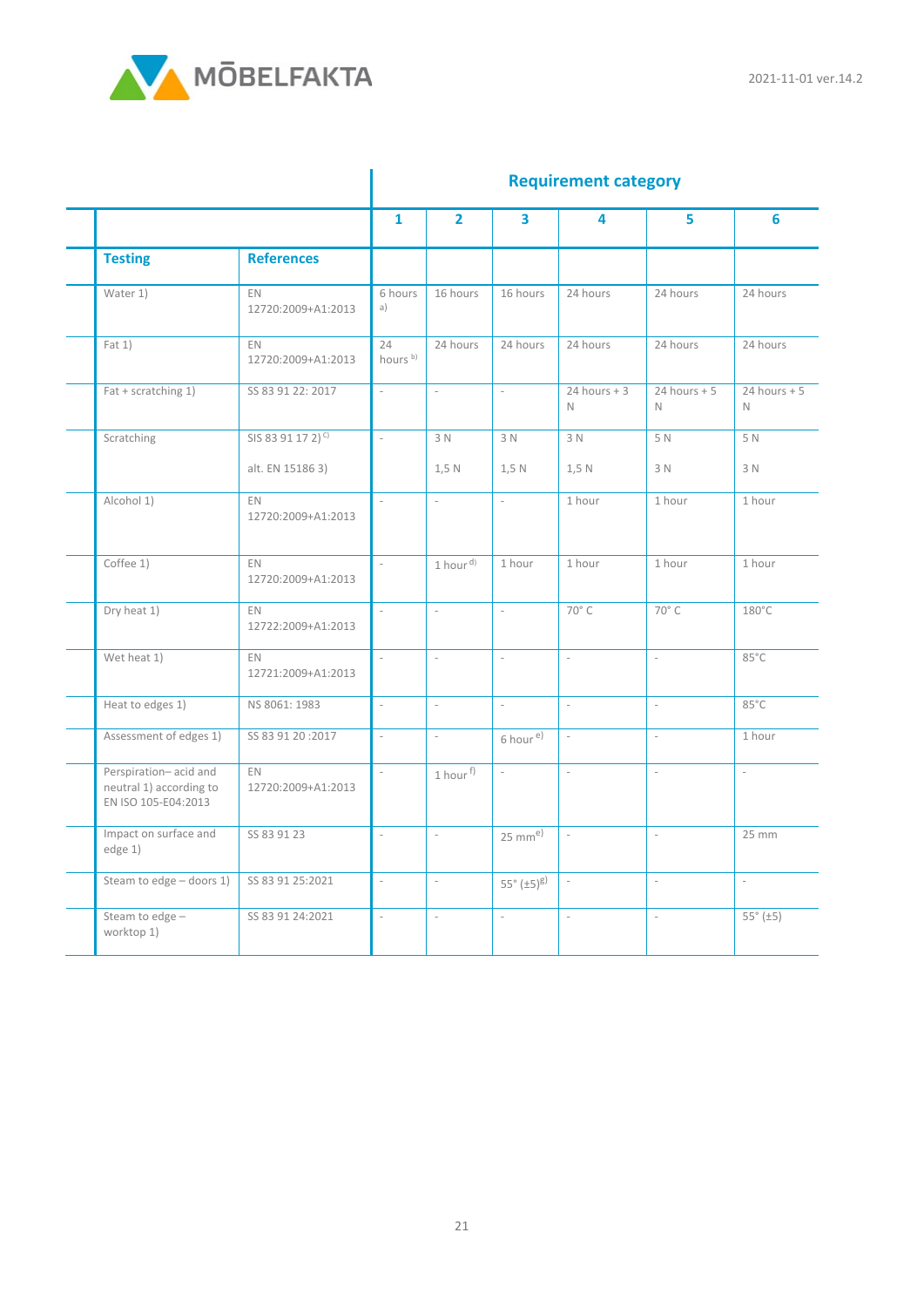

*1) = When grading, 4 is the lowest approved score.*

*2) = Max. scratch width 0.5 mm. Penetration of varnishing coating not acceptable.*

*3) = Max. scratch width 0.3 mm.*

*For laminates, requirements and testing according to EN 438-2, -3 are also accepted., should also include clauses 10, 16, 20, 25 and 26 with the same fluids as in the table above and wet heat according to EN 12721:2009. VGS is accepted for requirement category 1–5 level and level HGS is required for requirement category 6, level and testing of edge of finished board.*

*For melamine-faced boards, requirements and testing according to EN 14322:2017 are also accepted with fluids according the Table above.*

*a) For the inside back of kitchen fittings, 1 hour applies.*

*b) For the inside back of the kitchen fittings, Grease 24 h*

*c) Testing according to SS 83 91 17 is accepted until further notice*

*d) Applies to storage furniture - external horizontal surfaces*

*e) Applies to doors and drawer pieces in kitchens and bathrooms*

*f) Applies to arm rest*

*g) Applies to doors and drawer front pieces in kitchens and bathrooms*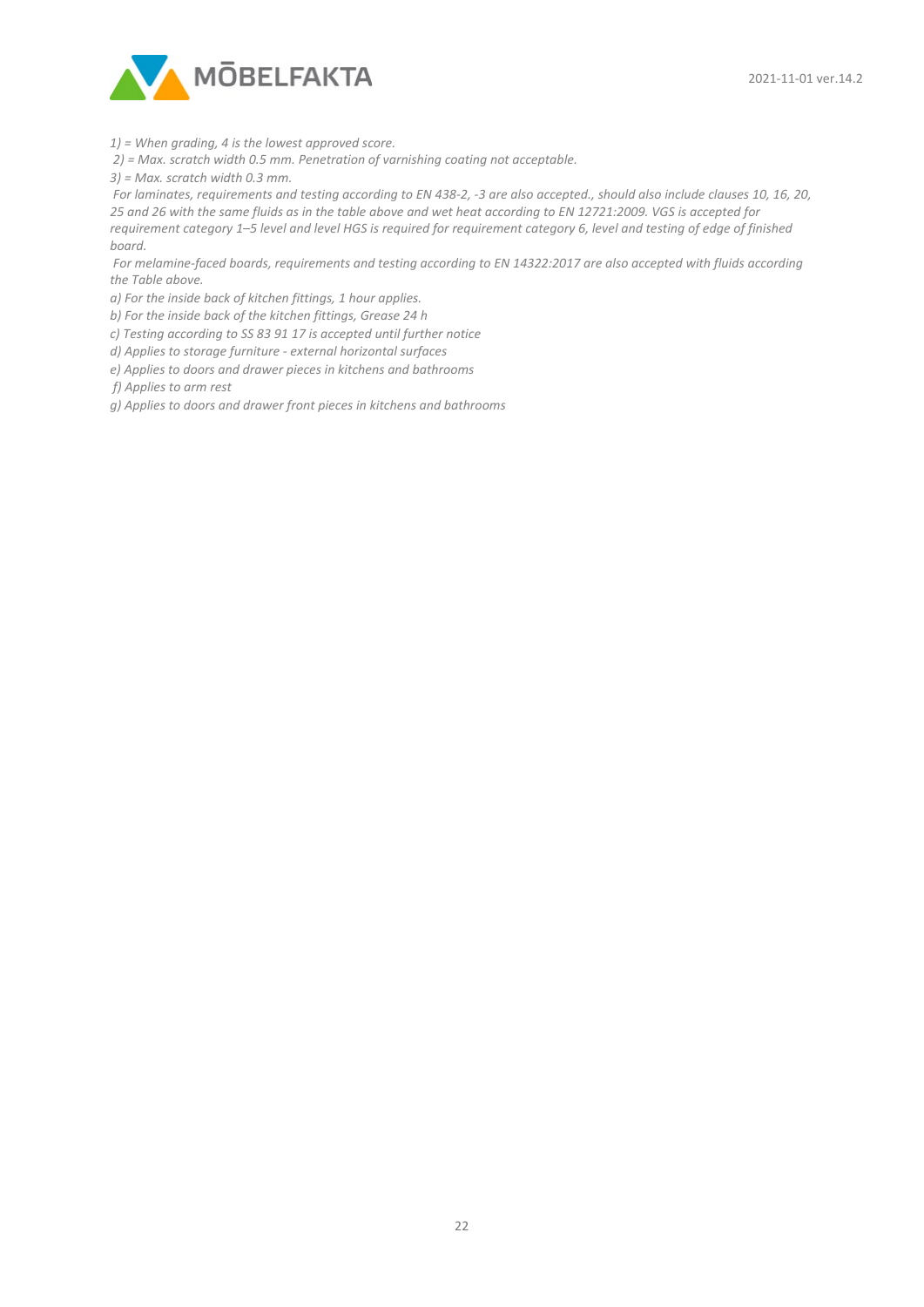

## <span id="page-22-0"></span>**1.3.2 Use classes – outdoor**

The following specification sets the requirements for the resistance of surfaces on furniture intended for use in outdoor environments.

#### **Application**

| <b>Use class</b>     | <b>Furniture surface</b>                                                     |                                                                                                                                                                                                    | <b>Requirements</b> |
|----------------------|------------------------------------------------------------------------------|----------------------------------------------------------------------------------------------------------------------------------------------------------------------------------------------------|---------------------|
| Camping              | Seating furniture<br>Tables<br>Reclining furniture                           | All surfaces                                                                                                                                                                                       | Requirement cat. 1  |
|                      | Seating furniture<br>Tables<br>Reclining furniture                           | Undercarriage - legs and<br>frames Undercarriage - legs<br>and frames Undercarriage -<br>legs and frames                                                                                           | Requirement cat. 1  |
| Domestic environment | Seating furniture<br>Seating and reclining<br>furniture<br>Storage furniture | Seats, backrests and armrests<br>Other surfaces excl.<br>undercarriage External<br>surfaces                                                                                                        | Requirement cat. 2  |
|                      | Tables                                                                       | Table tops                                                                                                                                                                                         | Requirement cat. 3  |
| Non-domestic         | Seating furniture<br>Tables<br>Seating and reclining<br>furniture            | Undercarriage - legs and<br>frames<br>Applies to those parts of the<br>lower leg and legs that are<br>accessible for wear<br>Undercarriage - legs and<br>frames Undercarriage - legs<br>and frames | Requirement cat. 1  |
|                      | Seating furniture<br>Seating and reclining<br>furniture                      | Seats, backrests and armrests<br>Other surfaces excl.<br>undercarriage                                                                                                                             | Requirement cat. 2  |
|                      | Table tops                                                                   | Table tops                                                                                                                                                                                         | Requirement cat. 3  |

|                                                                           |                             | <b>Requirement category</b> |                          |                          |
|---------------------------------------------------------------------------|-----------------------------|-----------------------------|--------------------------|--------------------------|
|                                                                           |                             | 1                           | $\overline{\phantom{a}}$ | 3                        |
| <b>Testing:</b>                                                           | <b>References:</b>          |                             |                          |                          |
| Water 1)                                                                  | EN 12720:2009+A1:2013       | 16 hours                    | 24 hours                 | 24 hours                 |
| Fat 1)                                                                    | EN 12720:2009+A1:2013       | 24 hours                    | 24 hours                 | 24 hours                 |
| Alcohol 1)                                                                | EN 12720:2009+A1:2013       | ÷                           | $\sim$                   | 1 hour                   |
| Coffee 1)                                                                 | EN 12720:2009+A1:2013       |                             |                          | 1 hour                   |
| Dry heat 1)                                                               | EN 12722:2009+A1:2013       | $\overline{\phantom{a}}$    | $\sim$                   | $70^{\circ}$ c           |
| Perspiration - acid and<br>neutral 1) according to<br>EN ISO 105-E04:2013 | SS-EN<br>12722:2009+A1:2013 |                             | 1 hour                   | $\overline{\phantom{a}}$ |

*1) When grading, 4 is the lowest approved score.*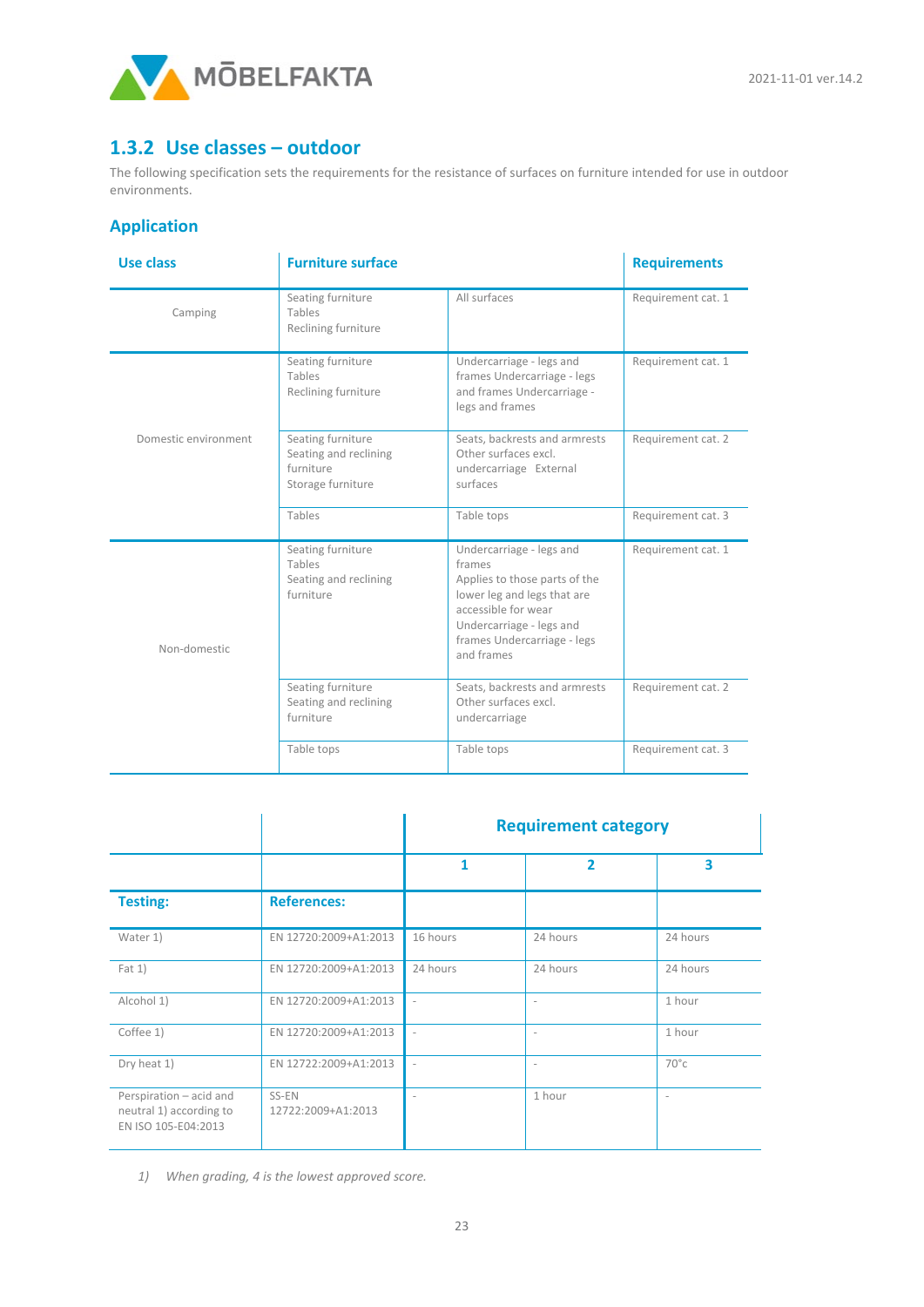

#### **Supplementary requirements for metal surfaces**

Applies to furniture in steel, untreated and surface-treated. Corrosion testing with salt spray according to method Salt spray EN-ISO 9227

| Use class                | <b>Furniture surface</b> | <b>Requirements</b>                                        |
|--------------------------|--------------------------|------------------------------------------------------------|
| Camping                  | AII                      | 6 hours, $\geq$ 5<br>Assessment according to EN-ISO 10289  |
| Domestic environment     | Al <sub>l</sub>          | 24 hours, $\geq$ 5<br>Assessment according to EN-ISO 10289 |
| Non-domestic environment | Al <sub>l</sub>          | 72 hours, $\geq$ 5<br>Assessment according to EN-ISO 10289 |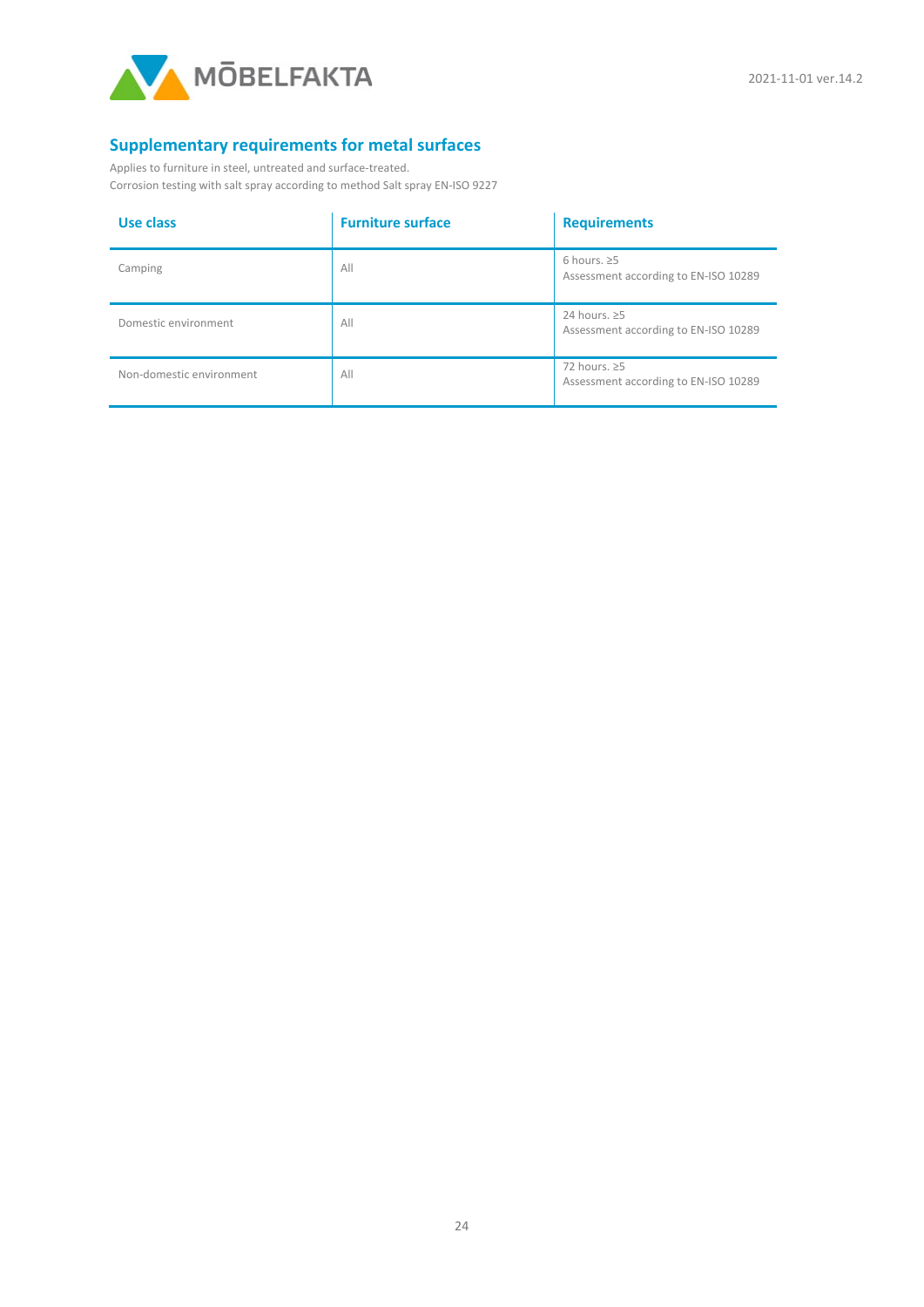

# <span id="page-24-0"></span>**1.4 Fire**

## <span id="page-24-1"></span>**1.4.1 Upholstered seating furniture**

The following standards set the requirements for upholstered seating furniture. The standard applies to all use environments except outdoor furniture explicitly for outdoor use only. As an alternative to a valid test report from an accredited laboratory, a certificate/product data sheet from the textile supplier is acceptable which proves that the textile has been tested and approved according to EN 1021:2014 with standard polyether (20-22 kg/m<sup>3</sup>) as padding. This requires the declared item of furniture to have polyether padding with a density equal to or greater than 22 kg/m<sup>3</sup>. Other upholstery materials must be tested according to current standards.

| EN 1021-1:2014* | Furniture – Assessment of the ignitability of upholstered furniture – Part 1: Ignition source:<br>Smouldering cigarette. |
|-----------------|--------------------------------------------------------------------------------------------------------------------------|
|                 |                                                                                                                          |

## <span id="page-24-2"></span>**1.4.2 Reclining furniture and mattresses**

| The following standard sets the requirements for beds or mattresses. The standard applies to all use environments except<br>outdoor furniture explicitly for outdoor use only. |                                                                                                                                         |  |  |  |
|--------------------------------------------------------------------------------------------------------------------------------------------------------------------------------|-----------------------------------------------------------------------------------------------------------------------------------------|--|--|--|
| EN 597-1:2016                                                                                                                                                                  | Furniture – Assessment of the ignitability of mattresses and upholstered bed bases – Part 1:<br>Ignition source: Smouldering cigarette. |  |  |  |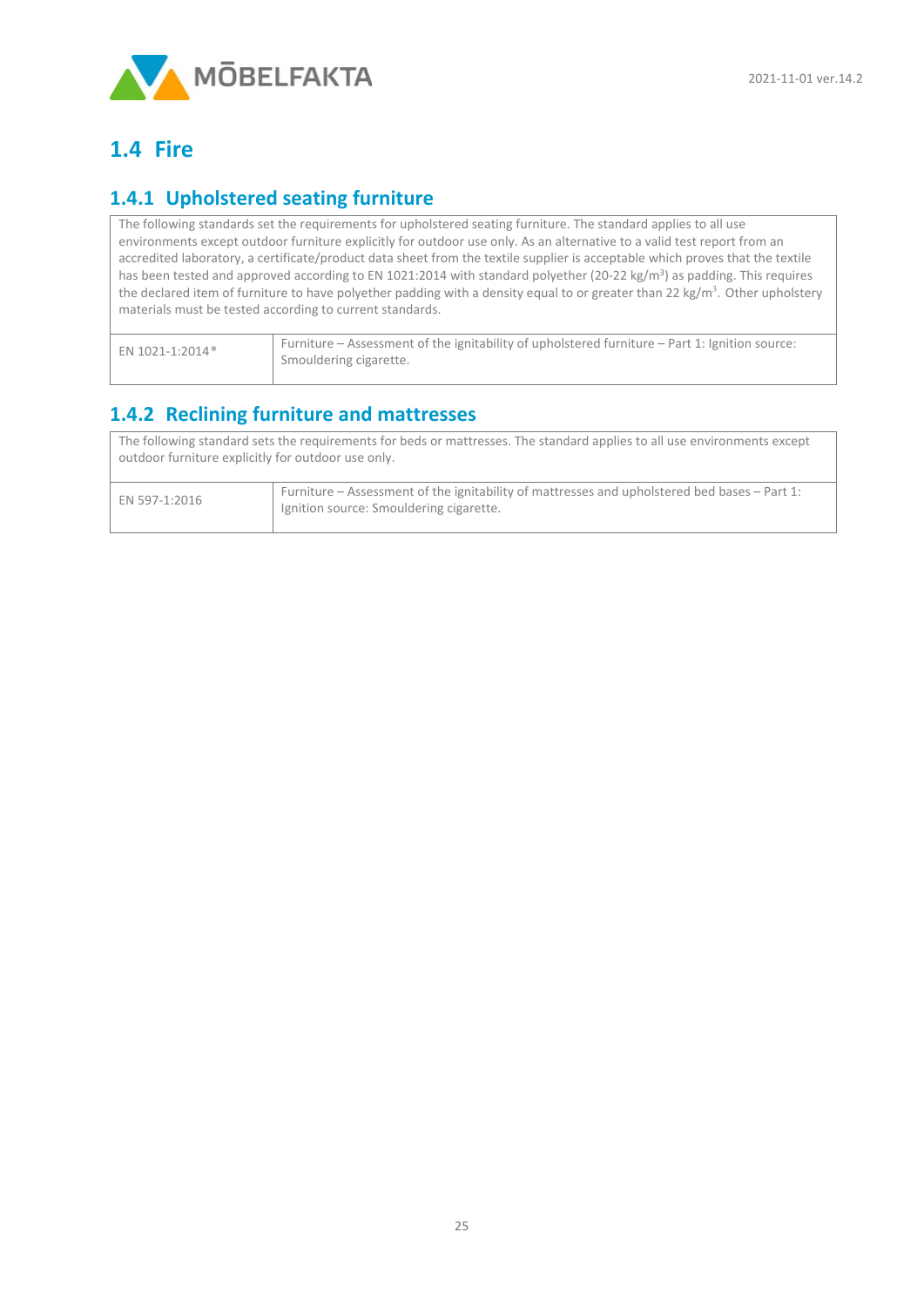

# <span id="page-25-0"></span>**1.5 Upholstery**

For furniture with upholstery, the following requirements on the upholstery shall be met. Applies to seating furniture, screen and sound absorbents. Not all the requirements below are applicable to screens and sound absorbents, see exceptions below.

## <span id="page-25-1"></span>**1.5.1 Leather**

This specification sets the requirements for a leather furniture upholstery. An alternative to the specified requirements specified in the table below is that the leather upholstery fulfils the requirements in SS-EN 13336:2012 The requirements do not apply for sheepskin. For artificial leather, requirements specified in 1.5.1.1.

| <b>Characteristics</b>                                            | <b>Test method</b>                                                                                                                                                            | <b>Requirements:</b>                                                                                                                                                                                                                                                                                                                                                                                                                                                                     |  |
|-------------------------------------------------------------------|-------------------------------------------------------------------------------------------------------------------------------------------------------------------------------|------------------------------------------------------------------------------------------------------------------------------------------------------------------------------------------------------------------------------------------------------------------------------------------------------------------------------------------------------------------------------------------------------------------------------------------------------------------------------------------|--|
| Colour fastness to rubbing<br>Decolouring and change in<br>colour | EN ISO 11640:2018<br>EN ISO 11641:2012 - Artificial sweat<br>Assessment according to:<br>EN ISO 105-A02:1993 and<br>EN ISO 105-A03:1993<br>Assessment according to grey scale | Aniline<br>- dry leather/dry fabric 50 cycles. ≥ 3-4<br>- wet leather/ dry fabric 20 cycles. ≥ 3-4<br>- sweat-soaked fabric 20 cycles. ≥ 3-4<br>Semi-aniline<br>- dry leather/dry fabric 500 cycles. $\geq 4$<br>- wet leather/ dry fabric 150 cycles.<br>$\geq$ 3<br>- sweat soaked fabric 80 cycles.<br>$\geq 3$<br>Surface-dyed<br>- dry leather/dry fabric 500 cycles. $\geq 4$<br>- wet leather/ dry fabric 250 cycles.<br>$\geq$ 3<br>- sweat soaked fabric 80 cycles.<br>$\geq$ 3 |  |
| Light fastness                                                    | EN ISO 105-B02:2014<br>Xenon arc light<br>Assessment according to blue scale                                                                                                  | Aniline<br>$\geq$ 3<br>Semi-aniline<br>$\geq$ 5<br>Surface-dyed:<br>$\geq$ 5                                                                                                                                                                                                                                                                                                                                                                                                             |  |
| Adhesion - surface finish*                                        | EN ISO 11644:2009                                                                                                                                                             | $\geq$ 2 N/10 mm<br>- dry<br>$\geq 2$ N/10 mm<br>- wet                                                                                                                                                                                                                                                                                                                                                                                                                                   |  |
| Flexing resistance                                                | EN ISO 5402-1:2017                                                                                                                                                            | Aniline:<br>Not applicable<br>20,000 cycles<br>Other:<br>No finish cracks permitted                                                                                                                                                                                                                                                                                                                                                                                                      |  |
| Tear strength                                                     | EN ISO 3377-2: 2016                                                                                                                                                           | $\geq 20$ N                                                                                                                                                                                                                                                                                                                                                                                                                                                                              |  |
| Determination of cold crack<br>temperature of surface coatings    | EN ISO 17233: 2017                                                                                                                                                            | Aniline:<br>Not applicable<br>Other:<br>10°C, No finish cracks<br>permitted.                                                                                                                                                                                                                                                                                                                                                                                                             |  |
| Colour fastness to water spotting                                 | EN ISO 15700: 2000<br>EN ISO 105-A02:1993. Assessment<br>No manual treatment before testing                                                                                   | $\geq 3$<br>No permanent swelling permitted                                                                                                                                                                                                                                                                                                                                                                                                                                              |  |

*\*The requirement is only applicable if there is a smooth surface layer that can be glued against a board without the glue penetrating the surface layer. The surface layer must also be > 15 μm for the requirement to be applicable.*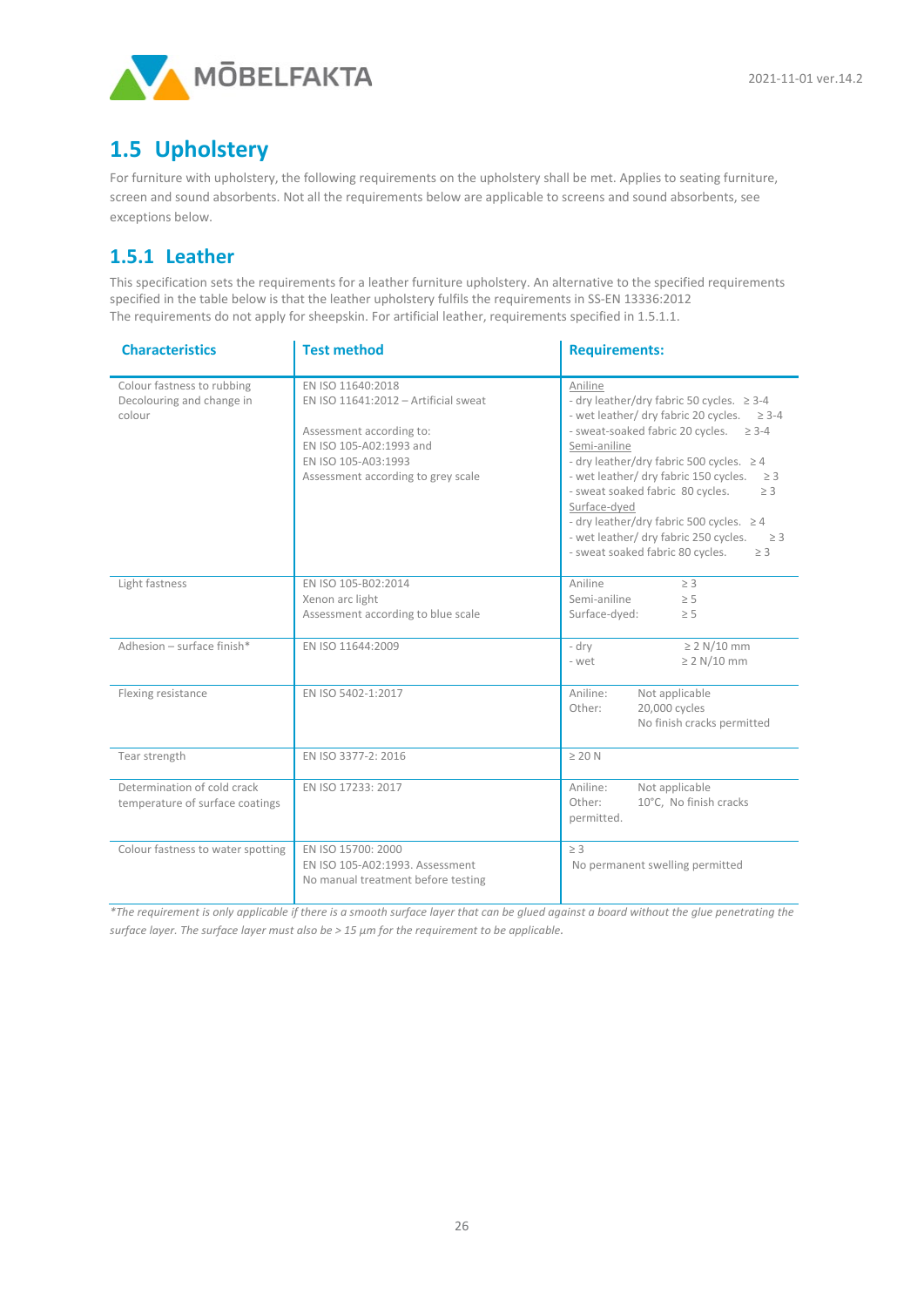

## **Artificial leather**

The following standards set the requirements for an artificial leather shall fulfil. An alterative to the specified requirements in the table is that the upholstery fulfils the requirement's in SS-EN 15618:2019+A1:2013 Level (with the deviation for Adhesion where level E applies and Tear strength where level C applies) regarding these properties.

| <b>Characteristics</b>                                            | <b>Test method</b>             | <b>Requirements:</b>                                              |
|-------------------------------------------------------------------|--------------------------------|-------------------------------------------------------------------|
| Colour fastness to rubbing<br>Decolouring and change in<br>colour | SS-EN ISO 105-X12:2016         | $-$ dry $\geq 4$<br>$-$ wet $\geq 4$                              |
| Light fastness                                                    | SS-EN IOS 105-B02:2014         | $\geq 5$                                                          |
| Adhesion - surface finish                                         | SS-EN ISO 2411:2017            | - longitudinal $\geq$ 15 N<br>- transversal $\geq$ 15 N           |
| Tensile strength                                                  | SS-EN ISO 1421:2017 (Method 1) | - longitudinal $\geq$ 250 N/5cm<br>- transversal $\geq$ 180 N/5cm |
| Tear strength                                                     | ISO 4674-1:2016 (Method A)     | - longitudinal $\geq 20$ N<br>- transversal $\geq$ 20 N $*$       |

*\*Applies only to artificial leather with fabric base.*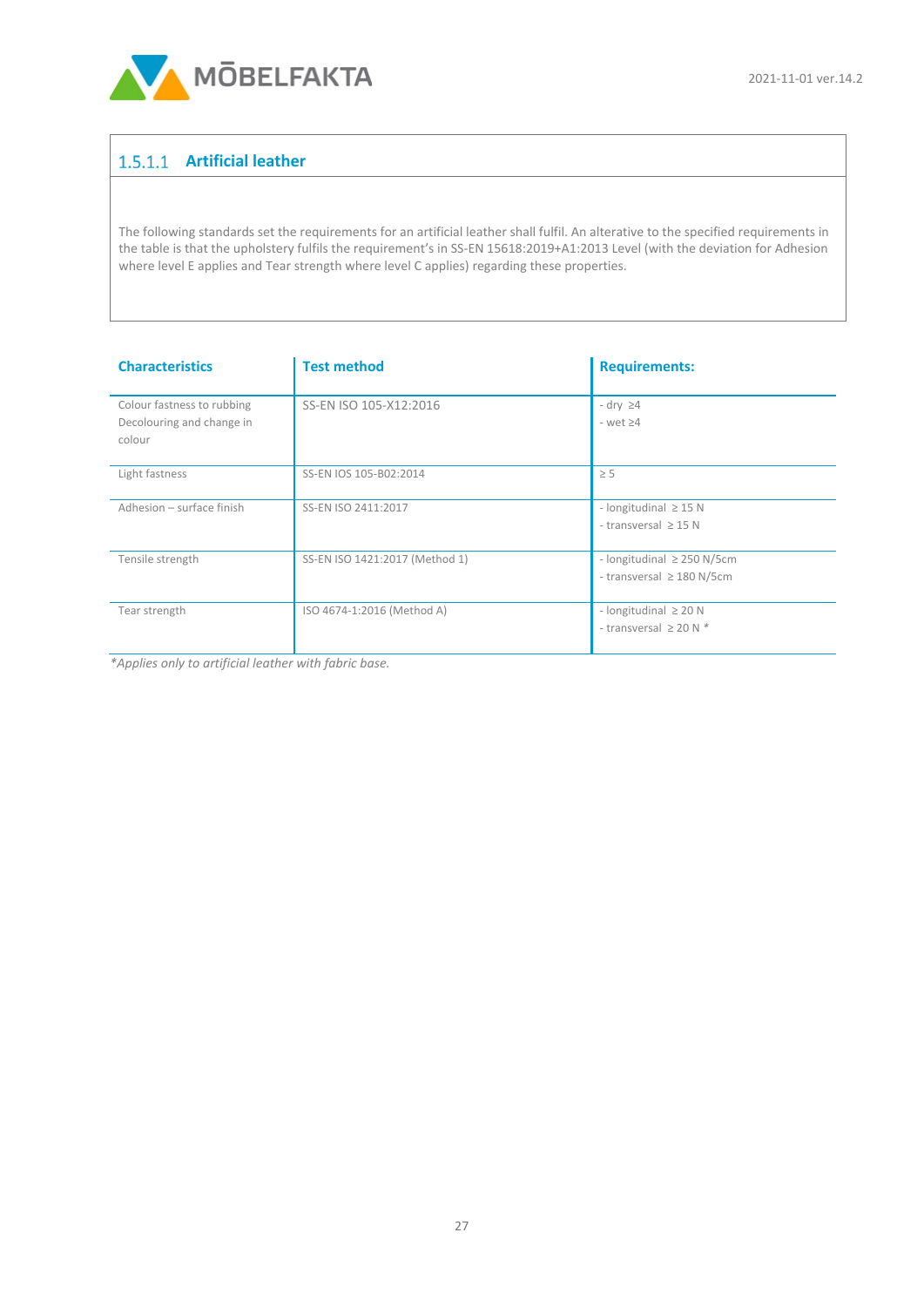

# <span id="page-27-0"></span>**1.5.2 Textile (indoor furniture)**

This specification sets all the requirements for textile upholstery intended for indoor use. The requirements do not apply for webbing and mesh material. For artificial leather, see adapted requirements under 1.5.1.1.

| <b>Characteristics</b>                    | <b>Test method</b>  | <b>Requirements:</b>    | <b>Requirements:</b>      |
|-------------------------------------------|---------------------|-------------------------|---------------------------|
|                                           |                     | <b>Domestic</b>         | <b>Non-domestic</b>       |
|                                           |                     |                         | <b>Office</b>             |
| Resistance to abrasion:                   | EN ISO 12947-2:2017 |                         |                           |
| - Change of colour                        |                     | 3 000 cycles. ≥ 3-4     | 3,000 cycles. $\geq 4$    |
| - Change of appearance (Pile textiles)    |                     | 10,000 cycles. $\geq 4$ | 15,000 cycles. $\geq 4$   |
| - Endpoint, two broken threads            |                     | $\geq$ 35,000 cycles    | $\geq 40,000$ cycles      |
| - Endpoint, two bald patches (Pile        |                     | $\geq$ 35,000 cycles    | $\geq 40,000$ cycles      |
| textiles)                                 |                     |                         |                           |
| Fastness to piling**                      | EN ISO 12945-2:2000 | 5,000 cycles $\geq 3$   | 5,000 cycles $\geq 3 - 4$ |
| Light fastness                            | EN ISO 105-B02:2014 | $\geq 5$                | $\geq 5$                  |
| Seam slippage (warp and weft)             | EN ISO 13936-2:2004 | See "Seam slippage"     | See "Seam slippage"       |
|                                           | Alternatively       | under item 1.5.4        | under item 1.5.4          |
|                                           | EN ISO 13936-3:2007 |                         |                           |
| Colour fastness to chafing:               | EN ISO 105-X12:2016 |                         |                           |
| - Staining/change of colour, dry          |                     | $\geq 4$                | $\geq 4$                  |
| - Staining, wet                           |                     | $\geq 3 - 4$            | $\geq 3 - 4$              |
| Colour fastness to water wash: (Applies   | EN ISO 105-C06:2010 |                         |                           |
| to washable upholstery)                   |                     |                         |                           |
| - Staining, multi-fibre                   |                     | $\geq 3 - 4$            | $\geq 4$                  |
| - Change of colour                        |                     | $\geq 4$                | $\geq 4$                  |
| - Staining of own material                |                     | $\geq 4 - 5$            | $\geq 4 - 5$              |
| Colour fastness to dry cleaning:          | EN ISO 105-D01:2010 |                         |                           |
| (Applies to washable upholstery)          |                     |                         |                           |
| - Staining, multi-fibre                   |                     | $\geq 3 - 4$            | $\geq 3 - 4$              |
| - Change of colour                        |                     | >4                      | >4                        |
| - Staining of own material                |                     | $\geq 4 - 5$            | $\geq 4 - 5$              |
| Colour fastness to water spotting:        | EN ISO 105-E16:2007 |                         |                           |
| - Change of colour                        |                     | $\geq 4$                | $\geq 4$                  |
|                                           |                     |                         |                           |
| Colour fastness to perspiration;          | EN ISO 105-E04:2013 |                         |                           |
| acid and alkaline                         |                     |                         |                           |
| - Staining, multi-fibre                   |                     | $\geq 4$                | $\geq 4$                  |
| - change of colour<br>Dimensional change  | EN ISO 5077:2008    | See section             | See section               |
| - Applies to removable and washable       |                     | "Dimensional change"    | "Dimensional change"      |
| upholstery (incl. water and dry cleaning) |                     | under item 1.5.4        | under item 1.5.4          |
|                                           |                     |                         |                           |
|                                           |                     |                         |                           |

*For requirements with no measurement units, use the scale of 1-5, where 5 is best. For "Colour fastness to artificial light" the scale of 1-8 applies, where 8 is best.* 

*\*Textiles in wool can have an initial piling which decreases after a period of use, for approved results, pilling should be ≥3-4 at 10,000 cycles*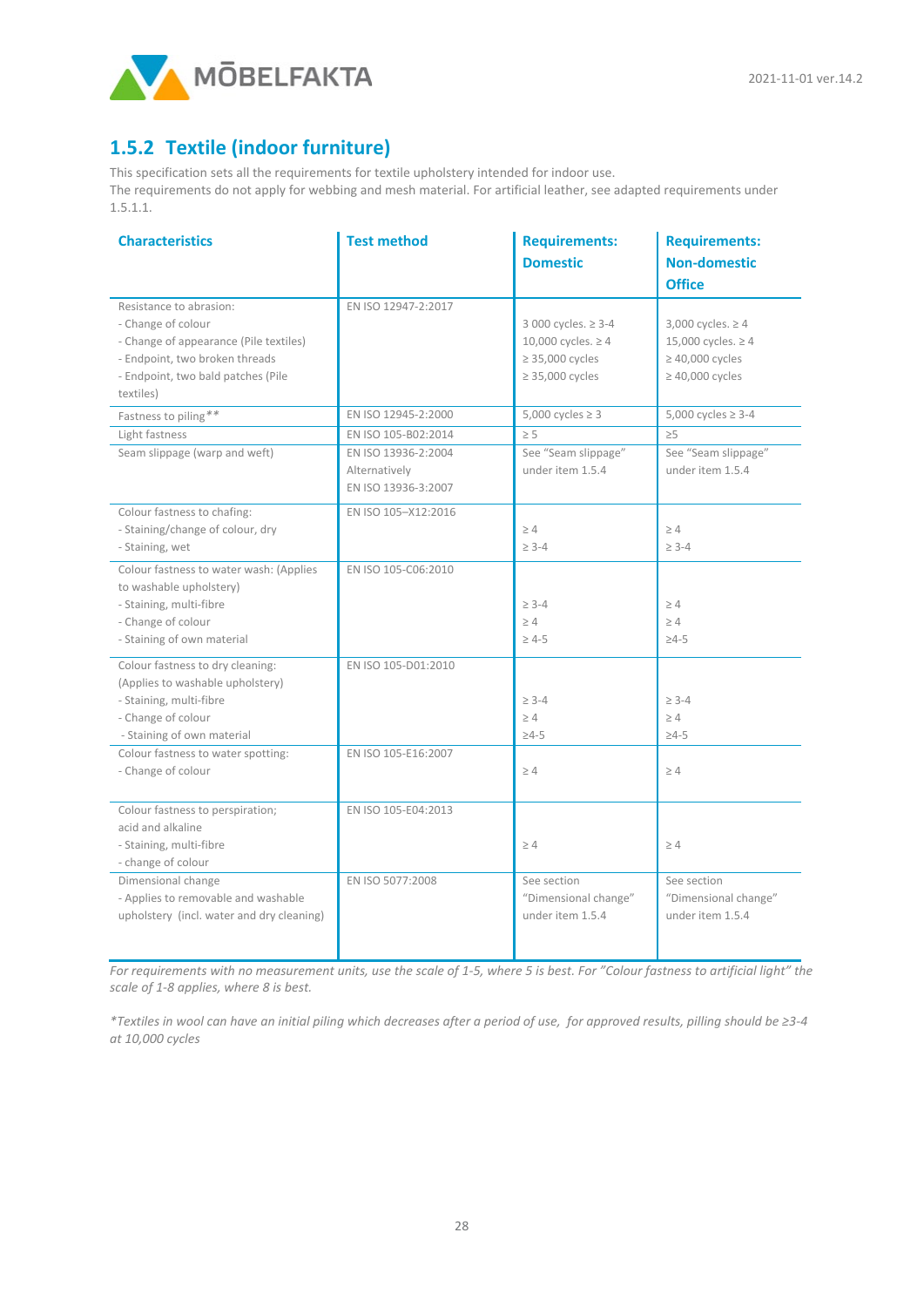

# <span id="page-28-0"></span>**1.5.3 Textile (outdoor furniture)**

This specification sets the requirements on textile upholstery intended for outdoor use.

The requirements do not apply for webbing and mesh material. For artificial leather, see adapted requirements under 1.5.1.1.

| <b>Characteristics</b>                  | <b>Test method</b>  | <b>Requirements:</b> | <b>Requirements: Non-</b> |
|-----------------------------------------|---------------------|----------------------|---------------------------|
|                                         |                     | <b>Domestic</b>      | domestic use              |
|                                         |                     | environment          |                           |
| Resistance to abrasion:                 | EN ISO 12947-2:2017 |                      |                           |
|                                         |                     |                      |                           |
| - Endpoint, two broken threads          |                     | 15,000 cycles        | 30,000 cycles             |
| Fastness to piling                      | EN ISO 12945-2:2000 | $\geq$ 3             | $\geq 3-4$                |
|                                         | 5,000 cycles        |                      |                           |
| Colour fastness to artificial           | EN ISO 105-B10:2011 | $\geq 4$             | $\geq 4$                  |
| light/exposure                          | method A, 500 h     |                      |                           |
| Colour fastness to chafing:             | EN ISO 105-X12:2002 |                      |                           |
| - Staining, dry                         |                     | $\geq 4$             | $\geq 4$                  |
| - Staining, wet                         |                     | $\geq 3-4$           | $\geq 3-4$                |
| Colour fastness to water wash: (Applies | EN ISO 105-C06:2010 |                      |                           |
| to washable upholstery)                 |                     |                      |                           |
| - Staining, multi-fibre                 |                     | $\geq 3 - 4$         | $\geq 4$                  |
| - Staining of own material              |                     | $\geq 3 - 4$         | $\geq 4$                  |
| - Change of colour                      |                     | $\geq 4$             | $\geq 4$                  |
| Colour fastness to water spotting:      | EN ISO 105-E16:2007 |                      |                           |
| - Change of colour                      |                     | $\geq 4$             | $\geq 4$                  |
| Colour fastness to sweat;               | EN ISO 105-E04:2013 |                      |                           |
| acid and alkaline                       |                     |                      |                           |
| - Staining, multi-fibre                 |                     | $\geq 4$             | $\geq 4$                  |
| - Change of colour                      |                     | $\geq 4$             | $\geq 4$                  |
| Dimensional change                      | EN ISO 5077:2008    | See section          | See section "Dimensional  |
| Applies to removable and washable       |                     | "Dimensional change" | change" under item 1.5.4  |
| upholstery (incl. water and dry         |                     | under item 1.5.4     |                           |
| cleaning)                               |                     |                      |                           |

#### **Parasol, sun-shield etc.**

| <b>Characteristics</b>                                                                                                                            | <b>Test method</b>                     | <b>Requirements:</b><br><b>Domestic</b>  | <b>Requirements: Non-</b><br>domestic |
|---------------------------------------------------------------------------------------------------------------------------------------------------|----------------------------------------|------------------------------------------|---------------------------------------|
| Colour fastness to artificial light/exposure                                                                                                      | EN ISO 105-B10:2011<br>method A, 500 h | $\geq 4$                                 | $\geq 4$                              |
| Colour fastness to water wash: (Applies<br>to washable upholstery)<br>- Staining, multi-fibre<br>- Staining of own material<br>- Change of colour | EN ISO 105-C06:2010                    | $\geq 3 - 4$<br>$\geq 3 - 4$<br>$\geq 4$ | $\geq 4$<br>$\geq 4$<br>$\geq 4$      |
| Colour fastness to water spotting:<br>- Change of colour                                                                                          | EN ISO 105-E16:2007                    | $\geq 4$                                 | $\geq 4$                              |
| Break strength:<br>- warp and weft                                                                                                                | EN ISO 13934-1:2013                    | $\geq 1,000$ N                           | $\geq 1,000$ N                        |
| Tear strength:<br>- warp and weft                                                                                                                 | EN ISO 13937-2                         | $\geq$ 35 N                              | $\geq$ 35 N                           |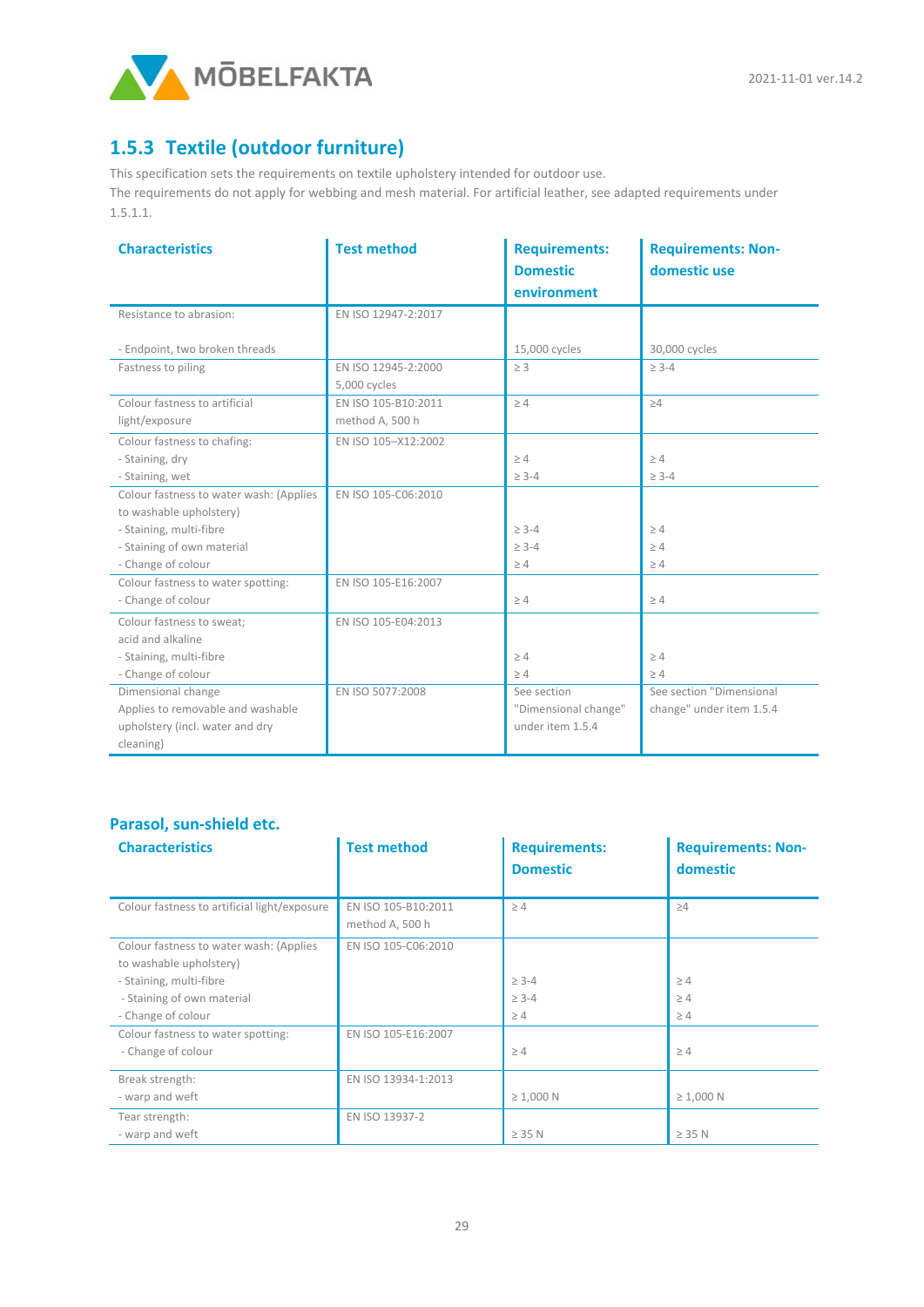

| Dimensional change                        | EN ISO 5077:2008 | See section "Dimensional | See section "Dimensional |
|-------------------------------------------|------------------|--------------------------|--------------------------|
| Applies to removable and washable         |                  | change" under item 1.5.4 | change" under item 1.5.4 |
| upholstery (incl. water and dry cleaning) |                  |                          |                          |

*For requirements with no measurement units, use the scale of 1-5, where 5 is best. For "Colour fastness to artificial light/exposure", the scale of 1-8 applies, where 8 is best.* 

## <span id="page-29-0"></span>**1.5.4 Terms**

#### Seam slippage

The textile supplier is required to specify seam slippage according to the standards listed in table 1.5.2. The furniture producer is responsible for providing covering and seams that are adapted to the textile's seam slippage for the purpose of producing sustainable upholstery.

#### Dimensional changes

On furniture with removable and washable upholstery, the upholstery material/detail must be replaced in a manner that gives the furniture the correct appearance and function. The furniture manufacturer is responsible for meeting this requirement. The textile supplier is required to specify the dimension change in conjunction with washing as described above according to the standards listed in table 1.5.2 and 1.5.3.

#### Labelling

Removable and washable upholstery must be labelled with washing instructions.

#### Fire

The fabric must meet the requirements according to the standard EN 1021-1:2014\*. Furniture – Assessment of the ignitability of padded furniture – Part 1: Ignition source: Smouldering cigarette. This standard applies for all environments with the exception of partitions and outdoor furniture which is exclusively intended for outdoor use.

#### Exceptions

Fabric upholstery material for partitions and sound absorbents is only subject to the requirements for light fastness according to 1.5.2. Webbing and mesh are materials not subject to the requirements for upholstery under 1.4 or Upholstery under 1.5.

#### Sampling upholstery material

When selecting fabric samples from a collection of fabrics for testing according to the standards in Tables 1.5.1, 1.5.2 and 1.5.3, a representative selection must be made which may vary in scope depending on the collection's variation in colours and patterns. All variants of the fabric do not need to be tested and the selection is suitably made in consultation with the testing laboratory that will perform the testing. The principle for sampling is that the test results should be representative of the entire collection, which is why some different colours from light to dark should be tested, as well as different patterns if these vary. A sample can usually consist of 3 - 8 variants of the collection depending on its variation.

#### Sampling surface resistance of hard surfaces

When selecting fabric samples regarding requirements for surface resistance for hard surfaces (lacquered, foil and laminate coated) for testing according to the standards in Tables 1.3.1 and 1.3.2, a representative selection must be made which may vary in scope depending on the variation of surface. All variants of surfaces do not need to be tested and the selection is suitably made in consultation with the testing laboratory that will perform the test. The principle for sampling is that the test results should be representative of the entire range of variants, which is why some different surfaces should be tested and different substrates if these vary. The samples should include both light and dark colours, as well as different gloss if applicable. A sample can usually consist of 3 - 8 variants of surfaces depending on its variation.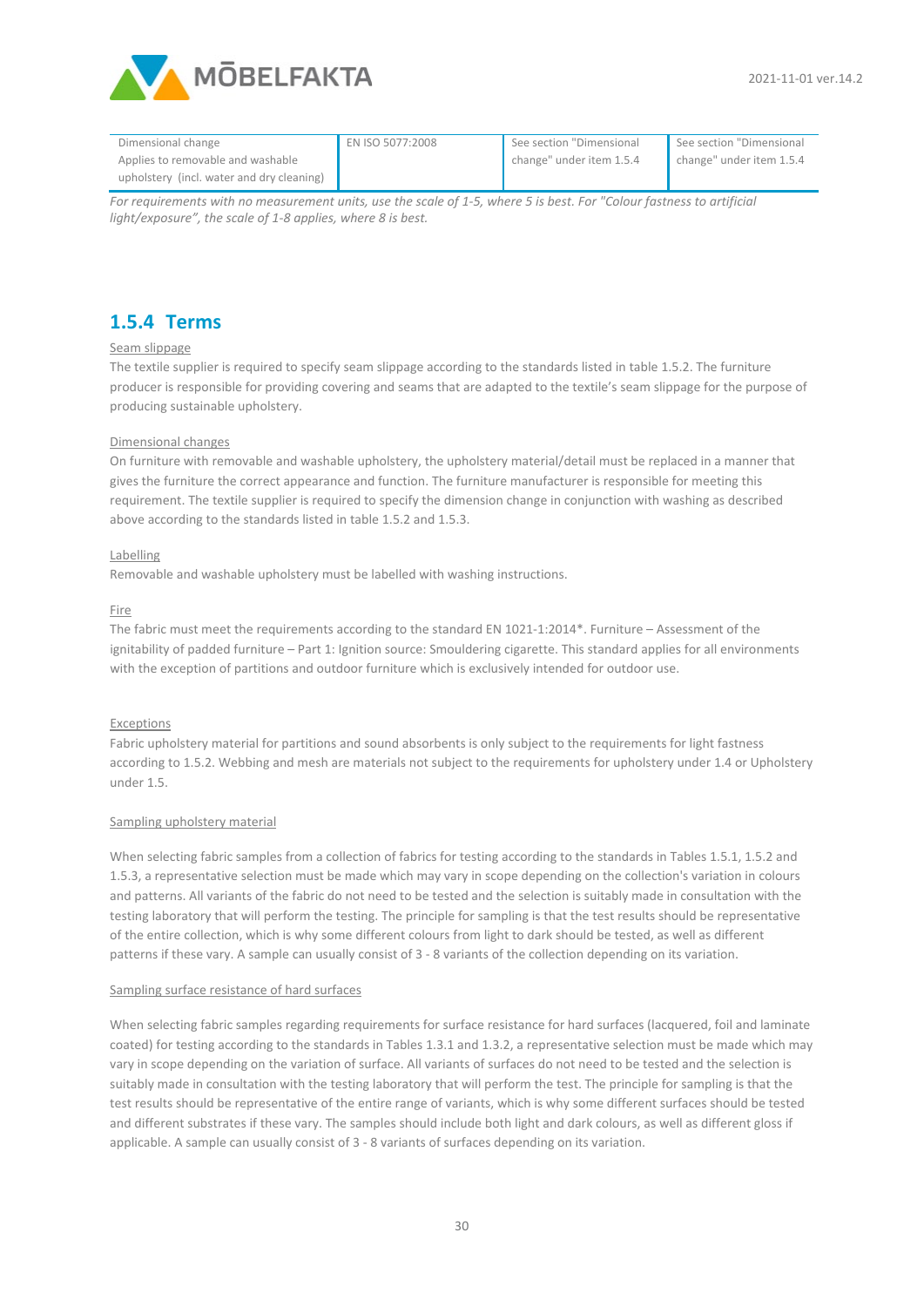

#### Documentation

The furniture producer should be able to show documentation/test certificate, proving that the covering material included in Möbelfakta's furniture label meets the requirements. Documentation/test certificate must be issued by an independent testing laboratory or internal laboratory with the required expertise or a certificate from a subcontractor.

The documentation should be for the covering that is produced/delivered from time to time. If there is a change in the covering product that affects its function and characteristics, new tests as described above should be performed.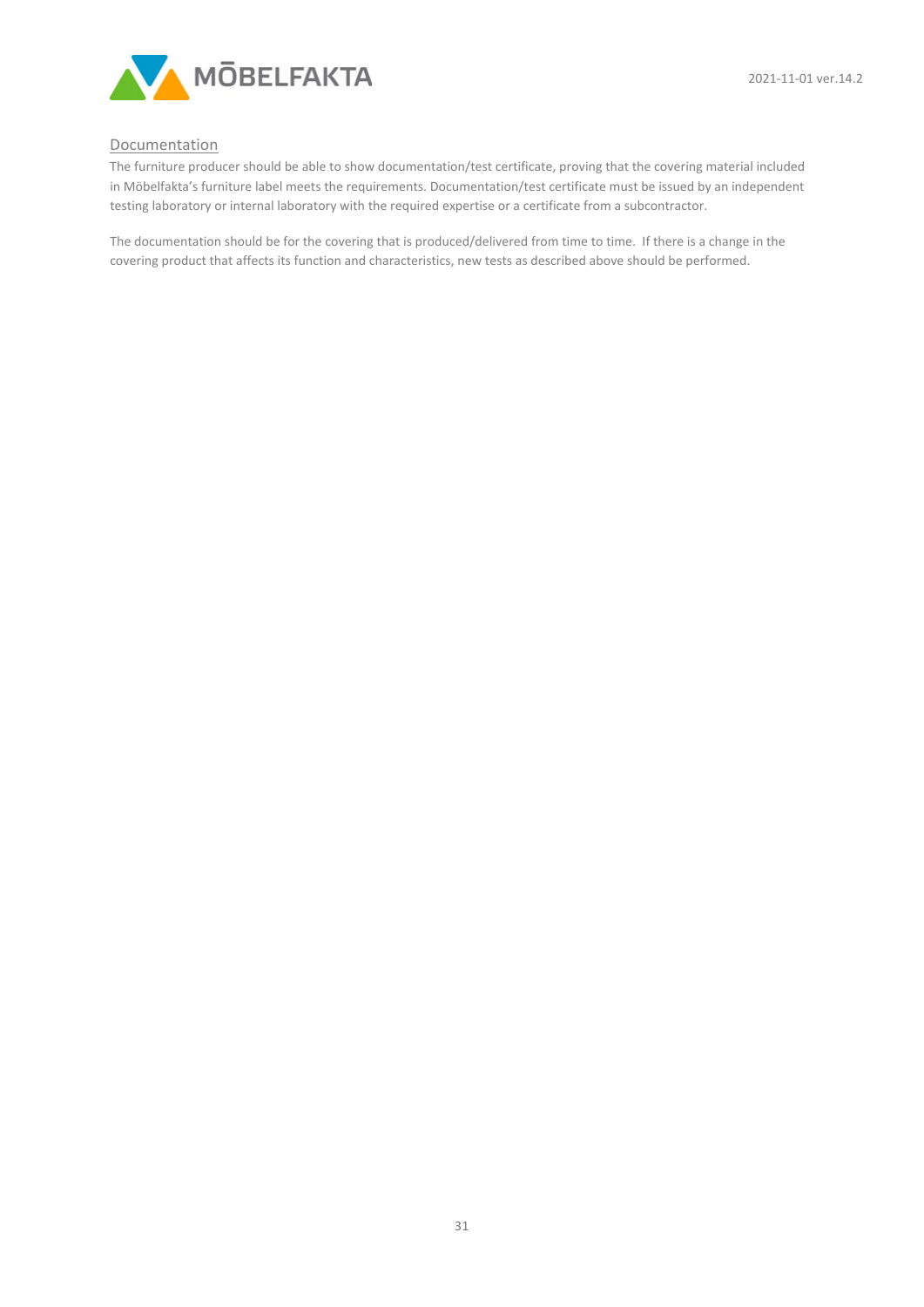

# <span id="page-31-0"></span>**1.6 Acoustics**

Requirements on the reporting of the acoustic performance of an item of furniture or sound absorbent are set in accordance with the standards below. Products that are declared in **Acoustic Facts** fulfil the requirements listed in the specification. Acoustic performance data reported according to this specification can be used for calculating and dimensioning a room's acoustic performance.

In "Guide för ljudabsorbenter" ("Guide for sound absorbents") a[t www.mobelfakta.se](http://www.mobelfakta.se/) there are recommended minimum values for sound absorption capacity. Procuring organisations such as Kammarkollegiet (The Legal, Financial and Administrative Services Agency) use these recommended levels in their procurements.

The specification is mandatory for reporting the equivalent sound absorption area for sound absorbents *but is optional for other categories of furniture.*

| An item of furniture that is used as a sound absorbing unit can be measured in accordance with the international standard:                                                                                              |                                                                                                                                                                                |  |
|-------------------------------------------------------------------------------------------------------------------------------------------------------------------------------------------------------------------------|--------------------------------------------------------------------------------------------------------------------------------------------------------------------------------|--|
| SS-EN ISO 354:2003                                                                                                                                                                                                      | Measurement of sound absorption in a reverberation room.                                                                                                                       |  |
| Individual objects evaluated regarding equivalent sound absorption area in accordance with the Swedish standard:                                                                                                        |                                                                                                                                                                                |  |
| ISO 20189:2018*                                                                                                                                                                                                         | Acoustics -- Screens, furniture and single objects intended for interior use -- Rating of sound<br>absorption and sound reduction of elements based on laboratory measurements |  |
| Larger surfaces (>10 $\text{m}^2$ ) of multiple objects are evaluated in accordance with the new Swedish and international standard:                                                                                    |                                                                                                                                                                                |  |
| SS-EN ISO 11654:1997                                                                                                                                                                                                    | Acoustics - Sound absorbents for use in buildings - Rating of sound absorption                                                                                                 |  |
| An item of furniture that is used as a screening-off unit shall be measured (optional) in accordance with international<br>standard and are evaluated regarding screen damping in accordance with the Swedish standard: |                                                                                                                                                                                |  |
| SS-ISO 10053: 2003                                                                                                                                                                                                      | Acoustics - Screens or single objects - evaluation with regard to sound absorption and screen<br>damping                                                                       |  |
| ISO 20189:2018                                                                                                                                                                                                          | Acoustics -- Screens, furniture and single objects intended for interior use -- Rating of sound<br>absorption and sound reduction of elements based on laboratory measurements |  |

#### Equivalent sound-absorption area

The equivalent sound-absorption area  $[m^2$  Sabine] must upon declaration be presented in a diagram in accordance with ISO 20189:2018 alternately SS-EN-ISO 11654:1997 This is a requirement for sound absorbents as a furniture category. Complete documentation of measurements performed and calculations in accordance with the standards above must be available.

#### Screen damping

For an item of furniture that is used as a screening-off unit the screen damping Δ Ls [dB] must be declared in a diagram in accordance with ISO 20189:2018. Complete documentation of measurements performed and calculations in accordance with the standards above must be available when the screen damping is declared.

# <span id="page-31-1"></span>**1.7 Glass**

Glass in furniture must meet the requirements in the respective standard for the appropriate furniture category and use class according to the standards given below. Alternately safety glass\* can be used.

SS-EN 14072:2003 Furniture – Glass in furniture – Test methods

*\*Glass meets the requirements on safety glass when:*

*- CE-marked according to 12150-2:2004 or*

*- the glass meets the fragmentation testing according to EN 12150-1:2015, section 8. or* 

*- the glass breaks as described in EN 12600:2003 according to type B or type C.*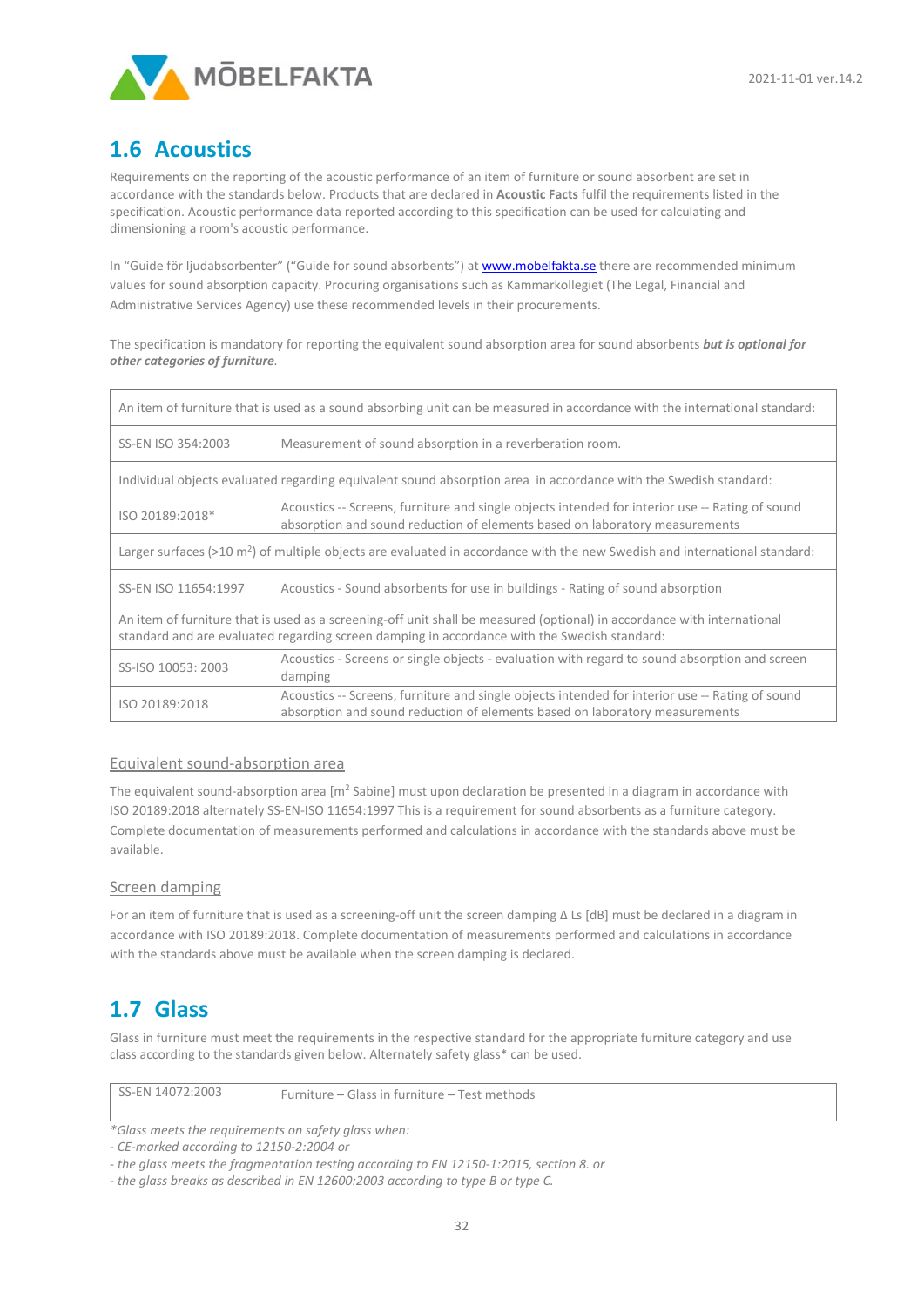

# <span id="page-32-0"></span>**2 ENVIRONMENT**

# <span id="page-32-1"></span>**2.1 Mandatory material requirements**

**Exemptions from "Mandatory material requirements":** Small, simple components such as Velcro, zipper, fabric straps, furniture pads and the like that are not made of PVC are not covered by the mandatory material requirements.

The manufacturer of the furniture must be able to provide collective documentation that proves the criteria in Möbelfakta's material requirements below are met. There are templates for subcontractor certificates available for download at [www.mobelfakta.se](http://www.mobelfakta.se/) which can be used as verification of fulfilment of the requirements.

## <span id="page-32-2"></span>**2.1.1 SVHC/ECHA's candidate list**

No chemicals included in ECHA's candidate list of SVHC may be contained in levels of >0.1% by weight in the components, parts or chemicals that are included or used in the manufacturing of the furniture/product. See <https://echa.europa.eu/candidate-list-table>

## <span id="page-32-3"></span>**2.1.2 Wood and wood-based material**

#### **Origin of wood-based material**

Routines must be in place to ensure that wood and wood based material are traceable and come from legal and acceptable sources. Acceptable source means:

- 1. Has legal ownership and access rights.
- 2. Follows nationally and locally applicable laws and regulations regarding use, environment, labour and welfare, health and safety, and other parties' rights.
- 3. Pays the relevant taxes and charges related to use.
	- 4. Follows CITES regulations (only applicable to certain tree species, see the CITES website).

#### **Formaldehyde in wood-based flat panels**

MDF and HDF containing formaldehyde based components / additives must not emit more formaldehyde than 65%\* of E1 according to EN 13986 or similar method\*\*\*\*.

Other wood-based flat panels\* (particle boards, fibre boards, OSB, plywood and edge glued panels\*\*\* containing formaldehyde based components / additives must not emit more formaldehyde than 50%\* of E1 according to EN 13986 or similar method\*\*\*\*

*\*Previous requirements corresponding to E1 are approved during a transition period until 2024-01-01*

*\*\*The requirement does not apply to molded parts.*

*\*\*\*For certain types of boards (e.g. edge glued panels) reference may be made to the SDS for the adhesives used in the manufacture of the board.*

*\*\*\*\*E.g. chamber method (EN-717-1), gas analysis method (EN-717-2) or perforator method (EN-120).*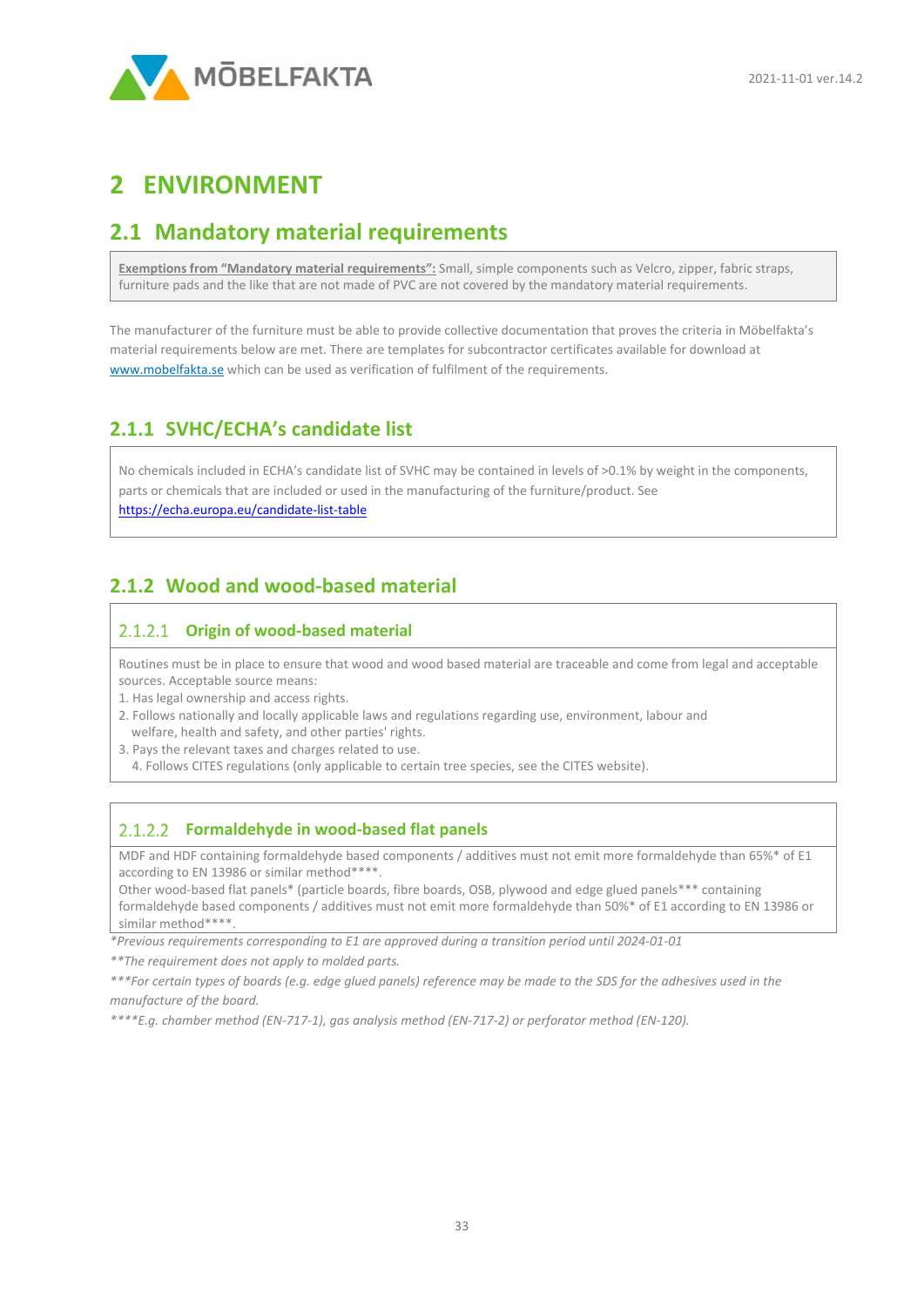

## <span id="page-33-0"></span>**2.1.3 Textile and leather**

#### **Certifications**

If a valid certificate is available that proves all textile complies with EU Ecolabel 2009/567/EC or 2014/350/EU, then the textile requirements are considered to be fulfilled.

If a valid certificate is available that proves all textile/leather complies with Oeko-Tex standard 100 (I, II) then the textile/leather requirements are considered to be fulfilled.

If there is a valid certificate available from "Svanen" (Nordic Ecolabelling of textiles, hides/skins and leather ver. 4 or later) for included leather and/or textiles then the requirements for the textile/leather referred to in the certificate are considered to be fulfilled.

If there is a valid certificate available from GOTS version 5/2017 or later for included textiles and/or leather is available, the requirements are considered to be met for the included textiles/leather to which the certificate applies.

If there is a valid certificate available from Bra Miljöval's criteria for textiles (category fiber and preparation) version 2012 or later for included textiles and/or leather is available, the requirements are considered to be met for the included textiles/leather to which the certificate applies.

## **Flame retardants in textile/leather**

Valid product data sheet, EPD, product information, certificate from supplier or other documentation for all included textile/leather verifying that none of the flame retardants below have been actively added or that the levels do not exceed 0.1% by weight, must be available.

| Polybrominated biphenyls (PBBs)              | CAS: 59536-65-1    |
|----------------------------------------------|--------------------|
| Decabromodiphenyl ether (dekaBDE)            | CAS: 1163-19-5     |
| Pentabromdiphenylether (pentaBDE)            | CAS: 32534-81-9    |
| Oktabromdiphenylether (oktaBDE)              | CAS: 32536-52-0    |
| Tris (2,3-dibrompropyl) phosphate (TBPP)     | CAS: 126-72-7      |
| Tris (1-aziridinyl) phosphine oxide (TEPA)   | CAS: 545-55-1      |
| Hexabromocyclododecane (HBCDD)               | CAS: 25637-99-4    |
| Tris (2 chlorethyl) phosphate (TCEP)         | CAS: 115-96-8      |
| Tris(1,3-dichloroisopropyl)phosphate (TDCPP) | CAS-nr: 13674-87-8 |

## **Softeners/phthalates in textile/leather**

The requirement has been removed from 2.1.3 Textile / leather and is moved to 2.1.4 Plastic and rubber

#### **Formaldehyde in textile/leather**

Valid product data sheet, EPD, product information, certificate from supplier for all included textile/leather or other documentation that proves the emission of formaldehyde is less than 75 ppm (mg/kg), must be available. For products specially designed for infants and children under 3 years of age, the content should not exceed 20 ppm (mg / kg).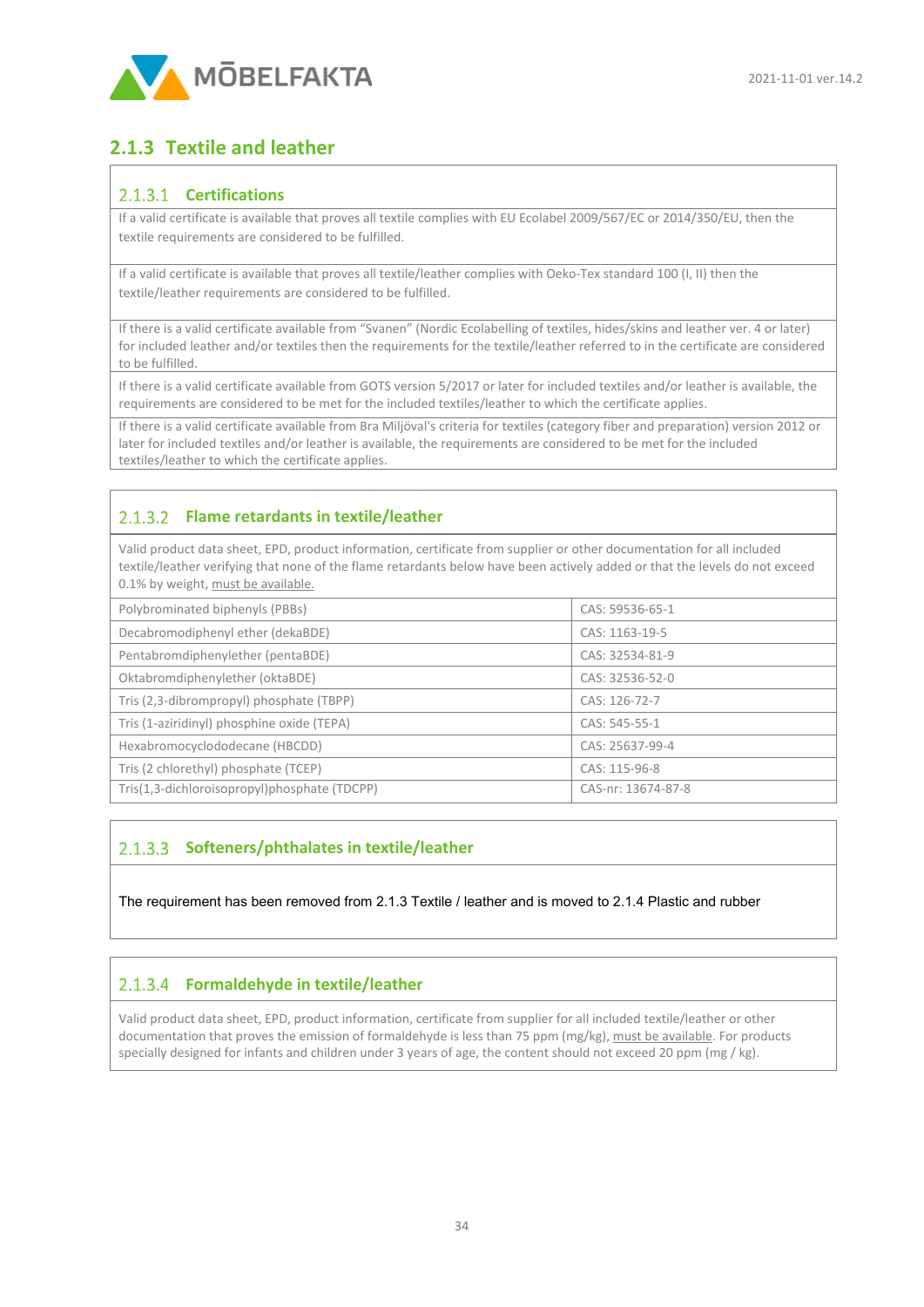

#### **Water-, dirt- and grease-repellent impregnations textile/leather/artificial leather**

Valid product data sheet, EPD, product information, certificate or other documentation from supplier must be available for all included textile/leather/artificial leather which proves that neither PFOA (perfluorooctanoic acid and salts/esters from them) nor PFOS (perfluorooctane sulphonate and pollutants from it) occur in concentrations higher than 0.1% and for coated fabrics do not exceed the concentration 1 microgram per m2 with respect to its anions, their metal salts, halides, amides and/or other derivatives (including polymers). The following substances should not be present in a content higher than 0.5 mg/kg.

| PFNA (Perfluorononane Acid)               | CAS-nr: 375-95-1   |
|-------------------------------------------|--------------------|
| PFDA (Perfluorodecanoic acid              | CAS-nr: 335-76-2   |
| PFUdA (henicosafluoroundecanoic acid)     | CAS-nr: 2058-94-8  |
| PFDoA (tricosafluorododecanoic acid)      | CAS-nr: 307-55-1   |
| PFTrDA (Pentacosafluorotridecanoic acid)  | CAS-nr: 72629-94-8 |
| PFTeDA (heptacosafluorotetradecanoic acid | CAS-nr: 376-06-7   |

## **Colouring agents and pigments in textile/leather**

Valid product data sheet, EPD, product information, certificate from supplier or other documentation for included textile/leather, proving that none of the below listed colouring agents have been actively added or that the levels do not exceed 50 mg/kg for each colouring agent must be available.

| <b>Dispersion agents</b>   |                     |
|----------------------------|---------------------|
| C.I. Disperse Blue 3       | CAS-nr: 2475-46-9   |
| C.I. Disperse Blue 7       | CAS-nr: 3179-90-6   |
| C.I. Disperse Blue 26      | CAS-nr: 3860-63-7   |
| C.I. Disperse Blue 35      | CAS-nr: 12222-75-2  |
| C.I. Disperse Blue 102     | CAS-nr: 12222-97-8  |
| C.I. Disperse Blue 106     | CAS-nr: 12223-01-7  |
| C.I. Disperse Blue 124     | CAS-nr: 61951-51-7  |
| C.I. Disperse Brown 1      | CAS-nr: 23355-64-8  |
| C.I. Disperse Orange 1     | CAS-nr: 2581-69-3   |
| C.I. Disperse Orange 37/76 | CAS-nr: 13301-61-6  |
| C.I. Disperse Red 1        | CAS-nr: 2872-52-8   |
| C.I. Disperse Red 11       | CAS-nr: 2872-48-2   |
| C.I. Disperse Red 17       | CAS-nr: 3179-89-3   |
| C.I. Disperse Yellow 1     | CAS-nr: 119-15-3    |
| C.I. Disperse Yellow 9     | CAS-nr: 6373-73-5   |
| C.I. Disperse Yellow 39    | CAS-nr: 12236-29-2  |
| C.I. Disperse Yellow 49    | CAS-nr: 54824-37-2  |
| C.I. Disperse Blue 1       | CAS-nr: 2475-45-8   |
| C.I. Disperse Orange 11    | CAS-nr: 82-28-0     |
| C.I. Disperse Orange 149   | CAS-nr: 85136-74-9  |
| C.I. Disperse Orange 3     | CAS-nr: 730-40-5    |
| C.I. Disperse Yellow 3     | CAS-nr: 2832-40-8   |
| C.I. Disperse Yellow 23    | CAS-nr: 6250-23-3   |
| Navy Blue                  | CAS-nr: 118685-33-9 |
| <b>Colouring agents</b>    |                     |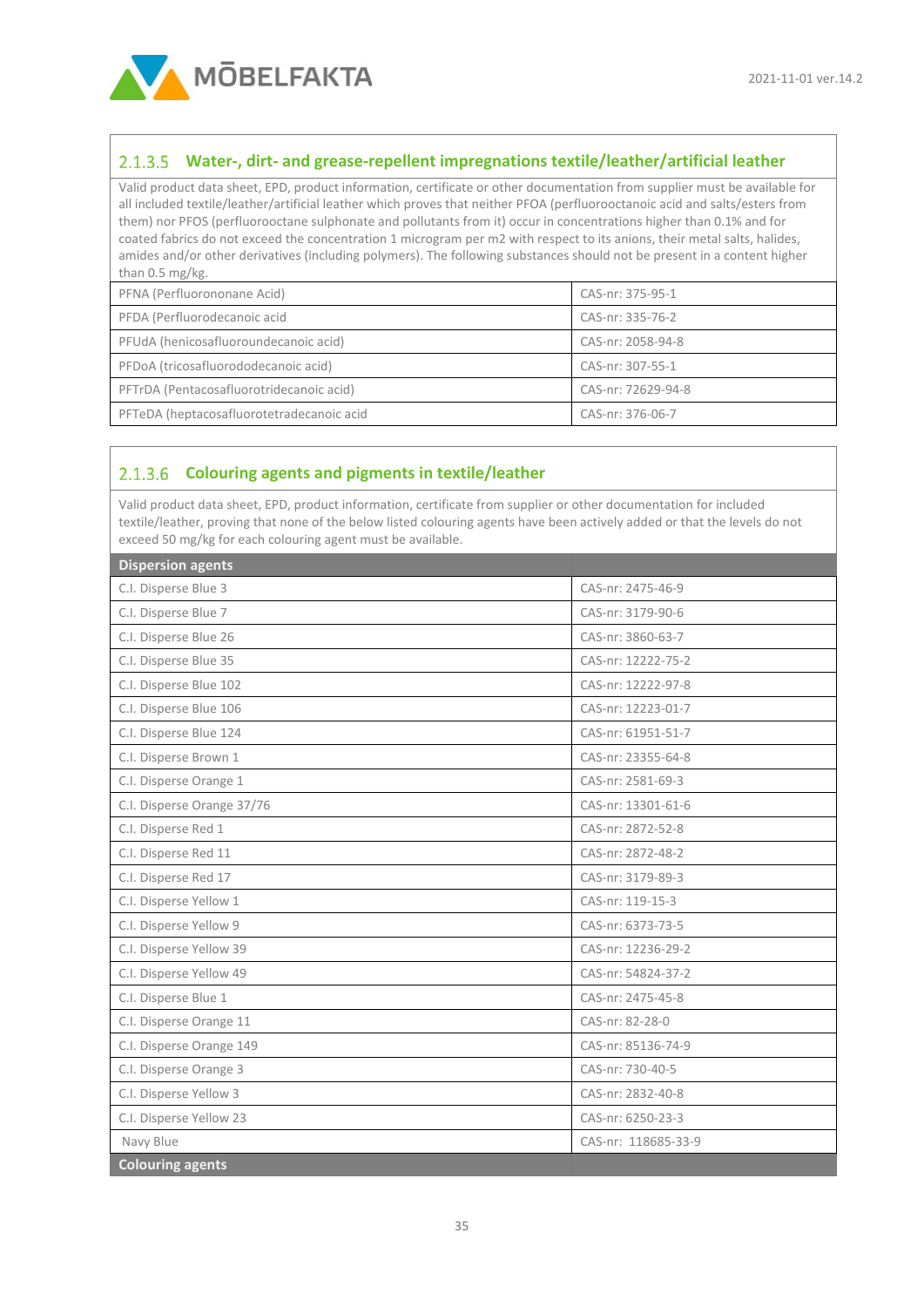

| Sodium bis[2-(3-chlorophenyl)-2,4-dihydro-4-[[2-hydroxy-5-mesylphenyl]azo]-                                                                                              | CAS-nr: 51147-75-2  |
|--------------------------------------------------------------------------------------------------------------------------------------------------------------------------|---------------------|
| 5-methyl-3H-pyrazol-3-onato(2-)]chromate(1-)<br>Disodium,chromium(3+),3-[(3-methyl-5-oxido-1-phenylpyrazol-4-yl)diazenyl]-                                               | CAS-nr: 52587-68-5  |
| 4-oxidobenzenesulfonate, 1-[(2-oxido-5-                                                                                                                                  |                     |
| phenyldiazenylphenyl)diazenyl]naphthalen-2-olate                                                                                                                         |                     |
| [3-hydroxy-4-[(2-hydroxy-1-naphthyl)azo]-7-nitronaphthalene-1-<br>sulphonato(3-)]chromium                                                                                | CAS-nr: 70236-49-6  |
| Sodium bis[methyl [7-hydroxy-8-[[2-hydroxy-5-mesylphenyl]azo]-1-<br>naphthyl]carbamato(2-)]chromate(1-)                                                                  | CAS-nr: 71839-85-5  |
| Cuprate(2-), [µ-[[3,3'-[methylenebis[(4,6-dihydroxy-3,1-phenylene)azo]]bis[4-<br>hydroxy-5-nitrobenzenesulfonato]](6-)]]di-, sodium                                      | CAS-nr: 85186-15-8  |
| Disodium hydrogen bis[3-hydroxy-4-[(2-hydroxyphenyl)azo]-7-<br>nitronaphthalene-1-sulphonato(3-)]chromate(3-)                                                            | CAS-nr: 102506-12-7 |
| C.I Acid Yellow 220                                                                                                                                                      | CAS-nr: 70851-34-2  |
| C.I. Acid Red 26                                                                                                                                                         | CAS-nr: 3761-53-3   |
| <b>Basic (cationic) colouring agents</b>                                                                                                                                 |                     |
| C.I. Basic Red 9                                                                                                                                                         | CAS-nr: 569-61-9    |
| C.I. Basic Blue 26                                                                                                                                                       | CAS-nr: 2580-56-5   |
| C.I. Basic Violet 3                                                                                                                                                      | CAS-nr: 548-62-9    |
|                                                                                                                                                                          | CAS-nr: 2437-29-8   |
| C.I. Basic Green 4 (oxalate)                                                                                                                                             |                     |
| C.I. Basic Green 4 (chloride)                                                                                                                                            | CAS-nr: 569-64-2    |
| <b>Mordant (mordanting)</b>                                                                                                                                              |                     |
| Sodium dichromate                                                                                                                                                        | CAS-nr: 10588-01-9  |
| <b>Reactive</b>                                                                                                                                                          |                     |
| Hydrogen tetrasodium bis[5-[(4-amino-6-chloro-1,3,5-triazin-2-yl)amino]-4-<br>hydroxy-3-[(2-hydroxy-5-nitrophenyl)azo]naphthalene-2,7-disulphonato(4-<br>)]cobaltate(5-) | CAS-nr: 70776-55-5  |
| Trisodium bis[3-[(4,5-dihydro-3-methyl-5-oxo-1-phenyl-1H-pyrazol-4-yl)azo]-<br>2-hydroxy-5-nitrobenzenesulphonato(3-)]cobaltate(3-)                                      | CAS-nr: 84204-70-6  |
| Cobaltate(3-), bis[6-amino-5-[(2-hydroxy-3,5-dinitrophenyl)azo]-1-<br>naphthalenesulfonato(3-)]-, sodium                                                                 | CAS-nr: 85049-76-9  |
| C.I. Reactive Blue 220                                                                                                                                                   | CAS-nr: 90341-71-2  |
| Cuprate(4-), [2-[[[[2-hydroxy-3-sulfo-5-[[2-                                                                                                                             | CAS-nr: 90341-72-3  |
| (sulfooxy)ethyl]sulfonyl]phenyl]azo]phenylmethyl]azo]-5-sulfobenzoato(6-)]-,<br>sodium                                                                                   |                     |
| <b>Direct</b>                                                                                                                                                            |                     |
| C.I. Direct Black 38                                                                                                                                                     | CAS-nr: 1937-37-7   |
|                                                                                                                                                                          |                     |
| C.I. Direct Red 28                                                                                                                                                       | CAS-nr: 573-58-0    |
| C.I. Direct Blue 6                                                                                                                                                       | CAS-nr: 2602-46-2   |
| C.I. Direct Blue 15                                                                                                                                                      | CAS-nr: 2429-74-5   |
| <b>Pigment</b>                                                                                                                                                           |                     |
| Cadmium sulphide                                                                                                                                                         | CAS-nr: 1306-23-6   |
| Lead orange                                                                                                                                                              | CAS-nr: 1314-41-6   |
| Sodium chromate                                                                                                                                                          | CAS-nr: 7775-11-3   |
| Potassium dichromate                                                                                                                                                     | CAS-nr: 7778-50-9   |
| Lead (II) acetate basic                                                                                                                                                  | CAS-nr: 51404-69-4  |
| Chromium, [3-hydroxy-4-[(2-hydroxy-1-naphthalenyl)azo]-7-nitro-1-<br>naphthalenesulfona                                                                                  | CAS-nr: 70236-49-6  |
| Sodium [3-hydroxy-4-[(1-hydroxy-8-sulpho-2-naphthyl)azo]naphthalene-1-<br>sulphonato(4-)]chromate(1-)                                                                    | CAS-nr: 70942-15-3  |
| C.I. Pigment Red 104                                                                                                                                                     | CAS-nr: 12656-85-8  |
| C.I. Pigment Yellow 34                                                                                                                                                   | CAS-nr: 1344-37-2   |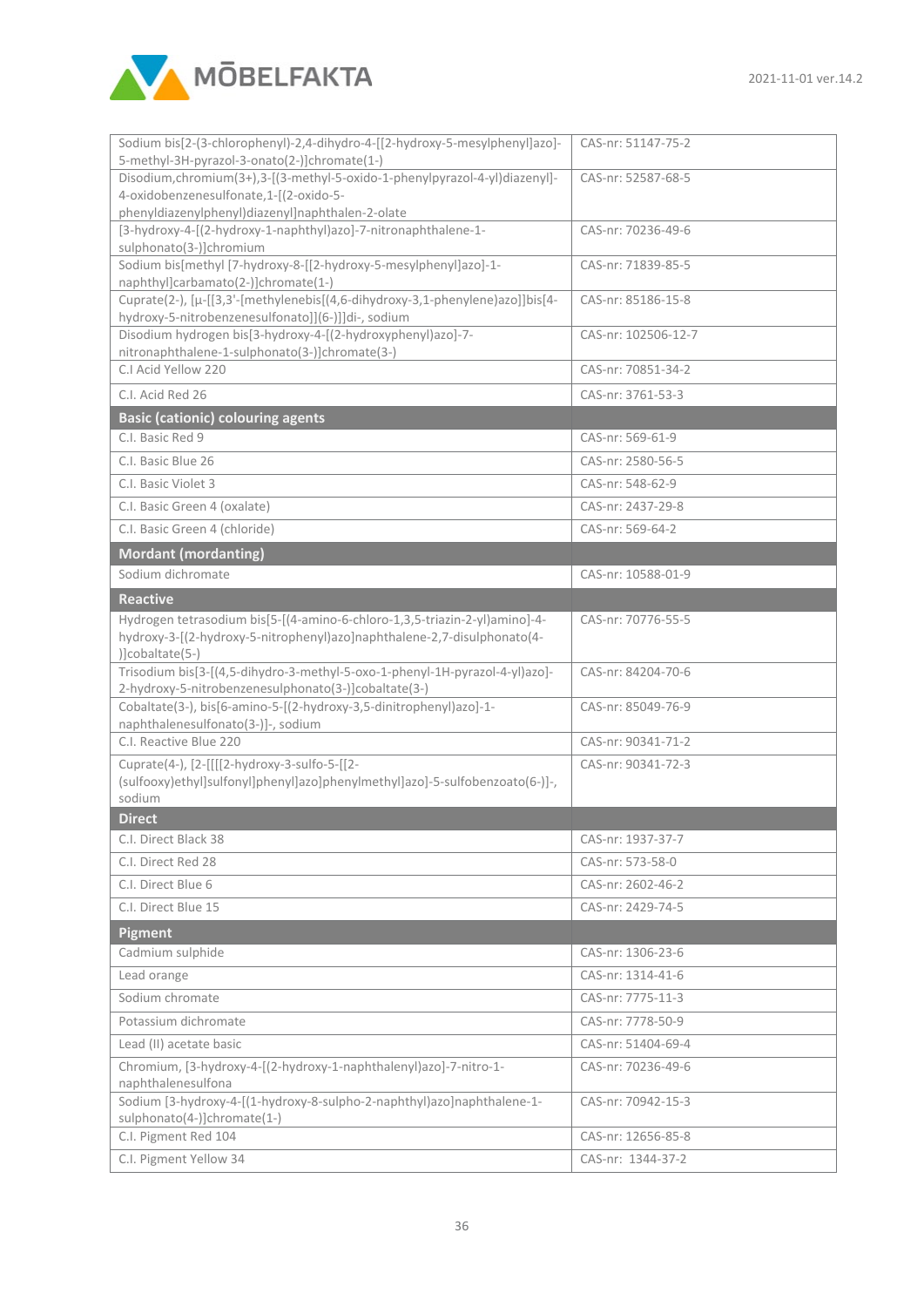

## 2.1.3.7 Tanning of leather

Documentation verifying that included leather is not tanned or treated in any way with chromium VI, arsenic, cadmium or lead as stated below must be available..

| Chromium<br>VI | CAS: 18540-29-9 | Average conc. max 3 ppm (test report with analysis according to: CEN/TS 14495 or<br>equivalent)                          |
|----------------|-----------------|--------------------------------------------------------------------------------------------------------------------------|
| Arsenic        | CAS: 7440-38-2  | No residuals (detection limit 1.0 ppm, test report with analysis according to: CEN TC<br>309 WI 065 - 4.3 or equivalent) |
| Cadmium        | CAS: 7440-43-9  | No residuals (detection limit 10 ppm, test report with analysis according to: CEN TC<br>309 WI 065 - 4.3 or equivalent)  |
| Lead           | CAS: 7439-92-1  | No residuals (detection limit 10 ppm, test report with analysis according to: CEN TC<br>309 WI 065 - 4.3 or equivalent)  |

## **Biocidal treatment**

Valid product data sheet, EPD, product information, certificate from supplier or other documentation for included textiles are not biocidal \*. For example, technical documentation shows that the textile is not labeled or covered by requirements for information on biocidal treatment in accordance with Regulation (EU) 528/2012 on the supply on the market and use of biocidal products or a certificate from a subcontractor that no biocide has been added.

*\* Definition according to Article 3 of Regulation (EU) No 528/2012 of the European Parliament and of the Council of 22 May 2012 concerning the making available on the market and use of biocidal products. Biocidal function includes, for example, odorless, antibacterial and antimicrobial.*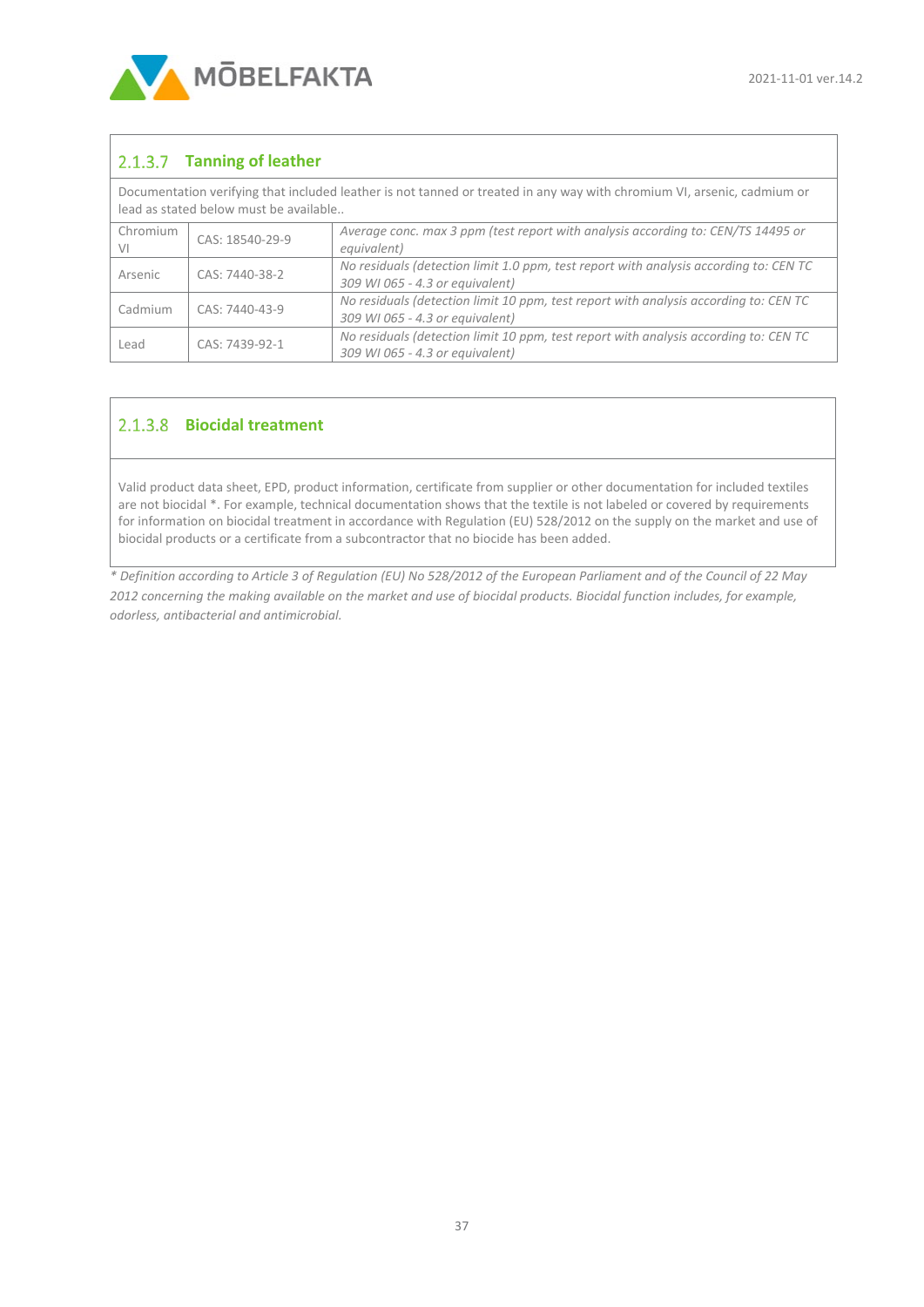

# <span id="page-37-0"></span>**2.1.4 Plastic and rubber**

This section includes plastic parts, rubber parts, padding materials that contain plastic (eg cellular plastic or polyurethane foam), woven plastic, artificial leather and plastic coating on textiles and leather.

Artificial leather marked with Oeko-Tex 100 (product class I, II, III, IV) meets all the requirements in this section. Note that artificial leather must also meet the requirements of 2.1.3.5.

## **Flame retardants in plastic/rubber**

Valid product data sheet, EPD, product information, certificate from supplier or other documentation for all included padding material verifying that none of the flame retardants below have been actively added or that the levels do not exceed 0.1% by weight, must be available. Electronics (e.g. electric motors and electrical cables) are exempted. Small plastic parts <100 g (eg screws, pins and fasteners) are excluded from this requirement.

| Polybrominated biphenyls (PBBs)              | CAS: 59536-65-1    |
|----------------------------------------------|--------------------|
| Decabromodiphenyl ether (dekaBDE)            | CAS: 1163-19-5     |
| Pentabromdiphenylether (pentaBDE)            | CAS: 32534-81-9    |
| Oktabromdiphenylether (oktaBDE)              | CAS: 32536-52-0    |
| Tris (2,3-dibrompropyl) phosphate (TBPP)     | CAS: 126-72-7      |
| Tris (1-aziridinyl) phosphine oxide (TEPA)   | CAS: 5455-55-1     |
| Hexabromocyclododecane (HBCDD)               | CAS: 25637-99-4    |
| Tris (2 chlorethyl) phosphate (TCEP)         | CAS: 115-96-8      |
| Tris(1,3-dichloroisopropyl)phosphate (TDCPP) | CAS-nr: 13674-87-8 |

## **Softeners/phthalates in plastic/rubber**

Valid product data sheet, EPD, product information, certificate from supplier for included plastic/rubber or other documentation proving that no phthalates/softeners classified as **hazard classification H340, H350, H360** have actively been added and that the measured level does not exceed 0.1% by weight/substance and component, must be available. Small plastic parts (eg screws, pins and fasteners) are excluded from this requirement.

For school environment, documentation for the included plastic/rubber must be available which proves that phthalates/softeners below have not been actively added or that the measured value amounts to a maximum of 0.1% by weight per substance and detail. Small plastic parts <100 g (eg screws, pins and fasteners) are not covered by the requirement.

- DNOP (CAS-nr: 117-84-0)
- DIDP (CAS-nr: 68515-49-1)
- DINP (CAS-nr: 68515-48-0)

## 2.1.4.3 PVC

Valid product data sheet, EPD, product information, certificate from supplier or other documentation proving that the included plastic parts including coated fabrics/artificial leather, do not contain PVC must be available. Electrical components (e.g. power cables) and hospital/urine textile or coated fabric/artificial leather on furniture in healthcare environment where regular disinfection with alcohol is required are excluded from this requirement. Small plastic parts <100 g (eg screws, pins and fasteners) are excluded from this requirement.

## **Pigments in plastics/rubber**

Valid product data sheet, EPD, product information, certificate from supplier or other documentation must be available for included plastic/rubber verifying that no pigments or additives based on lead, cadmium, tin, chromium VI or mercury have been actively added or that the levels do not exceed 0.01% by weight per component. Small plastic parts <100 g (eg screws, pins and fasteners) are excluded from this requirement.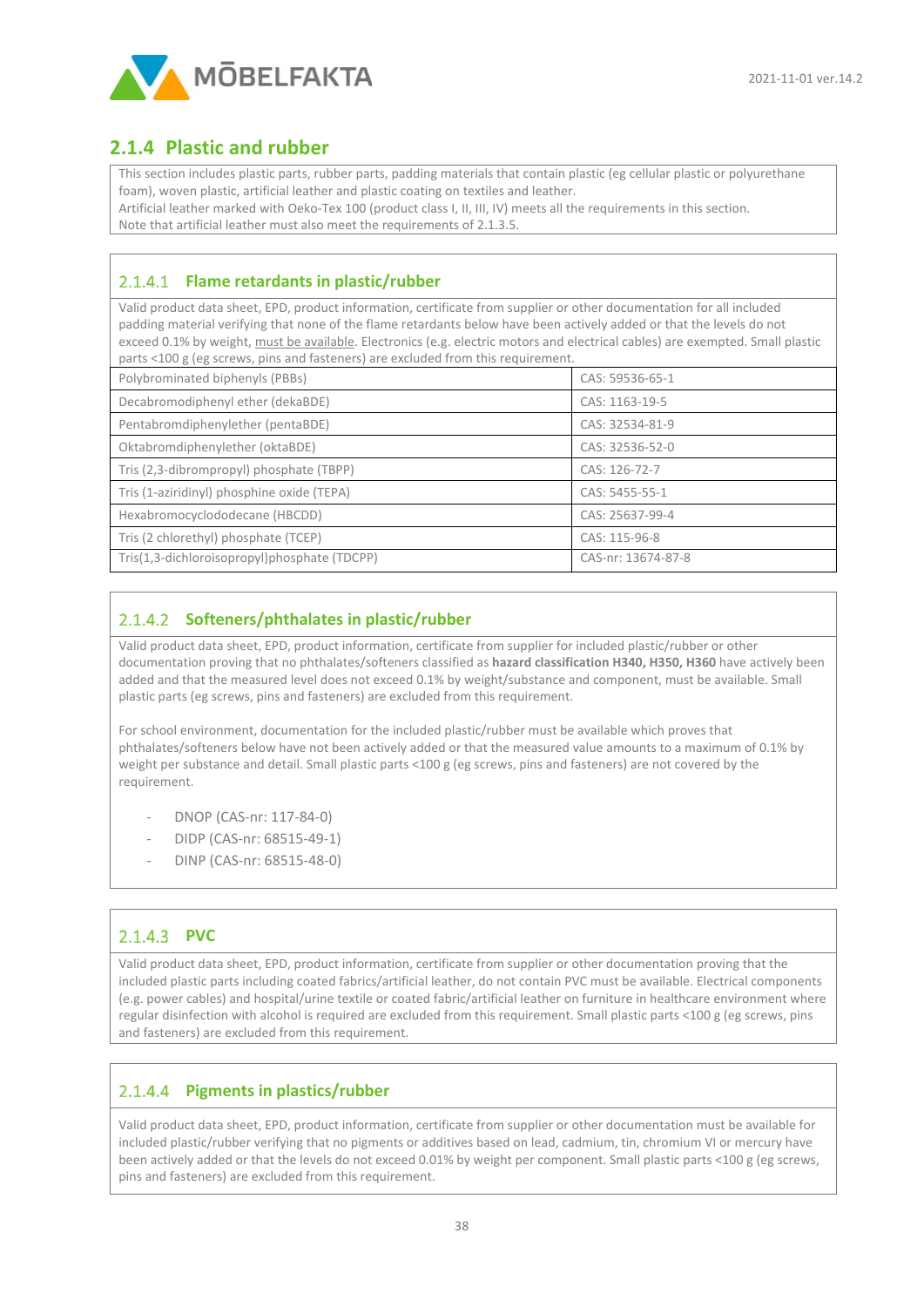

#### **Short-Chain Chlorinated Paraffin (SCCPs) in plastic/rubber**

Valid product data sheet, EPD, product information, certificate from supplier for included plastic/rubber or other documentation proving that no short-chain chlorinated paraffins (SCCPs) have been actively added or are included, must be available. Content must not exceed 0.01% by weight as measured value per component. Small plastic parts <100 g (eg screws, pins and fasteners) are excluded from this requirement.

# <span id="page-38-0"></span>**2.1.5 Padding material**

#### **Flame retardants in padding material**

The requirement has been removed from 2.1.5 Padding material and moved to 2.1.4 Plastic and rubber

#### **Softeners/phthalates in upholstery material**

The requirement has been removed from 2.1.5 Padding material and moved to 2.1.4 Plastic and rubber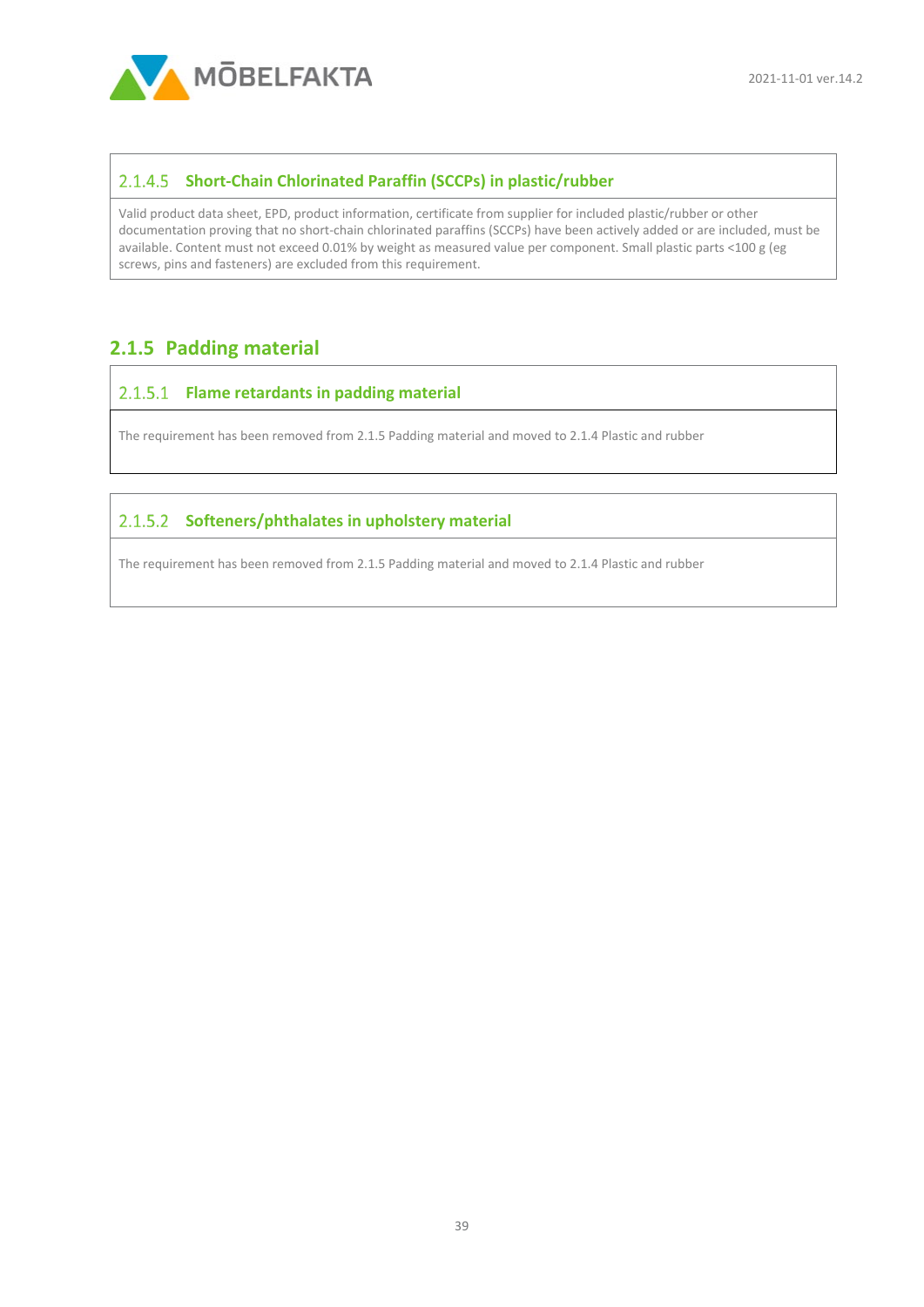

# <span id="page-39-0"></span>**2.1.6 Surface treatment of wood, plastic and metal**

**Exemptions from the requirements for surface treatment:** Small details like staples, screws, nails, hinges or fittings which in total represent <5% by weight of the total weight.

*Recommendation for care environment: certain environments in health care, can in some exceptional cases have requirements for regular disinfection with alcohol. Purchasers can when required indicate that they accept the exception from Möbelfakta's environmental requirements for surface treatment of furniture intended for healthcare environment because repeated shelling can mean stress on the surface. It is suggested that procurers clarify what they want by the following wording: "The surface must cope daily wiping with disinfectant - preferably cleaning with 50% isopropanol or 70% alcohol." The purchaser can specify that the exception is accepted, for example, for solvent-based polyurethane lacquers and classifications H400, H410, H411, H412 and H413 are allowed. You can also make exceptions for H334. NOTE that this is NOT a general exemption at Möbelfakta for the healthcare environment, but only a recommendation to the individual purchaser/client for the healthcare environment that want to disinfect the furniture regularly with alcohol.*

#### **Surface treatment – risk hazard classifications**

The furniture/product must not be treated with surface treatments or finishing products that are labelled with the following risk hazard classifications. A safety data sheet (SDS according to REACH CLP-regulation no 1272/2008) must be available for **all used surface treatment products.**

For surface treatment with chromium III in combination with nickel and/or zinc see section 2.1.6.4 Surface treatment – chrome-plating. .

| Hazard category                 | Hazard statement according to regulation 790/2009                                                                                                                                                                                                                   |
|---------------------------------|---------------------------------------------------------------------------------------------------------------------------------------------------------------------------------------------------------------------------------------------------------------------|
| Acute toxicity                  | H300, H301, H310, H311, H330, H331                                                                                                                                                                                                                                  |
| Toxic to body organs            | H370, H371, H372, H373                                                                                                                                                                                                                                              |
| Carcinogenic                    | H350, H351                                                                                                                                                                                                                                                          |
| Mutagenic                       | H340, H341                                                                                                                                                                                                                                                          |
| Toxic for reproduction          | H360, H361, H362                                                                                                                                                                                                                                                    |
| Allergenic                      | H334                                                                                                                                                                                                                                                                |
| Dangerous to the<br>environment | H400, H410, H411, H412, H413                                                                                                                                                                                                                                        |
|                                 | If the use of surface treatment products is required for technical reasons, products labelled as<br>dangerous to the environment (H400, H410, H411, H412, H413) may be acceptable if the content<br>of environmentally hazardous substance <14 g/per m2 of surface. |
| Hazardous to the ozone<br>layer | H420                                                                                                                                                                                                                                                                |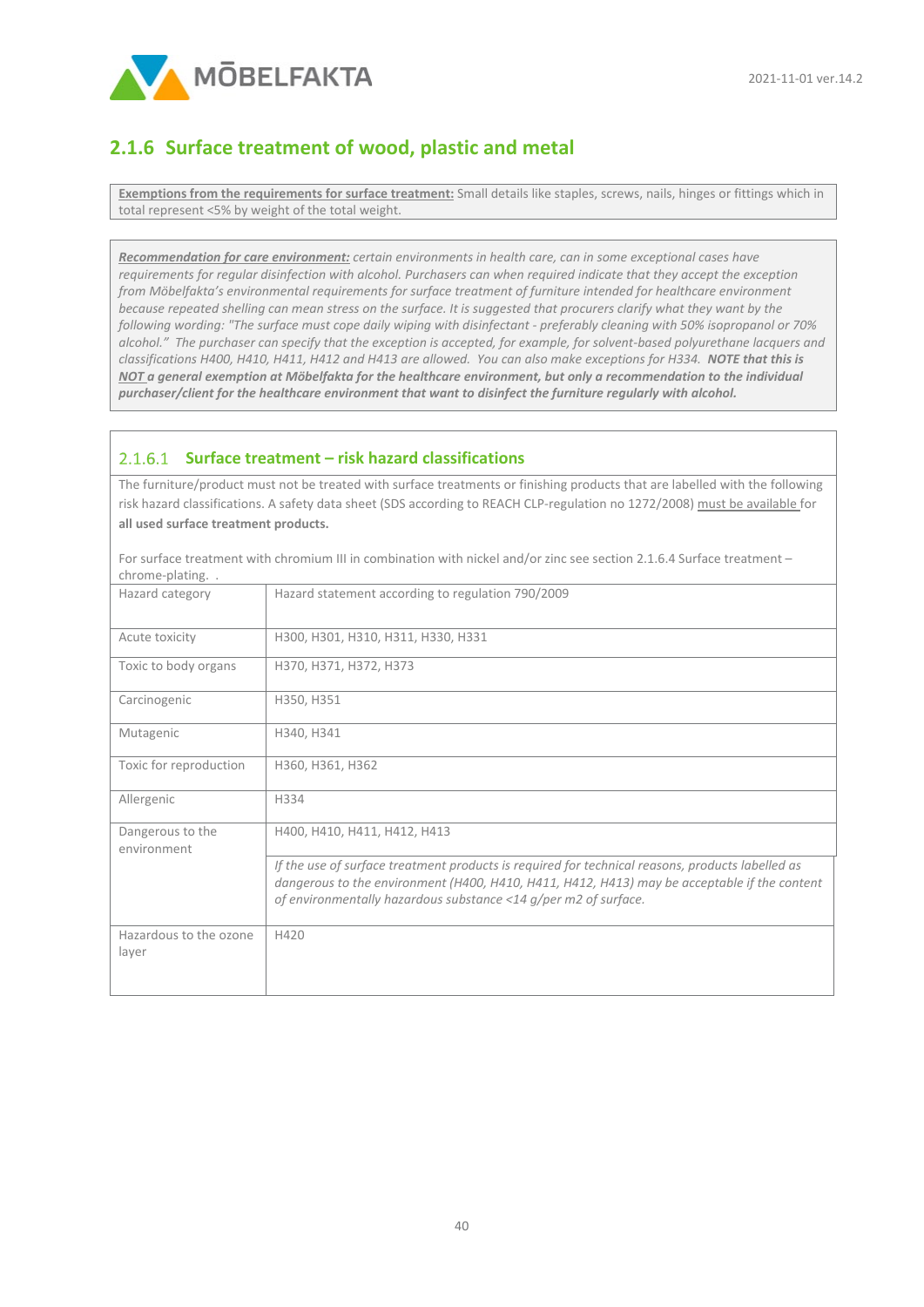

#### **Surface treatment – aromatic solvents**

The contents of aromatic*\** solvents/ hydrocarbons in used surface treatments/finishing products must not exceed 1.0% by weight. A safety data sheet (SDS according to REACH CLP-regulation no 1272/2008) must be available for **all used surface treatment products.**

*\* Examples of aromatic solvents: toluene, xylene and similar.*

#### **Surface treatment – VOC (volatile organic compounds)**

Surface treatments or finishing products containing VOC (vapour pressure > 0.01kPa\*) are accepted provided that the applied amounts of the actual VOC components do not exceed:

- 35  $g/m^2$  for domestic furniture.
- 60 g/m2 for office, public and outdoor furniture*.*

Documentation from the supplier of the surface treatment product specifying the concentration of VOC must be available. The furniture producer must be able to show how the amount of added VOC has been calculated. Exceptions from above requirements for VOC may be made if the amount of applied VOC is less than 5% by weight based on the total amount of applied coating product OR if the amount of applied VOC is less than above limits.

*\* According to regulation 2010/75/EU (Industrial Emissions Directive).* 

#### **Surface treatment – chrome plating**

Valid product data sheet, EPD, product information, certificate from supplier or other documentation verifying that the included components do not have an active additive or that its metal surfaces do not contain passivized chromium VI must be available.

In exceptional cases, the surface treatment of metals with nickel and/or zinc in combination with chromium III is accepted for components (e.g. undercarriages, legs etc.) on stackable furniture, folding furniture or furniture that can be subjected to heavy wear, especially in public environments.

The exception mainly refers to the public environment and components that are not in regular contact with skin.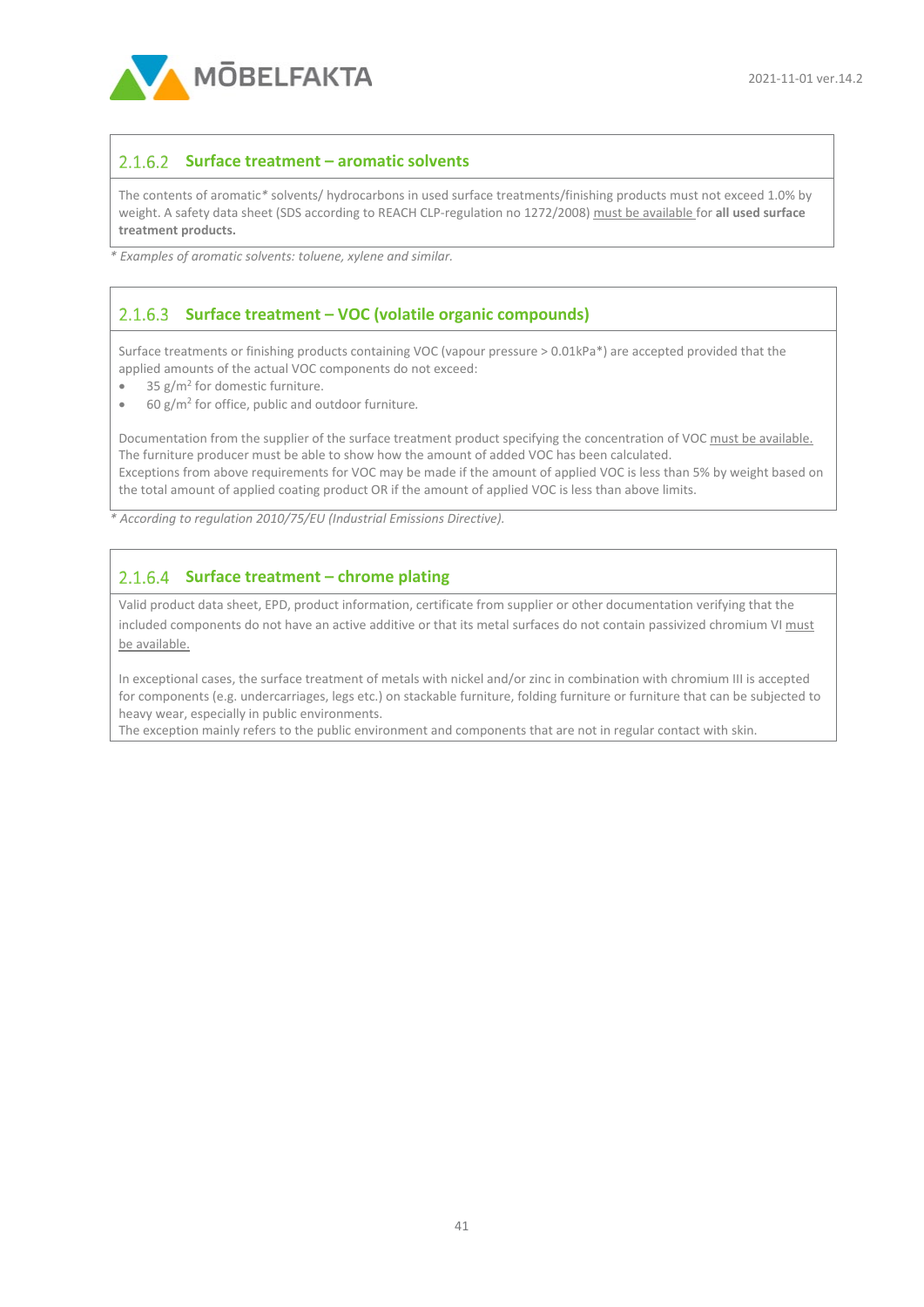

## <span id="page-41-0"></span>**2.1.7 Metal**

#### **Metal – skin contact**

Metal that will have regular contact with skin (e.g. armrests) must not consist of alloys containing nickel, chromium III or chromium VI.

# <span id="page-41-1"></span>**2.1.8 Adhesives**

#### 2.1.8.1 Adhesives

Adhesives that are used for the production of the piece of furniture or its components must contain less than 10% VOC (vapour pressure > 0,01kPa\*) by weight and also contain less than 0.2% free formaldehyde by weight. The requirement applies to the glue itself without hardener. A valid safety data sheet (SDS), certificate from supplier or similar for all used adhesives must be available.

The requirement of free formaldehyde is not valid for adhesives/binding agents used for production of particle boards, fibre boards (MDF, HDF), OSB, plywood and edge glued panels provided the emission of formaldehyde is less than as stated in section 2.1.2.2 "Formaldehyde in wood-based flat panels".

*\* According to regulation 2010/75/EU (Industrial Emissions Directive).*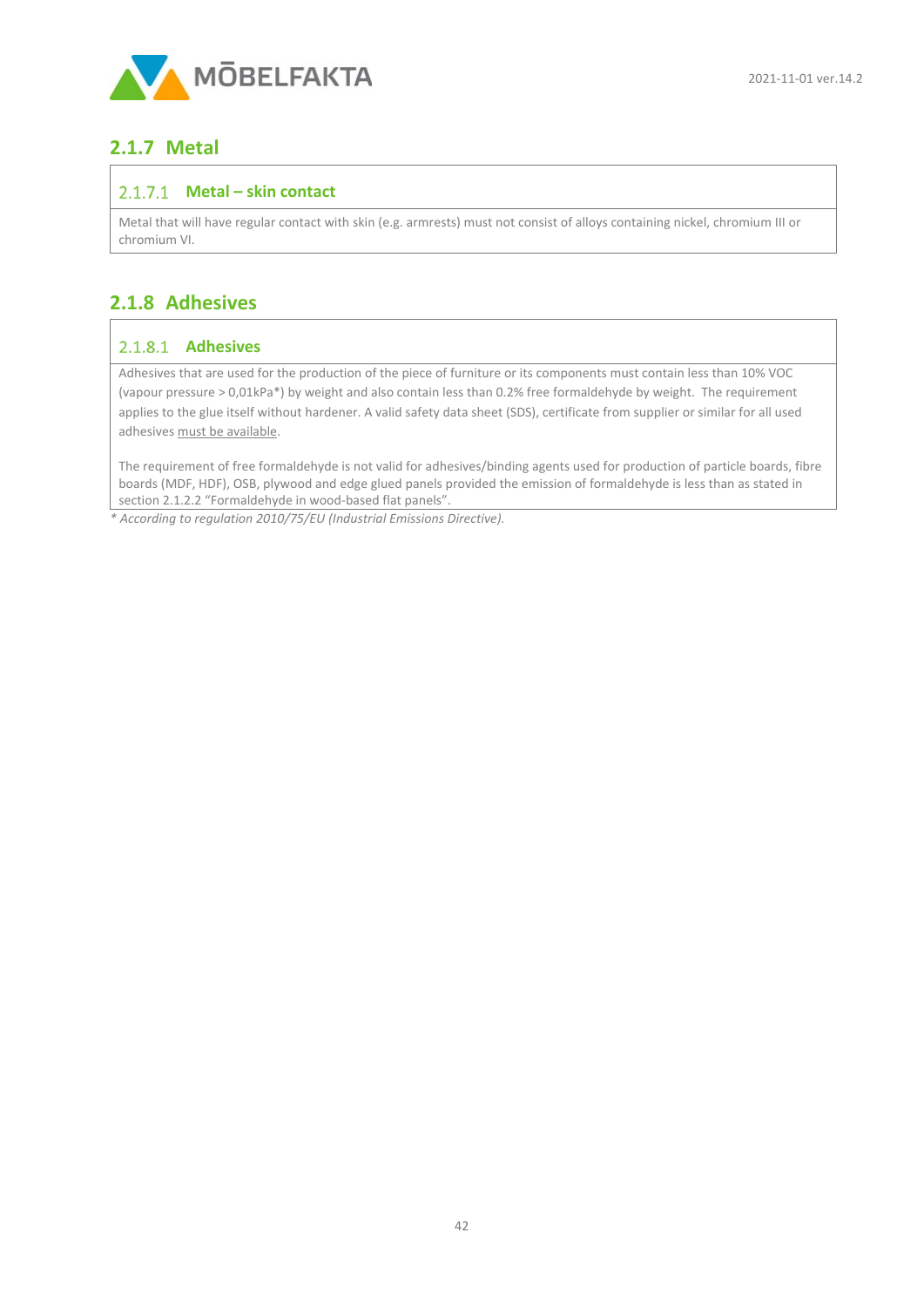

# <span id="page-42-0"></span>**2.2 Mandatory product requirements**

## <span id="page-42-1"></span>**2.2.1 Recycling: Marking of plastic parts**

Plastic parts exceeding 100 grams must be marked according to ISO 11469 or ISO 1043:1-4. Exception can be granted if the furniture producer can show that it is technically impossible to mark the plastic parts due to lack of space or method of production, e.g. extruded parts

# <span id="page-42-2"></span>**2.2.2 Traceability: Marking**

The producer shall guarantee that the product is marked and/or it is possible to deduce who made the product available on the market. The producer shall also guarantee that the product is marked so that that it is possible to deduce the product's production time/date.

# <span id="page-42-3"></span>**2.2.3 Spare parts**

The producer shall guarantee that spare parts are available for at least five years after the date of production as specified by marking. Spare parts refers to function related components which, if they are broken, the piece of furniture will be partly or completely unusable, e.g. hinges, spring catches, electrical components and chest drawer systems.

# <span id="page-42-4"></span>**2.2.4 Product information**

Clear and appropriately designed information about the product , which includes instructions for assembly, disassembly and repair, must be available, for example by providing it with the product in a physical format or by digital downloading via internet.

Assembly information can be excluded for simple assembly such as legs, knobs and handles.

Directions for use must be available when the product is multi-functional or has different adjustable functions.

Care instructions for all surface materials in the product, including furniture upholstery.

Repair instructions must be provided on request to show which parts can be replaced and which tools are needed for this.

# <span id="page-42-5"></span>**2.2.5 Packaging**

For furniture/products intended for the Swedish market the producer must show compliance with the *Packaging Ordinance (SFS 2018:1462)* either via a certificate of registration to the FTI register, or, if it is unavailable, by the producer guaranteeing that the requirement on producer responsibility is met using in-house routines.

*\* If the manufacturer does not use packaging material but instead uses blankets or similar which is reused, the requirement is not applicable.*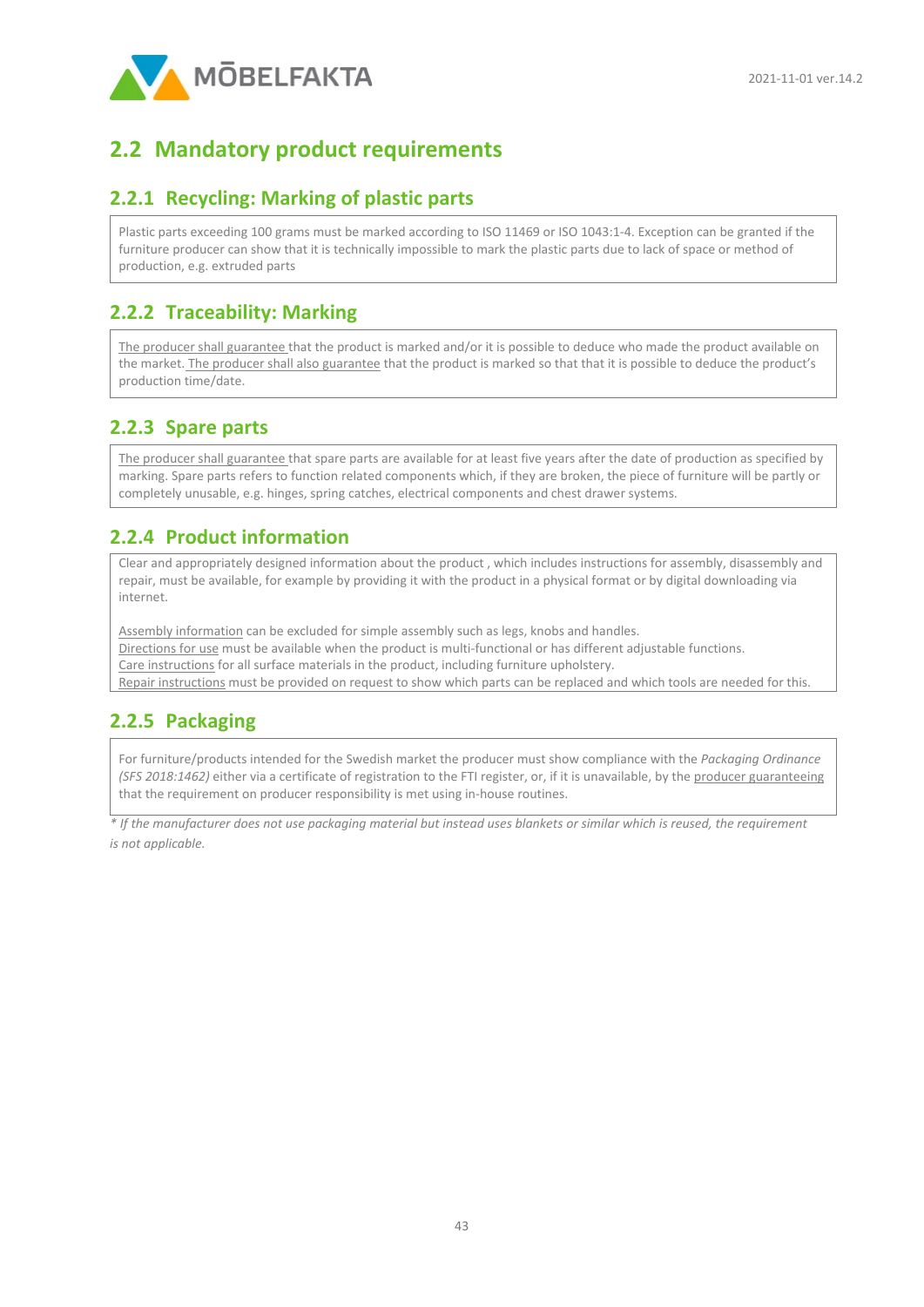

# <span id="page-43-0"></span>**3 RESPONSIBLE SUPPLY CHAINS – SOCIAL, ENVIRONMENTAL, AND ETHICAL RESPONSIBILITY**

Möbelfakta's Requirements Specification Part 3 is based on the UN Global Compact, the UN Guiding Principles on Business and Human Rights, and the OECD Due Diligence Guidance for Responsible Business Conduct.

The requirements are divided into two chapters. **Chapter One (3.1)** comprises specific requirements in the areas Human Rights, Labour Law, Environment, and Anti-corruption. **Chapter Two (3.2)** comprises requirements regarding the company's work to systematically identify and manage risks of non-compliance with the requirements stated in Chapter One (3.1).

The requirements apply to the entire supply chain. Supply chain refers to both the company's own operation and the supplier chain. Supplier chain refers to the company's suppliers and subcontractors that are directly connected with extraction of raw materials and production of labelled products.

In the preparation of Möbelfakta's Requirements Specification (Part 3), current version, it was ensured that the requirements were completely harmonised with the requirements of the National Agency for Public Procurement (Upphandlingsmyndigheten) regarding sustainable supply chains at advanced level and the National Secretariat for Sustainable Procurement (for more details, see Appendix).

Requirements in the sections on guidelines are retrieved from and based on the UN Guiding Principles on Business and Human Rights and the National Secretariat for Sustainable Procurement document, "Guidelines – Contractual terms, sustainable supply chains".

# <span id="page-43-1"></span>**3.1 Requirements within human rights, labour law, environment, and anti-corruption**

The requirements in this chapter are presented in detail in four areas. For each area, the requirements show the minimum level of compliance for the company in its own operation and in the supply chain.

The company must comply with national and local legislation in the countries in which operations are carried out. In cases where international provisions stipulate stronger protection for the individual than national legislation, the company must take reasonable measures to follow the international provisions.

Audits may be carried out of the company and its suppliers and subcontractors. Full transparency is expected from the company regarding compliance with the requirements. In the event of a company or its suppliers violating the requirements, corrective measures must be taken. A corrective measure means that a company ensures that it, or the supplier, remedies the non-compliance as quickly as possible.

# <span id="page-43-2"></span>**3.1.1 Human Rights**

Human rights refers to compliance with the UN Universal Declaration of Human Rights (1948)\*, the International Covenant on Civil and Political Rights, and the International Covenant on Economic, Social and Cultural Rights.

- The company must support and respect human rights and has a responsibility to respect and promote the human rights, both within its own operations and in the supplier chain.
- •The company must ensure that it does not participate, directly or indirectly, in violations of human rights. This also includes situations when the company fails to pose questions on violations of human rights or benefits from violations that are carried out by a third party.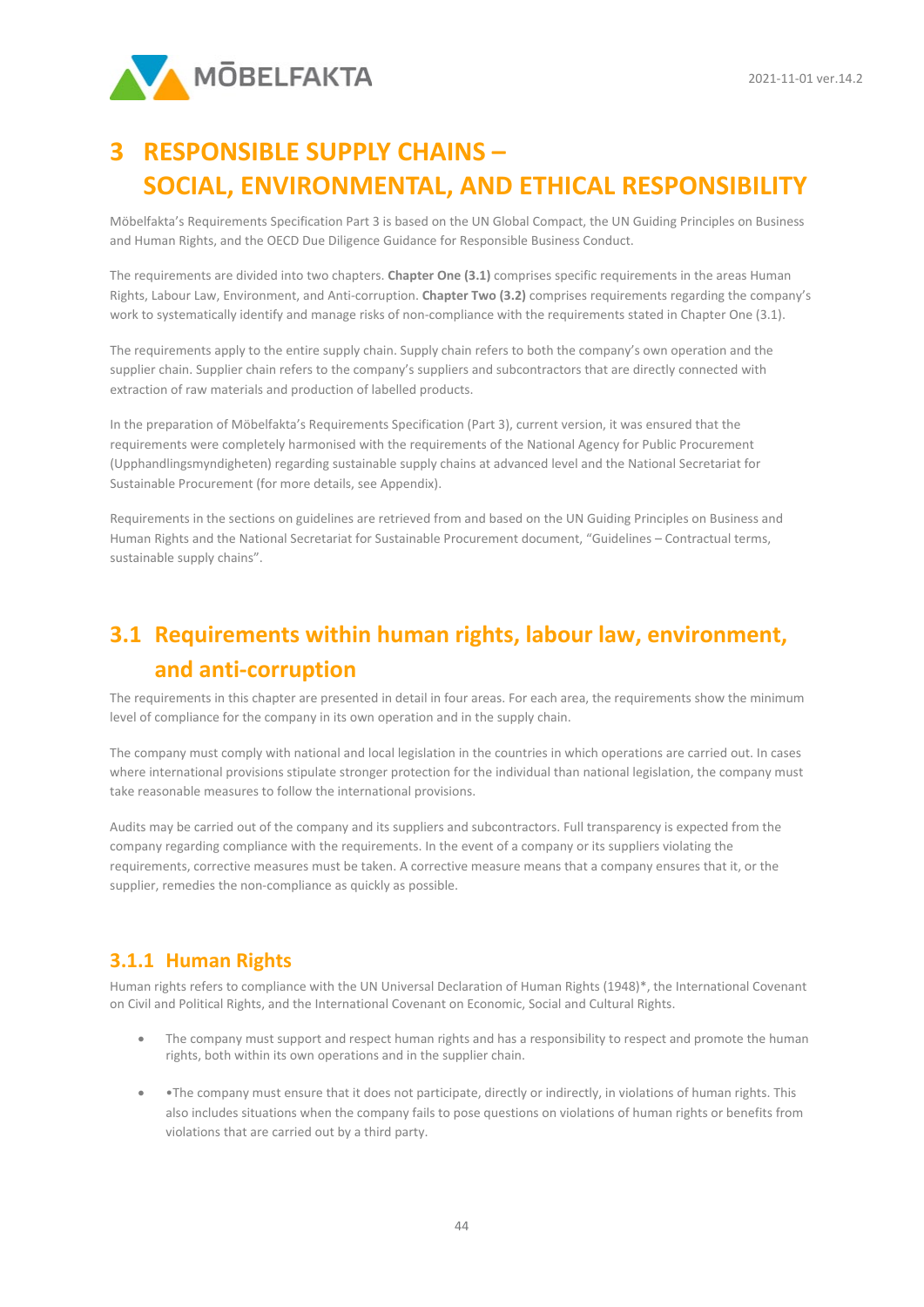

## <span id="page-44-0"></span>**3.1.2 Labour law**

Labour law refers to compliance with the International Labour Organisation Declaration on Fundamental Principles and Rights at Work\*, the UN Convention on the Rights of the Child, Article 32\*, the labour law legislation, including provisions on wages, working hours, leave, and social insurance protection, that applies in the country in which the work is carried out\*, and the labour protection and work environment legislation that applies in the country in which the work is carried out\*.

#### **Child labour is prohibited (ILO 138 and 182\*, UN Child Rights Convention, Article 32\*)**

- No person may be employed who is below the age of compulsory schooling or under 15 years, or younger than the minimum age of employment, if this age exceeds 15 years.
- Young people between the ages of 15 and 18 may not be employed for hazardous work, or work that has a negative impact on the individual's personal development (physical, psychological, mental, spiritual, moral or social development). Young people between 15 and 18 may only be employed on condition that they have reached the legal age for employment and have completed national compulsory education. There must be a policy in place for the types of tasks a person aged between 15 and 18 may carry out.
- If child labour is detected, the company must take action based upon the best interests of the child, and find suitable solutions in consultation with the child and the family of the child.

#### **Forced labour is prohibited (ILO 29\* and 105\*)**

Forced labour, including slave labour, bonded labour or involuntary prison labour may not occur, and all labour must be voluntary without threat of penalty or similar.

- The employee must have the right to terminate their employment following a reasonable period of notice.
- The company may not retain original copies of ID documents.

#### **Discrimination and harassment is prohibited (ILO 100\* and 111\*)**

- Discrimination on the basis of ethnic affiliation, sex, civil status, pregnancy, religion, social or ethnic origin, nationality, physical ability, political opinions, union membership, gender-crossing identity or expression, age, health condition, or sexual orientation, or other character trait that is protected by applicable legislation, may not occur. Discrimination refers to any distinction of employees that is not based on merits or qualities, but involves differential treatment on biased grounds.
- The company must work to promote diversity and equal opportunities in the operation.
- Harassment may not occur in the operation. Harassment refers to instances when employees are exposed to harsh or inhuman treatment, including sexual harassment or some form of psychological or physical punishment.

#### **Freedom of association and collective bargaining (ILO 87\* and 98\*)**

• The company must recognise and respect the rights of employees (and employers) to organise, to join organisations in which they themselves choose to participate, and the right to collective bargaining. Collective bargaining refers to formalised and/or non-formalised forms of cooperation to support and defend employees' interests in working life and in the relationship between employers and employees. In countries where freedom of association is limited or under development, the supplier must support instances where employees may meet the company management to discuss wage and labour conditions without risk of negative consequences.

#### **Terms of employment, wages, and working hours**

- All employees must have a written employment agreement that includes information about the nature of the work, working hours, wages, and holiday leave.
- The employer must ensure that all employees understand their terms of employment, for example with the help of a staff handbook and training.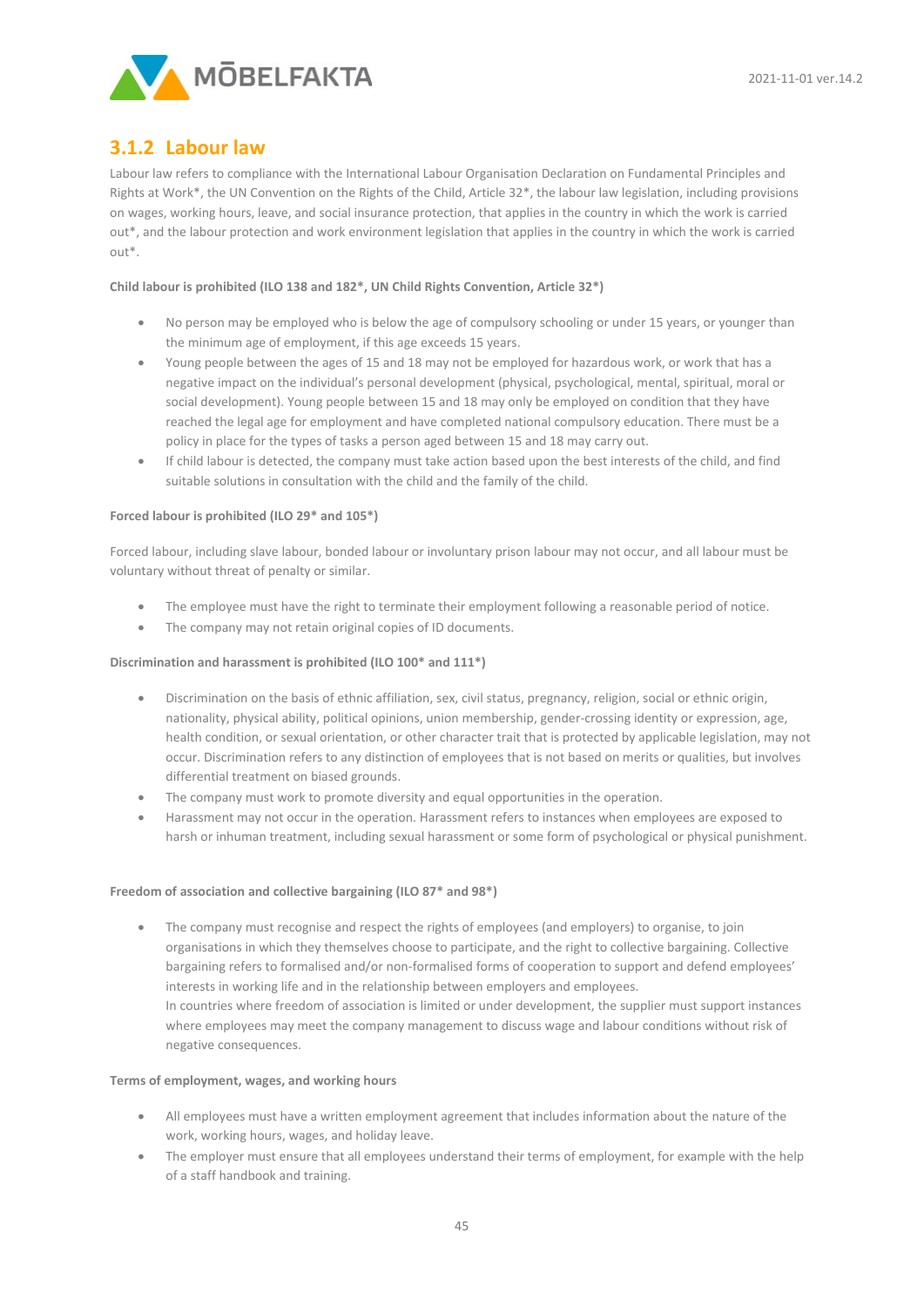

- Wages must be paid directly to the employee within the agreed timeframe and in full.
- The company must support the payment of living wages to employees, and under no circumstances pay less than the national or locally stipulated minimum wage.
- Overtime must be voluntary, and overtime compensation must be paid according to national legislation, and must be clearly specified in payslips.
- Working hours per week must not exceed legal limits or a maximum of 60 hours per week, including overtime.
- The employees must have at least one day of rest per week.
- The company must ensure that the employees have breaks during the working day.
- Leave, including vacation, holidays, sick leave, and parental leave must be approved and compensated in accordance with national legislation.
- All employees must be covered by social insurances in accordance with national law.

#### **Safe and hygienic work environment (ILO 155 and 170)**

- Employees working in the company operation must be offered a safe and healthy work environment in which preventive measures are taken to reduce injury and risks to health. A safe and hygienic working environment is one in which the employee, when occupying an area over which the employer has direct or indirect control, is guaranteed to be free from or protected from conditions that can constitute a hazard for the employee's physical and/or psychological health.
- A register is to be kept of accidents and incidents. Incidents are such events that could have led to an accident.
- Employees must be trained on the potential health risks that the work can entail, including hazardous operations and general safety information. Employees must regularly be given relevant training and instructions for operating machines and other equipment.
- Employees must have access to all necessary protective equipment without having to pay for it themselves.
- Temperature, air quality, and noise levels must be regulated in accordance with local legislation. Where the work environment cannot be changed, it must be mitigated with protective equipment.
- Chemicals must be handled safely, and safety data sheets must be available.
- Fire drills must be held regularly. Fire equipment, evacuation plans, and emergency exits must be available and clearly visible in all areas.
- The workplace must be clean, fresh, and safe. Hygienic facilities must be available. This also applies to employee accommodation.

# <span id="page-45-0"></span>**3.1.3 Environment**

Environment refers to compliance with the environmental protection legislation that applies in the country in which the work is carried out\*, and the operation must be carried out with consideration for the company's surrounding environment.

- The company must conduct its operations responsibly in relation to the environment and comply with local and national environmental legislation. There must be a system in place for checking compliance with legislation, along with lists of relevant legislation.
- The company must identify, measure and follow-up its environmental impact, and long- and short-term environmental goals, with associated action plan, must be drawn up to ensure continuous improvement.
- In choices of materials and manufacture of furniture and its component parts, the precautionary principal must be observed regarding environmental risks.
- All employees must be provided with environmental training, and the company must implement suitable initiatives to promote greater environmental awareness.
- The company must encourage the development of environmentally friendly technologies.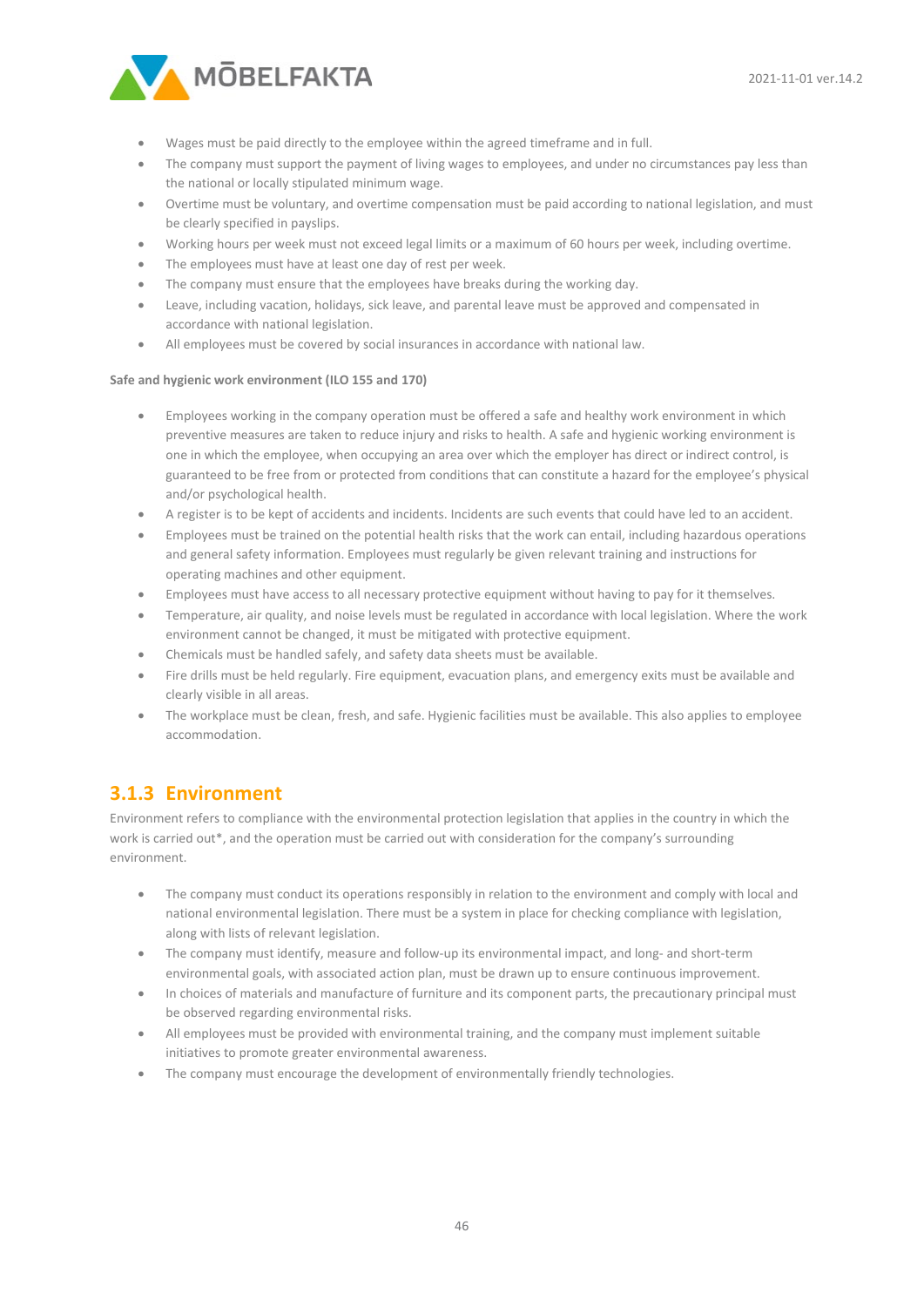

## <span id="page-46-0"></span>**3.1.4 Anti-corruption**

Anti-corruption refers to compliance with the UN Convention Against Corruption\* and the bribery legislation that applies in Sweden, in the country in which all or parts of the product are manufactured, and other countries' laws that otherwise govern the company's operation.

- The company must combat all forms of corruption, including blackmail and bribery.
- The company must not, directly or indirectly, offer undue payment or other forms of compensation to any person or organisation with the aim of obtaining, maintaining, or directing business operations, or receive other undue advantages within the framework of its operation.
- The company must not, directly or indirectly, request or accept any form of undue payment or other forms of compensation from a third party that can affect the objectivity of business decisions.

# <span id="page-46-1"></span>**3.2 Policies and procedures**

To ensure compliance with the requirements described in Chapter 3.1, the company must have a systematic method of working to prevent and manage any non-compliance with the requirements and to ensure continuous improvement.

The requirements below make clear what procedures the company must have in place within the framework of its systematic work. The systematic work and its procedures must be documented and continuously applied in the company's own operation and in the supplier chain. The procedures must be proportional to the risks in the company's own operation and in the supplier chain.

For each requirement, guidelines are provided to further clarify the meaning of the requirements and what the company needs to consider in order to comply with the requirements

## <span id="page-46-2"></span>**3.2.1 Policy obligation**

The company must have adopted one or more policies that:

- at least cover the requirements described in Chapter 3.1,
- have been approved at the highest executive level in the company.

#### **Aim and guidelines**

The aim of the policy obligation is to ensure that the company is aware of its responsibility, and that its actions respect the requirements described in 3.1 (that is, requirements for human rights, labor law, the environment and anti-corruption). The policy obligation must also ensure that the responsibility is supported in the operation. The policy obligation must also be available to business partners and other stakeholders connected with the company's operation.

A policy obligation is a publicly available declaration of intent (i.e. available for both internal and external actors), that describes the company's responsibilities, obligations, and expectations regarding the requirements described in 3.1. The obligation applies to both the company's own operation and the supplier chain, as well as in other business relations. The company's obligations concerning the requirements described in 3.1 can be expressed in one single policy or in several separate policies. It can also be integrated into one or more of the company's policy documents, such as its own code of conduct and in a code of conduct for suppliers. In order for the policy obligation to be effective within the company's organisation, it must be adopted by the highest executive level.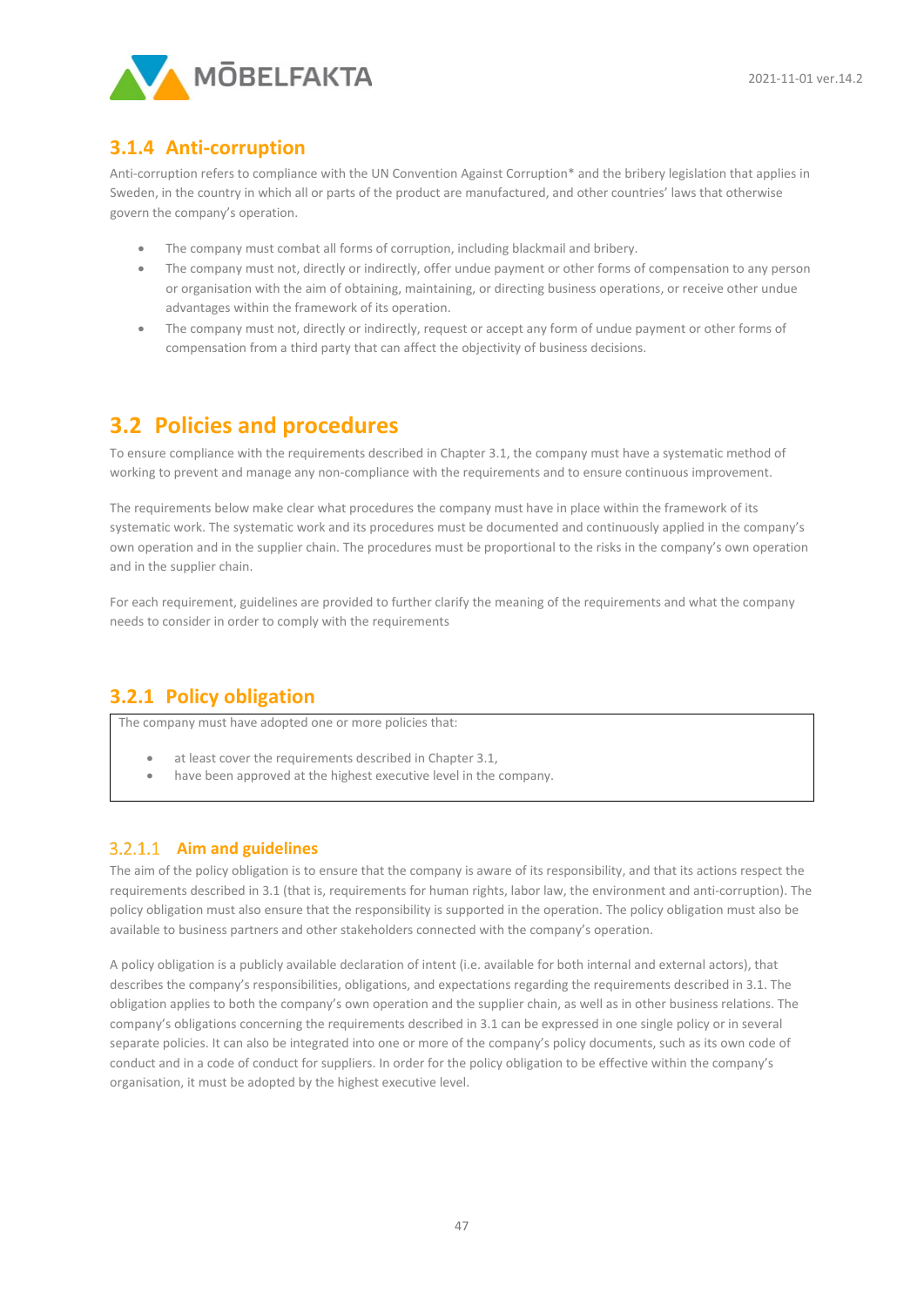

# <span id="page-47-0"></span>**3.2.2 Communicating the policy obligation**

The company must have procedures for conveying the policy obligation in its own operation and in the supplier chain, which ensures that the company:

- communicates the policy obligation to employees in the company and ensures that the obligation is generally available, for example at the workplace or on the company's website,
- communicate in writing the requirements described in 3.1 to the suppliers with whom the company has a contractual relation (first-tier suppliers),
- ensure that the requirements described in 3.1 are communicated from suppliers with whom the company has contractual relations (first-tier), further along the supplier chain.

#### **Aim and guidelines**

The aim of requiring the company to communicate the requirements (policy obligation) described in 3.1 (that is, requirements for human rights, labor law, the environment and anti-corruption) is to ensure that the obligation is communicated to relevant actors. This applies to both actors who themselves are expected to introduce corresponding obligations in their operations (such as suppliers and subcontractors) and stakeholders who have an interest in the implementation (such as business connections, investors, consumers, and interest organisations).

Communicating the requirements must ensure that employees, stakeholders, suppliers, and subcontractors at different tiers in the supplier chain are made aware of the company's policy obligation to respect the requirements. In addition, they are expected to act in accordance with the requirements.

The policy obligation must also be supported all the way from the highest executive level to relevant employees in the company, who otherwise may take action without being aware of the requirements or without considering them. The obligation may be communicated through relatively simple means, such as publishing it on the company's website or intranet. In addition, the company can provide internal training to increase awareness of the meaning of the policy obligation within its own operation.

The requirements must be communicated to businesses with which the company has contractual relations. It is not sufficient that a policy is available to suppliers; the requirements must be accepted in writing. When required, the requirements must also be translated into local languages. In addition, the company can provide training for suppliers to promote capacity building in the supplier chain with the aim of raising awareness of the requirements in different tiers of the supplier chain.

The risks of non-compliance are often greater in the subcontractor tier. It is therefore important that the company communicates the responsibility, i.e. imposes requirements in these tiers as well. Through agreements, a company can demand that suppliers in turn communicate corresponding requirements in their supply chains.

## <span id="page-47-1"></span>**3.2.3 Division of responsibility**

The company must have:

- appointed one or more people at executive level to be ultimately responsible for the requirements described in 3.1,
- appointed one or more persons with operative responsibility to ensure compliance with the requirements described in 3.1 in the company's own operation and in the supplier chain,
- made clear what the responsibility entails.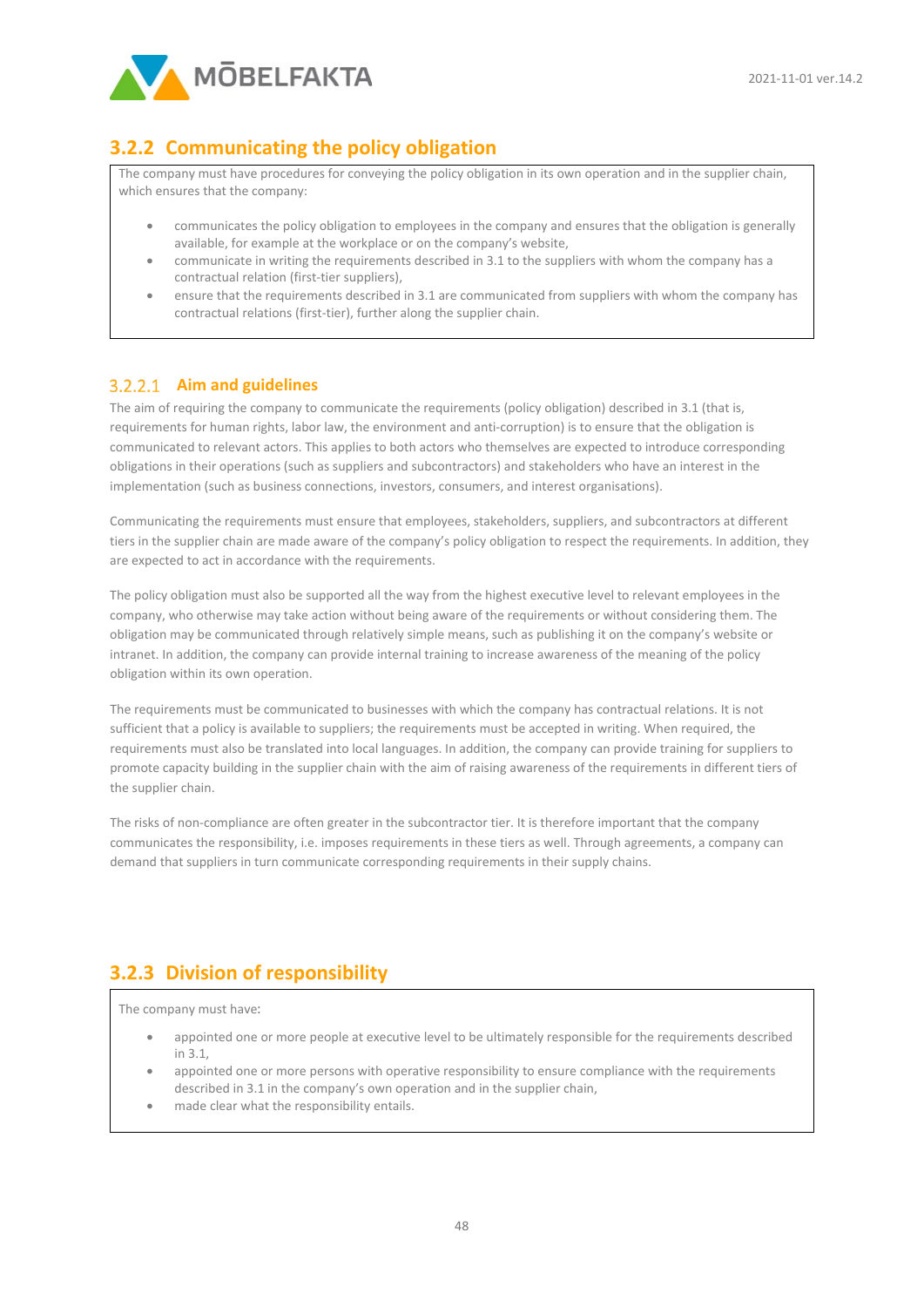

#### **Aim and guidelines**

The aim of requiring a clear division of responsibility is to ensure that the company has appointed people at executive level to ensure compliance with the requirements described in 3.1 (that is, requirements for human rights, labor law, the environment and anti-corruption).

For a policy obligation to be effective, and to ensure compliance, an internal division of responsibility is required. Ultimately, it is the executive management that is responsible for compliance with the obligation, so someone in the management team must be made responsible. It is also important that the company ensures that individuals with operative responsibility have relevant expertise within each area of responsibility. Naturally, the division of responsibility can vary, depending on the size and structure of the company, but one or more persons in executive positions must have the ultimate responsibility. Day-to-day responsibility can then be delegated within the organisation.

## <span id="page-48-0"></span>**3.2.4 Risk analysis**

The company must have procedures for regularly carrying out risk analyses in its own operation and in the supplier chain, which ensures that the company can:

- map the supplier chain, at least including the suppliers where furniture and component parts are actually manufactured\*, in an up-to-date list with names and addresses of these facilities,
- show an action plan to increase traceability in the supplier chain in those cases where traceability is low,
- show that the staff members who work with risk analyses are allocated the time and the in-service training required for the task,
- show how it identifies current and potential risks in its own operation and in the supplier chain regarding compliance with the requirements described in 3.1, on the basis of confirmed information and updated information from credible sources,
- show the identified risks in its own operation and in the supplier chain (regarding the products that are included in the labelling),
- show how the company priorities its identified risks in its own operation and in the supplier chain on the basis of degree of severity

\* For components, the components listed in Appendix 2 should be included in the company's risk analysis if they are relevant to the labeled furniture. However, the list does not claim to be complete for each individual piece of furniture, but additional components may, if applicable, be subject to risk analysis.

#### **Aim and guidelines**

The requirements linked to traceability are twofold, partly (1) to account for the mapping (with addresses) to suppliers where production of furniture / parts takes place, partly (2) to continuously increase the degree of traceability in the rest of the supply chain (with focus on main raw materials).

The aim of requiring that the company conducts risk analyses is to ensure that the company regularly identifies risks of noncompliance with the requirements described in 3.1(that is, requirements for human rights, labor law, the environment and anti-corruption).

As risks are constantly changing in response to new business relations, changes in production, new laws, etc., a risk analysis should be carried out at least in conjunction with such changes. Risk refers to both actual and potential negative impact on the basis of the requirements stated.

The risk analysis process comprises both identification and prioritisation of risks. For identifying risks in the supplier chain, it is important that the company also has procedures in place for mapping this. Risk analyses need to be conducted on a regular basis, and must be relevant for the part of the company's operation that involves Möbelfakta-labelled products.

It is important to emphasise that identifying a risk does not, in itself, mean non-compliance with the requirements. It is important to present the risks that actually exist. What is then crucial is that the company in the next stage shows how these risks are managed and counteracted. Procedures for risk analysis can be included in the company's broader risk management system.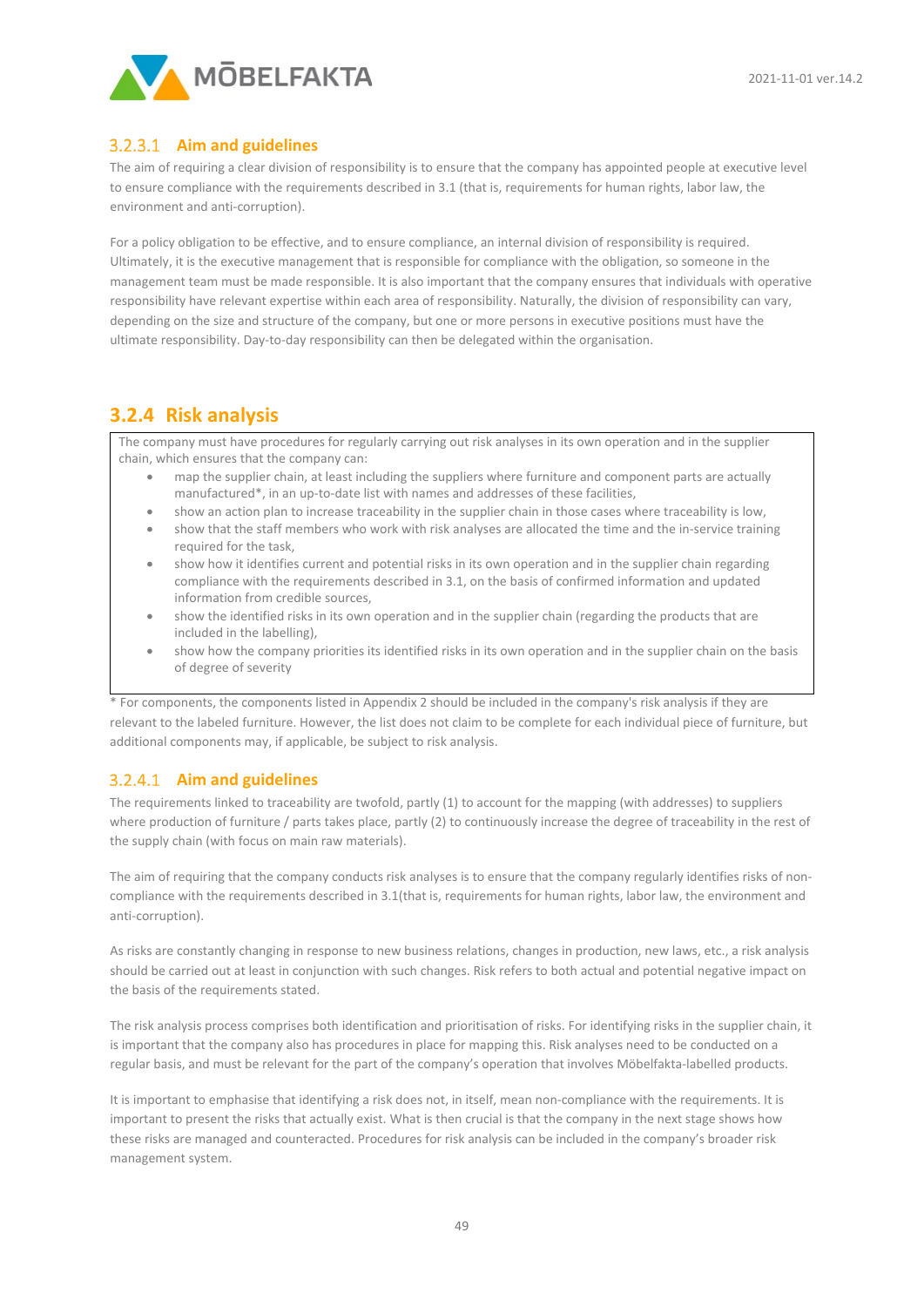

#### **Mapping the supplier chain**

To continuously increase their knowledge of the supplier chain is essential for identifying and managing relevant risks of non-compliance with the requirements described in 3.1 (that is, requirements for human rights, labor law, the environment and anti-corruption). The length and complexity of the supplier chain also affects the risk of non-compliance. It is therefore important that the company has information, and continuously increase the knowledge of the supplier chain in order to determine what measures may need to be introduced. It is also important to be aware of the type of operation conducted by the companies in the supplier chain, such as whether they are wholesalers or producers, and where they conduct their operations.

How the company maps the supplier chain can vary, depending on the information to which it has access. If the company has full access regarding where the production takes place, it can conduct a detailed survey with specified information. If the company has limited access regarding where the production takes place, the survey can be conducted partly with specified (actual) information, partly with publicly available information, along with assumptions about where production may be taking place If the company has very limited information about the supplier chain, which is commonly the case where raw material extraction is involved, the survey can be based entirely on publicly available information, along with assumptions about where production or raw material extraction is taking place. If the company has limited access regarding the chain, it must take the necessary steps to increase access. It can then continuously survey the supplier chain in order to confirm potential risks. A process to increase traceability in the supplier chain therefore comprises a natural part of the procedure for risk analysis.

For raw materials, the company should at least focus its review on the main raw materials for the labelled furniture, such as wood, textiles, and steel.

#### **Identification of risks**

It is important to ensure that all types of risks connected to the requirements described in 3.1 (that is, requirements for human rights, labor law, the environment and anti-corruption)are captured in the risk analysis, both regarding the company's own operation and in the supplier chain. A risk analysis of corruption will, for example, require different sources of information than an analysis of environmental risks. To the company can identify risks of non-compliance with the requirements described in 3.1, it is also important that the company has good awareness of national legislation relating to the requirements.

Risks in the company's own operation should be identified within the framework of the systematic risk management work for each area, for example linked to initiatives on the work environment, staffing, environment, and systematic anticorruption. The risk analysis should be based on actual knowledge about the company and the prevailing conditions in the operation.

Identification of risks in the supply chain should be based on both the company's own knowledge about the operation and the supplier chain and on reports and analyses from established organisations and expert bodies. These may include UN bodies and organisations such as ICC (International Chamber of Commerce), Amnesty International, International Trade Union Confederation, Freedom House, and Transparency International. Information gathering is crucial for the risk analysis, and the process should be based on internal and independent external expertise, and can involve consultation on tangible risks with individuals, their representatives, and groups that may be impacted. The company should particularly consider vulnerable groups and a broad span of rights holders in the supply chain.

#### **Prioritisation of risks**

After conducting a risk analysis, the company, when necessary, needs to prioritise the risks that must be managed first. Prioritisation should be based on the level of severity of the potential negative impact in accordance with OECD Due Diligence Guidance for Responsible Business Conduct. The more severe the negative impact, the higher the priority the company should assign the issue. In assessing what is a severe negative impact, the company should consider scale (how severe the impact is), scope (the number of individuals impacted), whether it is irrevocable in character (the possibility of rectifying the situation and compensating those affected), and the probability of the risk of a negative impact.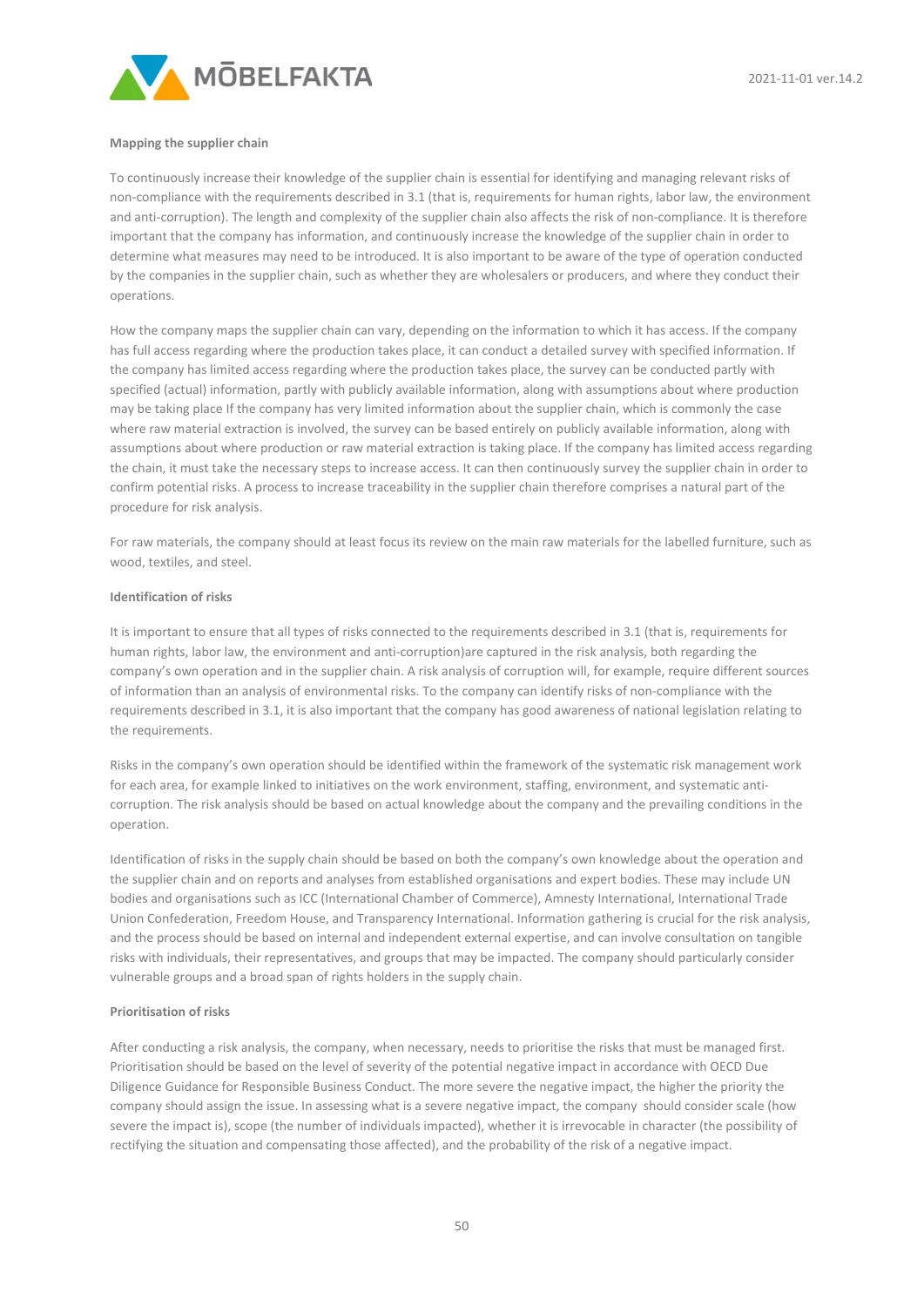

An impact that is temporary, impacts few people, and which can easily be restored is not as severe as one that affects people or the environment permanently, affects more people or cannot be remedied, such as fatalities or permanent injury or damage.

When deciding on priorities for risks in the supply chain, the company should take into consideration particularly vulnerable groups, such as children, women, ethnic groups, or indigenous peoples. This process should be based on internal and/or independent external expertise, and can include consultation with groups and other relevant individuals that may be impacted.

## <span id="page-50-0"></span>**3.2.5 Follow-up**

The company must have procedures in place for systematic follow-up of compliance with the requirements described in 3.1 in its own operation and in the supplier chain. This ensures that the company can:

- show which of the identified risks are selected for follow-up in its own operation,
- show which suppliers and subcontractors are selected for follow-up in relation to the identified risks,
- show when, where, and how often follow-up activities are carried out,
- show which follow-up activities have been carried out to manage the identified risks in the company's own operation and in the supplier chain (regarding the products that are included in the labelling),

#### **Aim and guidelines**

The aim of requiring that a company has procedures for follow-up is to ensure that the company, as part of its own risk management work, checks compliance with the requirements in its own business operation and in the supplier chain. Follow-up ensures that the company manages its identified risks of non-compliance with the requirements efficiently, and takes any measures needed to enable continuous improvements. The follow-up should be based on risk analyses, with particular focus on prioritised risks (identified and prioritised in accordance with 3.2.4).

When following up risks in the supplier chain, it may in some instances be difficult for the company to assess subcontractors in the chain, due to a lack of access and influence. However, this does not reduce the company's responsibility for managing risks at different tiers in the chain. In these situations, the company must take appropriate measures to monitor and manage the risks according to their circumstances. Collaboration with other organisations and joint industry initiatives are one way of achieving this, and are becoming increasingly common for managing common challenges in supply chains.

#### **Follow-up method**

The follow-up may be conducted in different ways. Within a company's own operation, follow-up should involve health and safety inspections, in-house audits, staff surveys, and follow-up of relevant performance indicators.

Follow-up in the supplier chain should involve supplier assessment and/or collection of information through selfassessment surveys, in-house or third-party audits, and/or complaints mechanisms. Measures to improve the subcontractors' capacity may also be part of the follow-up, for example through training. If parts of the supplier chain have been reviewed within the scope of some existing social standard, such as SA8000, RBA, EICC or Fair Wear Foundation, these may also form part of the follow-up. The follow-up method may vary depending on the risk, and at the same time it is important that follow-up measures are directly connected to the identified risk.

Audits are a common follow-up method that can provide the company with results that are comparable over time or with country and industry averages. The audits can be conducted by the company itself or through a third party. Audits may vary, depending on the tier in the supplier chain that is being audited. When conducting an audit of a subcontractor that is a wholesaler in a country with a low risk of non-compliance with the requirements, it is more relevant to review the wholesaler's procedures and processes for communicating the requirements and checking compliance. However, if the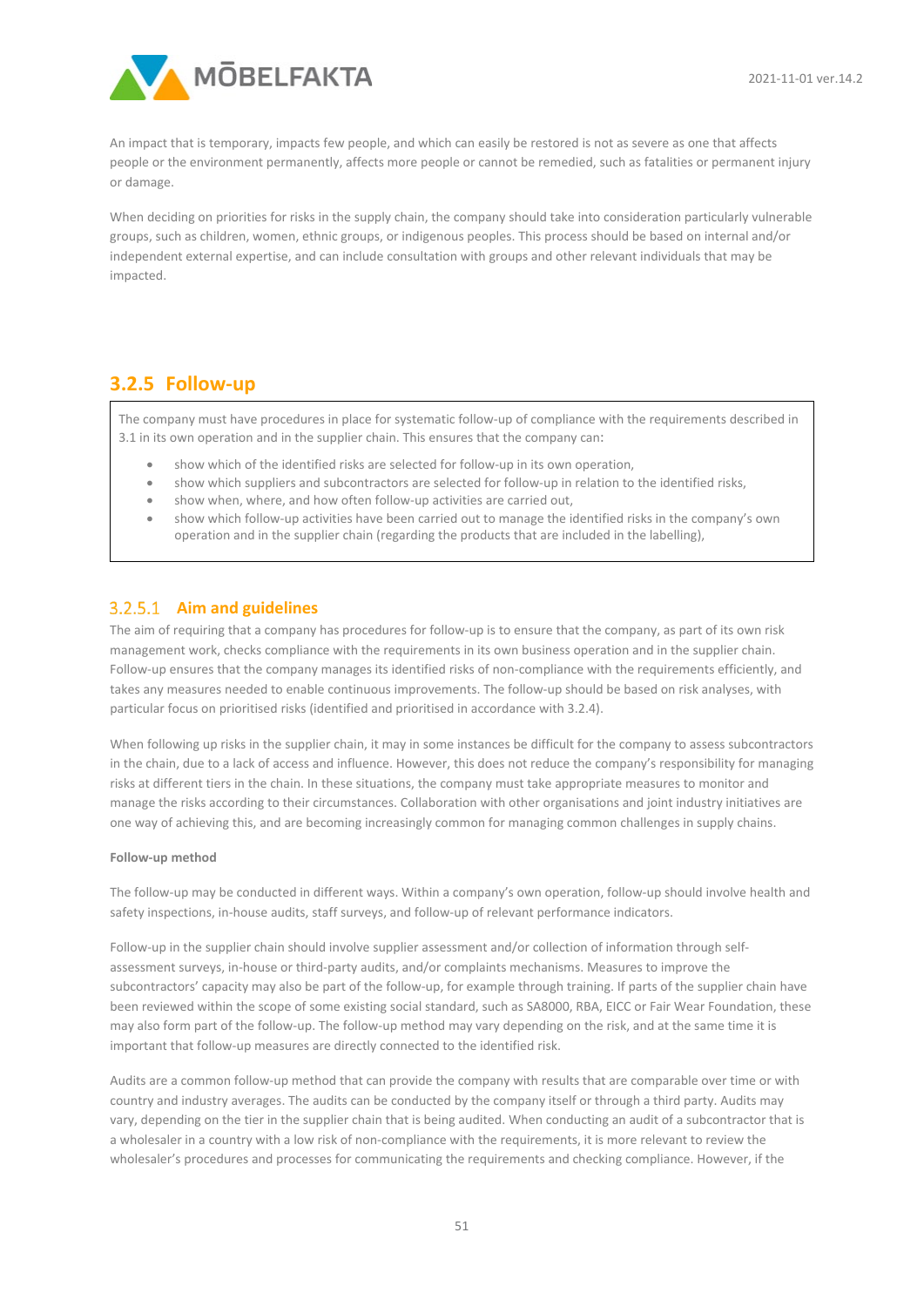

audit concerns a factory where all or parts of products are manufactured, an on-site audit is needed. An audit report then presents the results, reports any non-compliance, and presents proposed remedies.

A smaller company may have more limited opportunities to conduct their own audits, but they may have a larger company as a subcontractor that carries out its own audits. In such cases, the company can review the subcontractor's audit reports as part of their own follow-up.

In addition to follow-up in the form of self-assessment surveys and audits, complaints mechanisms are an important channel for gathering information about compliance with the requirements. Well-functioning complaints mechanisms can provide the company with continuous information about potential non-compliances that may be difficult to detect in audits.

## <span id="page-51-0"></span>**3.2.6 Compliance management**

The company must have procedures for non-compliance management relating to compliance with the requirements described in 3.1. This ensures that the company can:

- show how systematic non-compliance management takes place in its own business operation and in the supplier chain with regard to the cause, nature, and severity of non-compliance,
- show whether any non-compliance with the requirements has occurred in its own business operation and in the supplier chain,
- show which appropriate actions were immediately taken to correct identified shortcomings in its own business operation and in the supplier chain.

#### 3.2.6.1 Aim and guidelines

The aim of requiring that the company has procedures for compliance management is to ensure that internal processes are in place to immediately manage any non-compliance caused by the operation or to which the operation has contributed. If it can be established that the company has caused the non-compliance, the procedures must also ensure that the company participates in compensating those individuals who were negatively impacted by the non-compliance.

If all or parts of the production takes place in high-risk countries and in high-risk industries, it is probable that follow-up will lead to detection of non-compliance. However, the fact that non-compliance is detected also implies it can be remedied. The company must be able to show tangible measures relating to the non-compliance that has been detected, and a schedule for remedying the non-compliance.

It is important to emphasise that, in some countries, there may be non-compliance as a consequence of national legislation. In China, for example, the trade unions are controlled by the state, which means that ILO's core conventions 87 and 98 are not respected there. It is not reasonable to demand that suppliers break national laws; instead, such situations require special measures. In spite of the ban on independent trade unions in China, it is for example, possible for employees at a factory to elect local representatives. It is also possible to conduct dialogue between employees and management. Such a situation requires the company to work more actively with these issues in its supplier chain, as part of the compliance management.

#### **Action plans**

Action plans should be drawn up on the basis of an analysis of the cause of the non-compliance, and must indicate suitable measures and a schedule for implementation. To prevent non-compliance from recurring, it is important to conduct 'root cause analyses'. This involves finding the cause of non-compliance so that effective measures can be implemented. One example is illegal overtime. To remedy such non-compliance it is not sufficient to state that employees are working overtime that exceeds national or international regulations, and demanding that this be stopped. It is also necessary to find out the cause of employees working overtime. Are they being forced by the management? Are they choosing to work overtime because of low wages? Or could there be other causes? This means that the root of the problem can be tackled, to bring about a long-term solution. Otherwise, the risk is that the same non-compliance is identified year after year, with no real improvement taking place.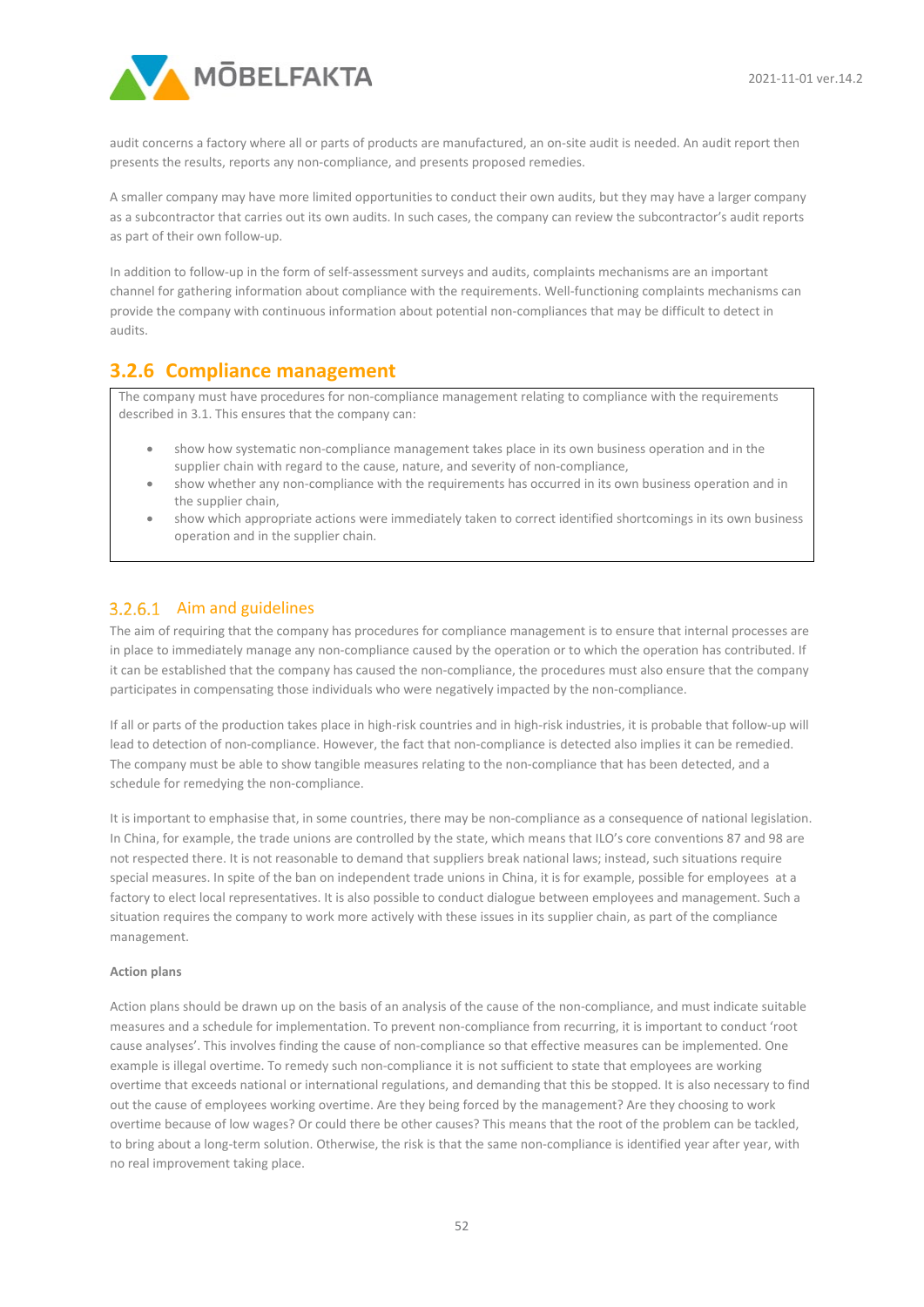

Measures to correct non-compliance must have a schedule showing a deadline for when they are to be implemented, and for when follow-up will be conducted to verify the correction. The severity of the non-compliance determines the time frames for implementing the measures, and must be decided from case to case. The measures and schedule must be clearly documented and communicated to the supplier.

#### **Appropriate measures**

The UN's Guiding Principles make a distinction between a company's ability to remedy non-compliance depending on whether the company is causing or contributing to a negative impact, or whether it is involved only because the impact is directly connected with the operation, the products, or services through a business connection. The measures that are appropriate will also vary according to the extent to which the company has sufficient influence to manage the negative impact.

When a company causes or may cause non-compliance with the requirements, the company should immediately take necessary measures to stop or prevent this, and participating in compensating the individuals affected negatively by the non-compliance.

When a company contributes to or may contribute to non-compliance with the requirements, it should take necessary measures to stop or prevent this, and use its influence to limit any additional impact as much as possible. A company is deemed to have influence if it can bring about a change in the operation that causes the damage.

If a company has not itself contributed to non-compliance with the requirements, but the non-compliance is directly connected with the operation, the products, or services through a business connection with another operation, the situation is more complex. Factors that may apply when assessing appropriate measures in such situations include the company's influence over the operation in question, how important the connection is for the company, the severity of the violation, and whether a cessation of the connection with the operation in itself would have a negative impact on human rights.

The more complex the situation and its impact on human rights, the greater the reason for the company asking independent experts for advice on deciding how to tackle the matter.

If the company, through its influence, can prevent or limit the negative impact, the company must use its influence to do so. If the company has no influence, there can be ways for it to increase its influence. The influence can be increased by, for example, offering to help build up knowledge or other incentives to the operation in question, or by collaborating with other actors.

When companies detect non-compliance in the supplier chain, their first action should be to try to remedy the noncompliance in collaboration with suppliers and subcontractors. Terminating agreements with suppliers, or demanding that suppliers terminate agreements with subcontractors, is seldom favourable to those affected by the non-compliance, because the influence decreases if there is no contractual relation. However, in certain cases, breaking a contract may be necessary, for example when suppliers or subcontractors do not take action in accordance with the action plan and the agreed time frames.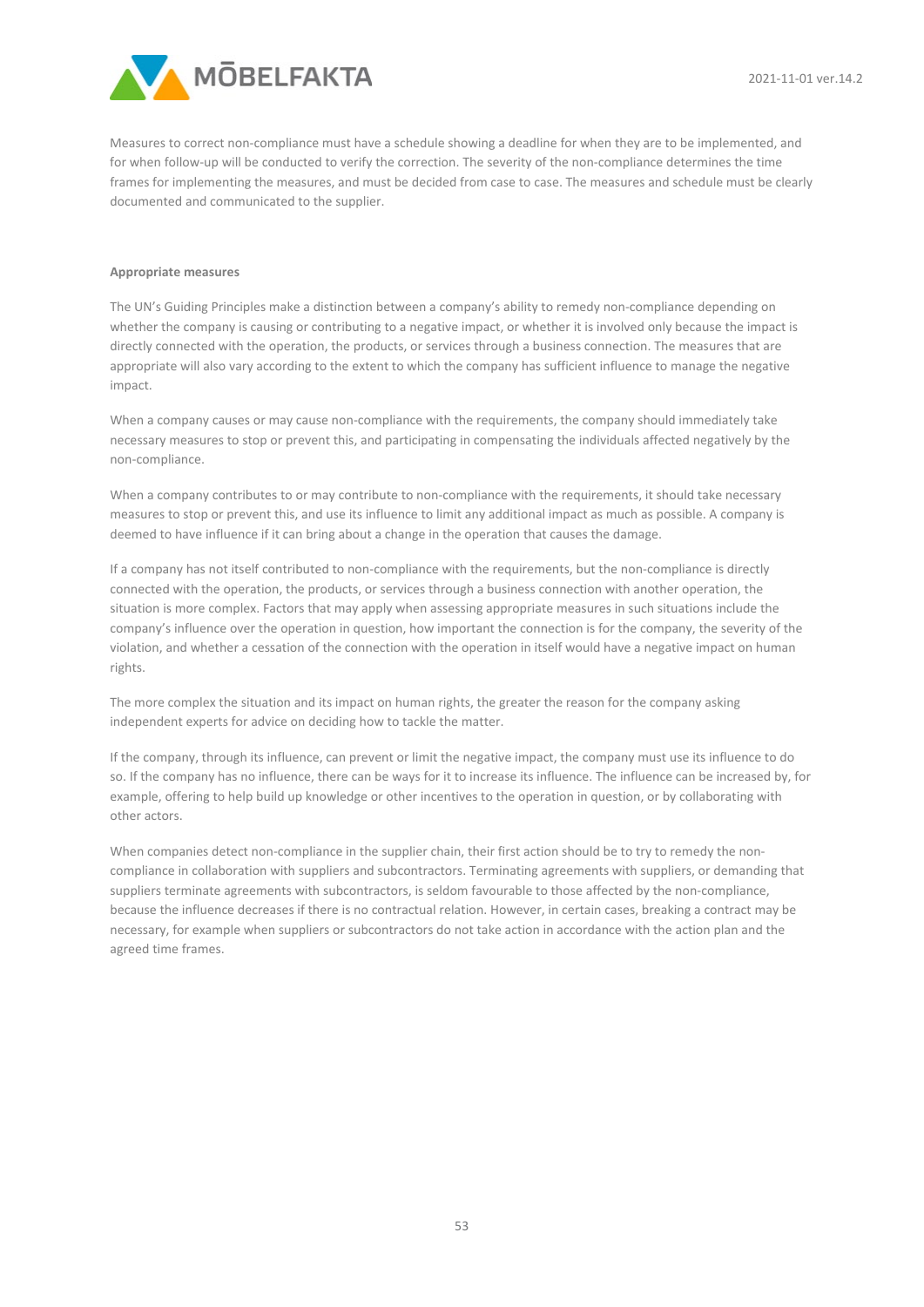

# <span id="page-53-0"></span>**APPENDIX 1 - Definitions**

| Contribute to           | A company can <i>contribute to</i> negative impact on society, people, and the environment through<br>its business operation or indirectly as a result of its business connections. In these cases, the<br>company should use its influence over suppliers to, as far as possible, limit any remaining<br>impact.                                                                                                                      |
|-------------------------|----------------------------------------------------------------------------------------------------------------------------------------------------------------------------------------------------------------------------------------------------------------------------------------------------------------------------------------------------------------------------------------------------------------------------------------|
| Directly connected to   | Connected to is defined as the relationship between the negative impact and the company's<br>products, services, or business operation through another actor's operation (i.e. business<br>relation). Directly connected to is therefore not defined by direct contractual relationships, but<br>refers to all business connections in the supplier chain for a labelled product.                                                      |
| <b>Credible sources</b> | Reports and analyses retrieved from established organisations and expert bodies. Examples:<br>UN bodies and organisations such as the ICC (International Chamber of Commerce), Amnesty<br>International, International Trade Union Confederation, Freedom House, and Transparency<br>International.                                                                                                                                    |
| Influence               | Companies are referred to as having influence when they can bring about change in the<br>operation that has caused a negative impact on people, the environment, and society.                                                                                                                                                                                                                                                          |
| Component               | The different parts of the labelled furniture that are the smallest unit that must be considered<br>in review and risk analysis. More information in Appendix 2.                                                                                                                                                                                                                                                                       |
| Supply chain            | A company's own operation and its supplier chain.                                                                                                                                                                                                                                                                                                                                                                                      |
| Supplier chain          | A company's suppliers and their subcontractors throughout the chain.                                                                                                                                                                                                                                                                                                                                                                   |
| Cause                   | A company causes a negative impact on people, environment, and society if the company's<br>activities alone are sufficient to produce the negative effect. In these cases, the company has<br>great influence and capability to bring about change, and should take necessary measures to<br>stop or prevent this negative impact, and participate in compensating the individuals who have<br>been affected negatively by the effect. |
| <b>Risk analysis</b>    | An analysis of the negative impact on people, environment, and society (on the basis of stated<br>requirements) that the company can cause, contribute to, or be directly connected to.                                                                                                                                                                                                                                                |
| Raw material            | In risk analyses and reviews of raw materials the company should at least focus on the main<br>raw materials for the labelled furniture and their components, such as wood, textile, and steel.                                                                                                                                                                                                                                        |
| <b>Rights holders</b>   | The supply chain contains various types of rights holders who can be affected by a negative<br>impact through a company's operation, and the company should consider these rights holders.<br>Examples of rights holders are workers, landowners, indigenous populations, and<br>outsourced/informal workers.                                                                                                                          |
| Vulnerable groups       | Vulnerable groups in the supply chain are at a higher risk being affected by a negative impact as<br>a result of the company's operation, and the company should consider these groups. Examples<br>of vulnerable groups are women, children, people with disabilities, migrant workers and their<br>families, and minority groups.                                                                                                    |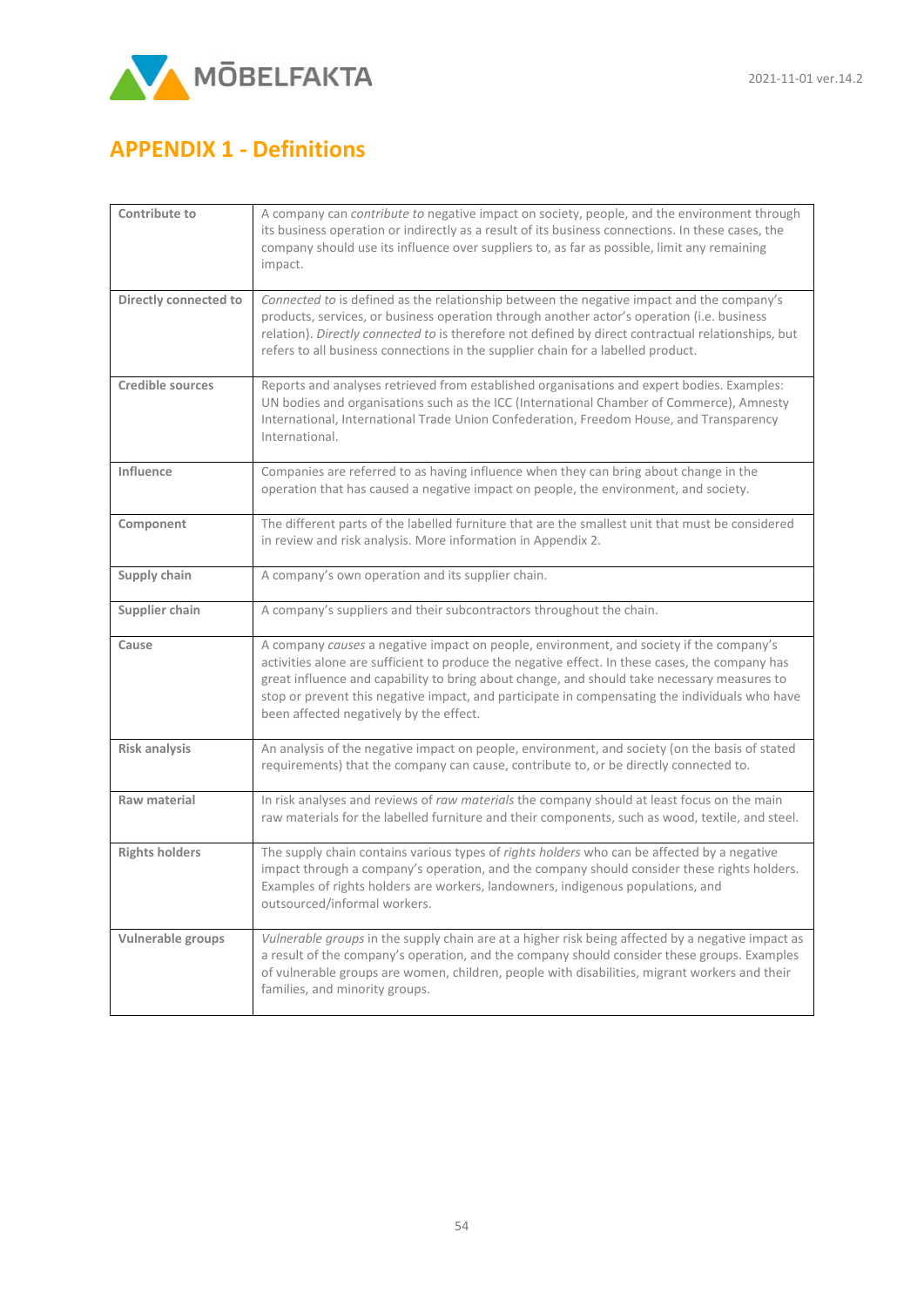

# <span id="page-54-0"></span>**APPENDIX 2 - Component list**

The following components must be included in the risk analysis that must be performed according to the stated requirements. There is no claim for list to be complete, and in certain cases more components can be the subject of risk analysis.

| Legs                                                                              | <b>Adhesive</b>                                                      |
|-----------------------------------------------------------------------------------|----------------------------------------------------------------------|
| Table tops and worktops                                                           | Leather, suede, upholstery, artificial leather, etc.                 |
| Electrical components (large parts, e.g. motors for adjustable-<br>height tables) | Pressed paperboard, pressed textiles, needle-felt                    |
| Veneer                                                                            | <b>Filling material</b>                                              |
| Spring package for spring mattresses                                              | Large metal components, such as armrests,<br>underframe, stand, etc. |
| Foil (Japanese [washi] paper, melamine board, impregnated paper,<br>etc.)         | Large plastic parts, such as armrests, seat shells, etc.             |
| Form-pressed components and parts                                                 | <b>Textiles</b>                                                      |
| Glass                                                                             | Wood-based boards (PB, MDF, HDF, Plywood, EGP,<br>etc.)              |
| Insulation panels for sound absorbers                                             | Wood components                                                      |
| Varnish, oil, stain, and paint                                                    | Underframe (such as table underframe, chair<br>stretchers, etc.)     |
| Laminate                                                                          |                                                                      |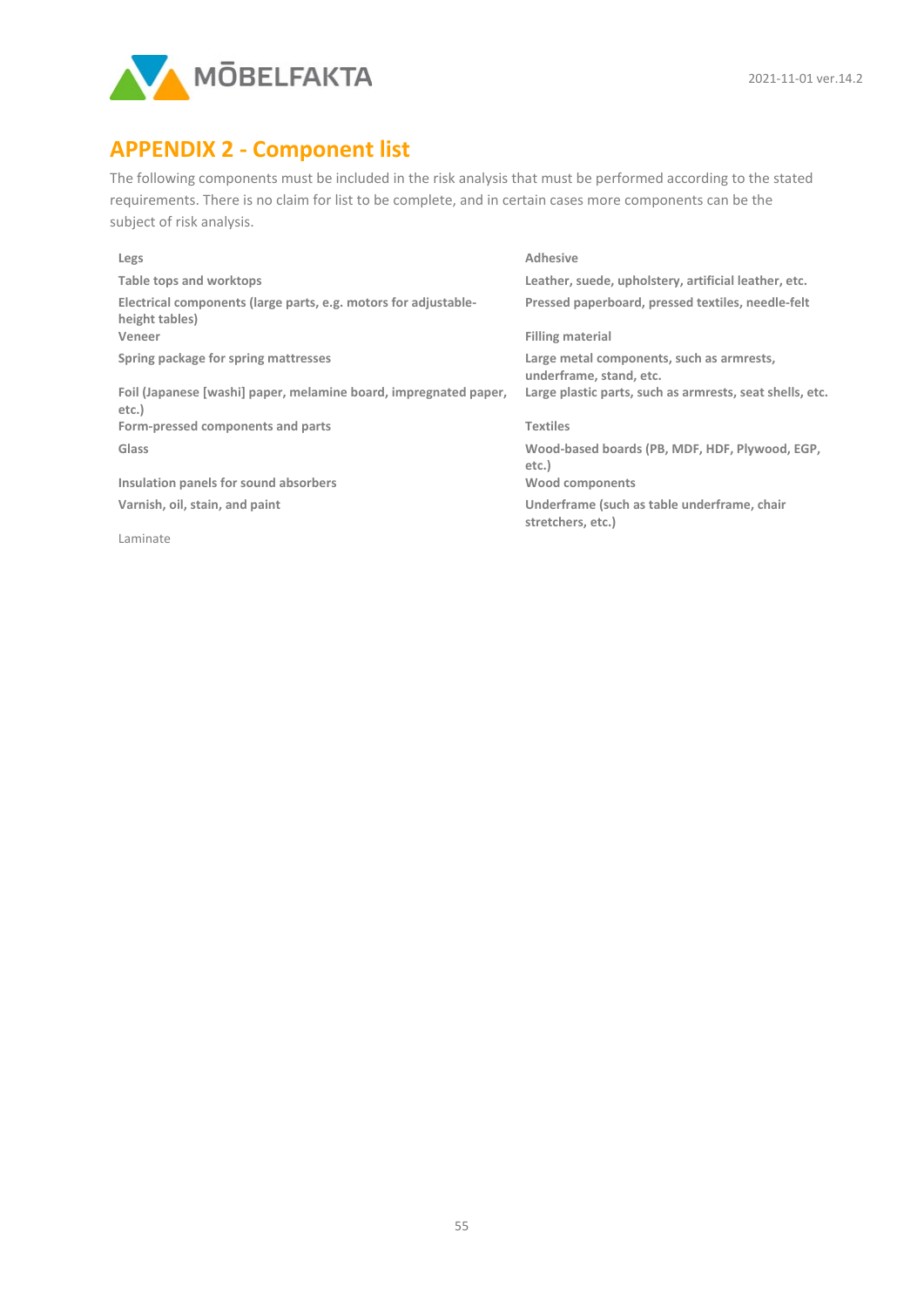

# <span id="page-55-0"></span>**APPENDIX 3 - References**

#### **National Agency for Public Procurement**

The National Agency for Public Procurement's proposed conditions at advanced level for sustainable supply chains are based on the Ten Principles of the Global Compact. The conditions are divided into four main areas, human rights, labour rights, environmental protection, and anti-corruption, which together form sustainable supply chains. The conditions comprise:

- The UN General Declaration of Human Rights;
- The UN Convention on the Rights of the Child, Article 32;
- ILO's eight fundamental conventions on forced labour, child labour, discrimination, and freedom of association and right to organise (no. 29, 87, 98, 100, 105, 111, 138 and 182);
- The labour law in force in the country in which the work is performed, including regulations on wages, working hours, leave, and work environment;
- The environmental law in force in the country in which the work is performed, and
- The UN Convention against Corruption.

Information retrieved from home page on 3 July 2020, lin[k here.](https://www.upphandlingsmyndigheten.se/hallbarhet/stall-hallbarhetskrav/arbetsrattsliga-villkor/arbetsrattsliga-villkor-enligt-ilos-karnkonventioner-och-hallbara-leveranskedjor/hallbara-leveranskedjor/)

#### **National Secretariat for Sustainable Procurement (NKHU)**

NKHU's proposed conditions about sustainable supply chains are based on the conditions issued by the National Agency for Public Procurement, with a supplement linked to social insurance protection and a practical version in the form of a Code of Conduct for Suppliers:

The basic conditions comprise:

- The UN General Declaration of Human Rights;
- ILO's eight fundamental conventions on forced labour, child labour, discrimination, and freedom of association and right to organise (no. 29, 87, 98, 100, 105, 111, 138 and 182);
- The UN Convention on the Rights of the Child, Article 32;
- The labour law in force in the country in which the work is performed, including regulations on wages, working hours, leave, and the social welfare protection regulations;
- The labour protection and work environment law in force in the country in which the work is performed;
- The environmental law in force in the country in which the work is performed; and
- The UN Convention against Corruption.

Code of Conduct for Suppliers, lin[k here.](http://www.h%C3%A5llbarupphandling.se/component/phocadownload/file/51-uppfoerandekod-foer-leverantoerer) Guidance document: "SUSTAINABLE SUPPLY CHAINS - Guidelines contractual terms", link [here.](http://www.h%C3%A5llbarupphandling.se/component/phocadownload/file/80-vaegledning-hallbara-leveranskedjor)  Information retrieved from the home page on 3 July 2020, lin[k here.](http://www.h%C3%A5llbarupphandling.se/component/phocadownload/file/80-vaegledning-hallbara-leveranskedjor) 

#### **UN Guiding Principles on Business and Human Rights**

Applicable version in English, link here. Swedish translation, link [here.](http://www.statskontoret.se/globalassets/publikationer/2018/201808_bilaga-2_uppdaterad.pdf)

#### **THE UN GLOBAL COMPACT**

The Ten Principles of the UN Global Compact:

*Human rights*

PRINCIPLE 1: Support and respect international human rights within the sphere of corporate influence PRINCIPLE 2: Ensure that the business is not complicit in human rights abuses.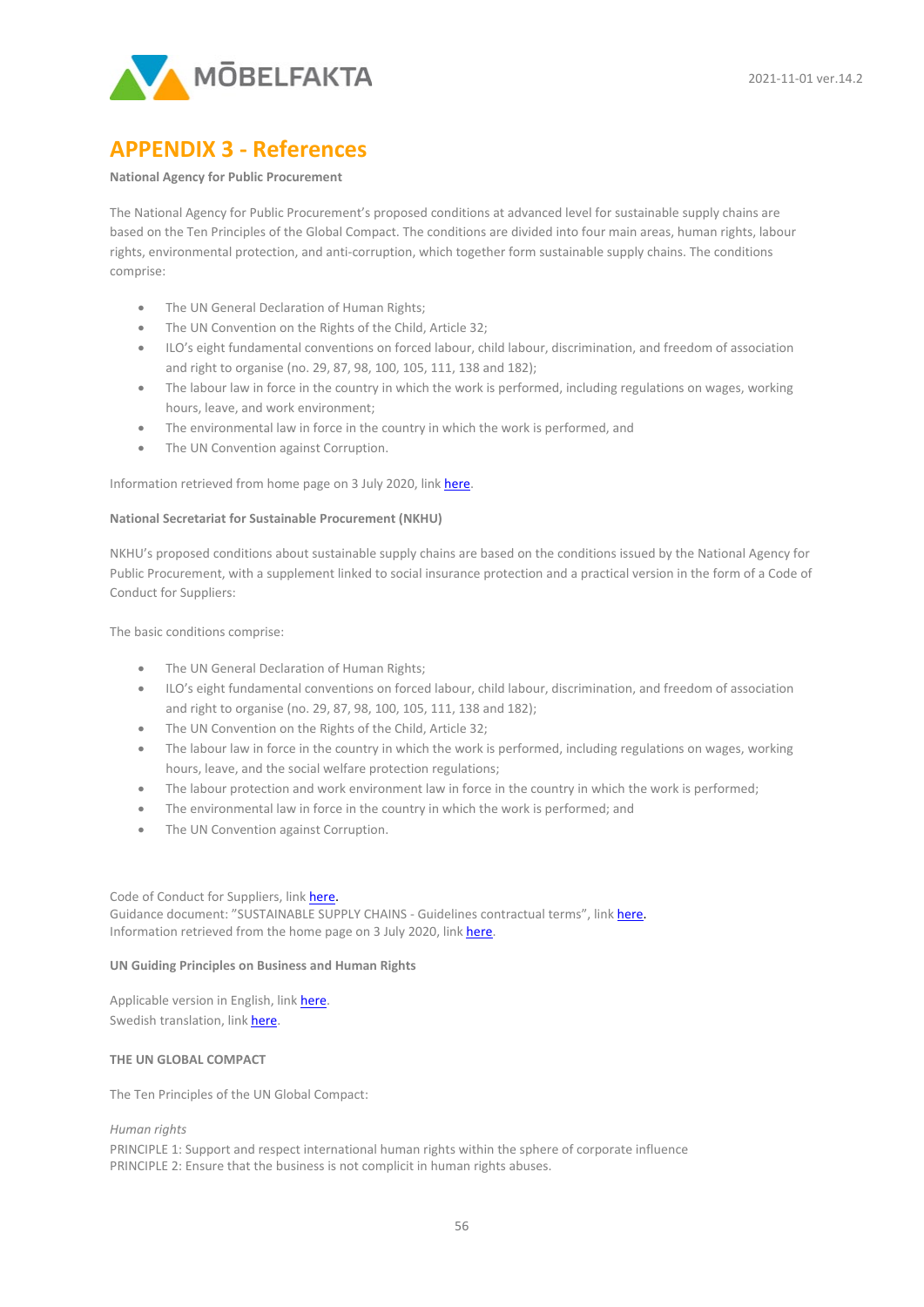

*Labour* 

PRINCIPLE 3: Uphold the freedom of association and recognise the right to collective bargaining PRINCIPLE 4: Eliminate all forms of forced labour PRINCIPLE 5: Abolish child labour PRINCIPLE 6: Eliminate discrimination with regard to recruitment and work tasks

#### *Environment*

PRINCIPLE 7: Support the precautionary approach regarding environmental risks PRINCIPLE 8: Undertake initiatives to promote greater environmental awareness PRINCIPLE 9: Encourage the development of environmentally friendly technologies

#### *Anti-corruption*

PRINCIPLE 10: Work against corruption in all its forms, including extortion and bribery

*Information retrieved from the home page on 3 July 2020, link [here](https://globalcompact.se/om-un-global-compact/de-10-principerna/).* 

#### **OECD Due Diligence Guidance for Responsible Business Conduct**

OECD:s Due Diligence Guidance for Responsible Business Conduct, link [here](https://www.oecd.org/investment/due-diligence-guidance-for-responsible-business-conduct.htm).